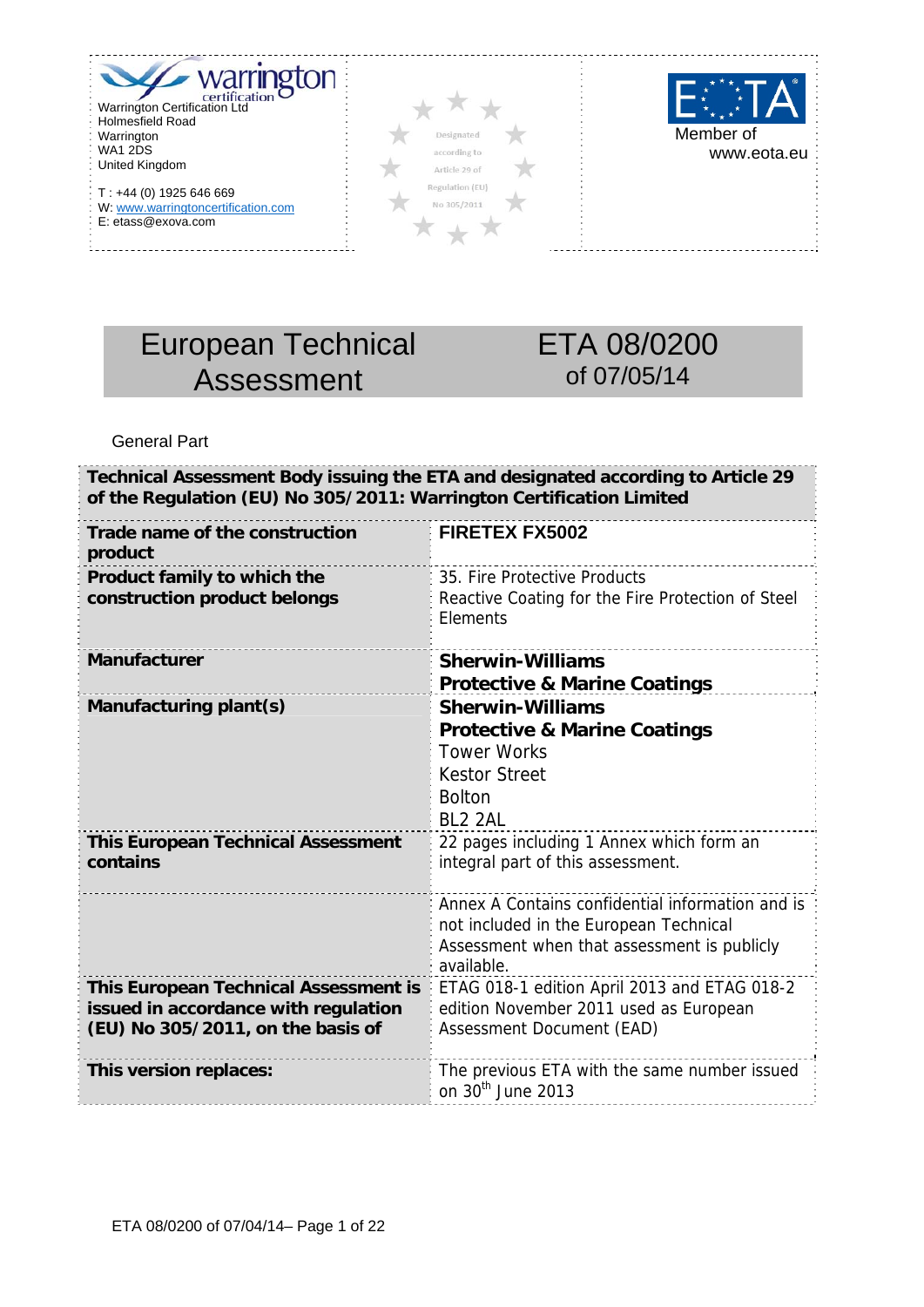# **General Comments**

- 1. This European Technical Assessment is issued by Warrington Certification Limited on the basis ETAG 018 Fire Protective Products Part 1: General and Part 2: Reactive Coatings For Fire Protection of Steel Elements, Used as European Assessment Document.
- 2. This European Technical Assessment is not to be transferred to manufacturers or agents of manufacturers other than those indicated on page 1, or manufacturing plants other than those indicated on page 1.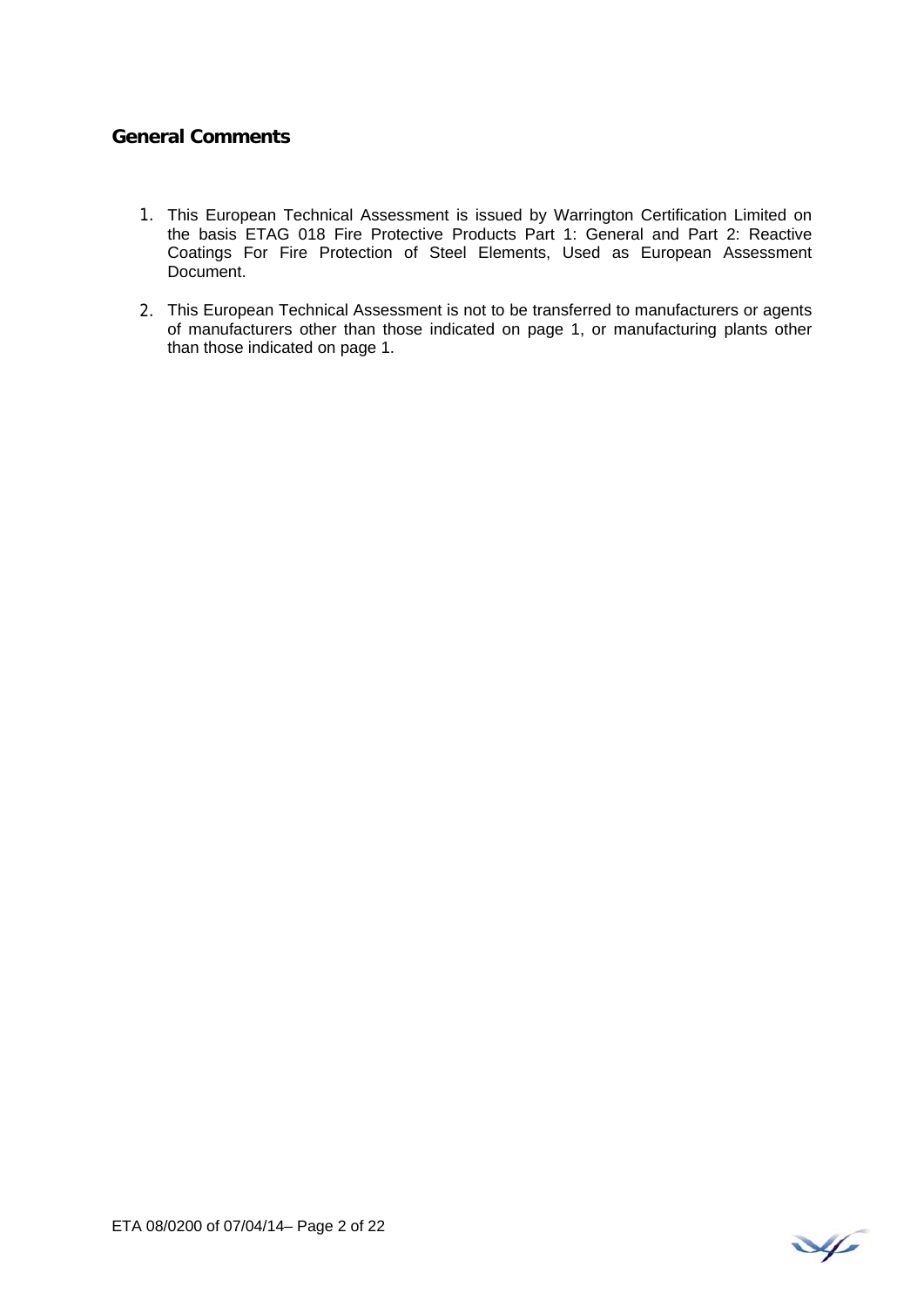## **1 SPECIFIC CONDITIONS OF THE EUROPEAN TECHNICAL ASSESSMENT**

# **1 Technical Description of the Product**

(Detailed information and data are given in Annexes)

FIRETEX FX5002 is a spray or brush applied water borne intumescent paint formulated for the fire protection of structural steel elements installed in the following environmental conditions:

Internal conditions – ETAG 018-2 Type Z2

Internal with high humidity – ETAG 018-2 Type Z1

## **2 Specification Of The Intended Use In Accordance With The Relevant EAD**

FIRETEX FX5002 is used as reactive coating system to fire protect various sizes of structural steel 'H' or 'I' section beams and columns for up to a fire resistance classification of R90IncSlow and for design temperatures in the range of  $350^{\circ}$ C to  $750^{\circ}$ C.

The provisions made in this ETA are based on an assumed working life of the applied coating for the intended use of 10 years, provided that it is subject to appropriate use and maintenance according to manufacturer's instruction. The indications given on the intended working life cannot be interpreted as a guarantee given by the producer, but are to be used as a means for selecting the appropriate product in relation to the expected economically reasonable working life of the works.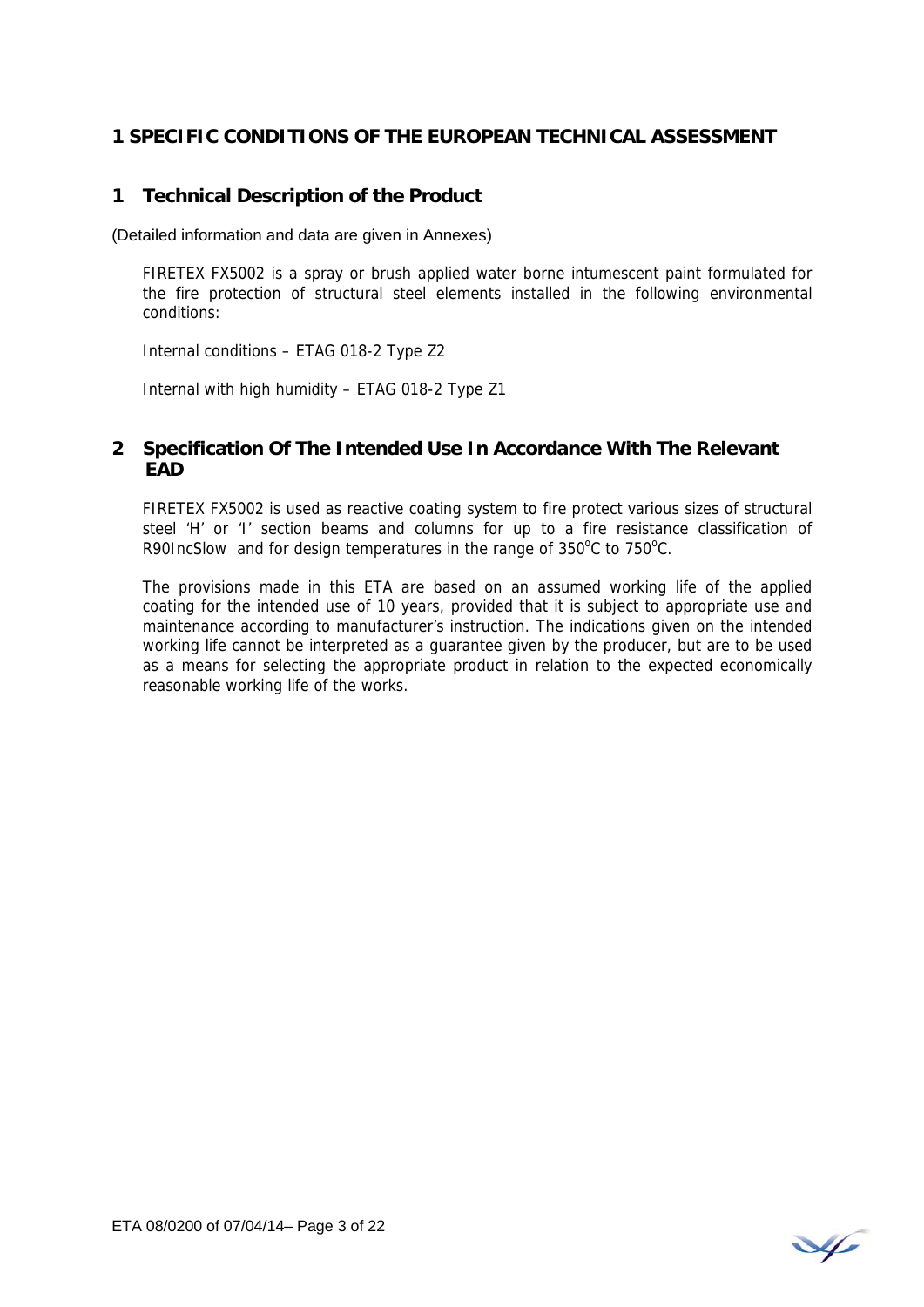# **3 Performance Of The Product And References To The Methods Used For Its Assessment**

The assessment of the FIRETEX FX5002 for the intended use considering the basic requirements for construction works 2 and 3 was performed following the ETAG 018 for Fire Protective Products, Part 1 General (April 2013) and Part 2: Reactive coatings for fire protection of steel elements (November 2011), used as EAD.

| <b>ETAG</b><br>Clause<br>No. | <b>ETA</b><br>Clause<br>No. | Characteristic                                                                                                                           | <b>Assessment of</b><br>characteristic |  |  |
|------------------------------|-----------------------------|------------------------------------------------------------------------------------------------------------------------------------------|----------------------------------------|--|--|
| 5.1                          |                             | Mechanical resistance and stability                                                                                                      | Not relevant                           |  |  |
| 5.2                          | 2.1                         | Safety in case of fire                                                                                                                   |                                        |  |  |
| 5.2.1                        | 2.1.1                       | Resistance to fire                                                                                                                       | EN 13501-2                             |  |  |
| 5.2.2                        | 2.1.2                       | Reaction to fire                                                                                                                         | EN 13501-1                             |  |  |
| 5.3                          |                             | Hygiene, Health and the Environment                                                                                                      |                                        |  |  |
| 5.3.2                        | 2.2                         | - Release of dangerous substances                                                                                                        | No.<br>dangerous<br>substances         |  |  |
| 5.4                          | $\mathbf{r}$                | Safety in use                                                                                                                            | Not relevant                           |  |  |
| 5.5                          | $\overline{a}$              | Protection against noise                                                                                                                 | Not relevant                           |  |  |
| 5.6                          | $\blacksquare$              | <b>Energy, Economy and Heat Retention</b>                                                                                                | Not relevant                           |  |  |
| 5.7                          | 2.3                         | Related aspects of serviceability                                                                                                        |                                        |  |  |
| 5.7.2.2                      | 2.3.1<br>2.3.3              | Primer and top coat compatibility<br>$\mathcal{L}$<br>Type $Z_2$ Durability<br>$\blacksquare$<br>Type $Z_1$ Durability<br>$\blacksquare$ |                                        |  |  |
| 5.7.3<br>and Annex E         | 2.3.6                       | - Identification                                                                                                                         |                                        |  |  |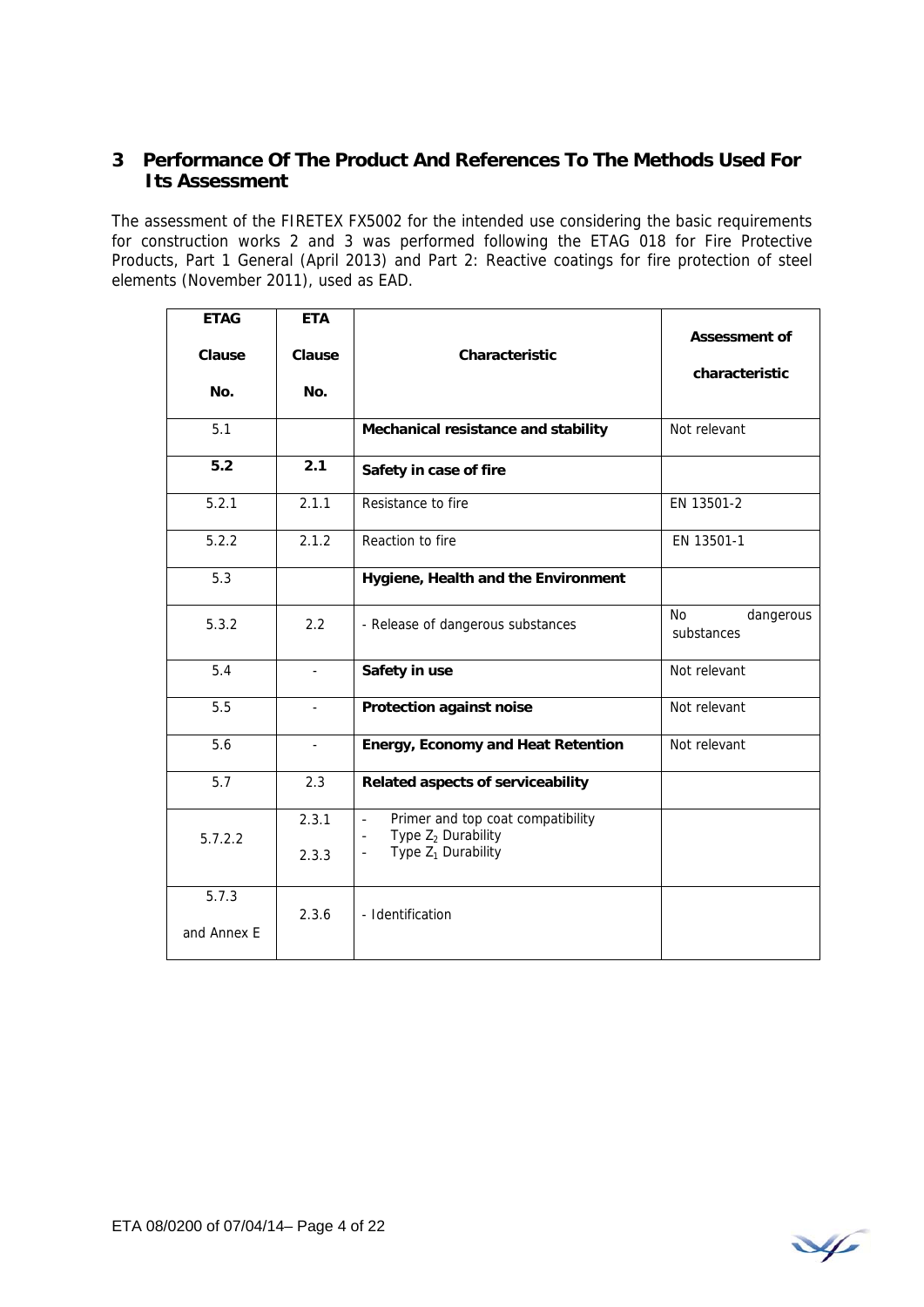#### **3.1 Reaction to fire**

The fire protection coating in conjunction with FIRETEX C69 primer has a performance determined for a reaction to fire classification in accordance with EN 13501-1 of Class B-s1, d0.

#### **3.2 Resistance to fire**

The resistance to fire performance according to EN 13501-2 determined in accordance with test principles defined in EN 13381-8: 2013 including Annex A (slow heating curve). The test data was analysed according to EN 13381-8: 2013. Annex A summarises the results of the analysis.

In accordance with ETAG 018-2 (foreword), FIRETEX FX5002 may be considered as a reactive coating kit that includes one or more primers and/or topcoats (Option 2).

#### **3.3 Dangerous substances**

According to the manufacturer's declaration, the product specification has been compared with Annex XVII of REACH and the ECHA Candidate List of Substances of Very High Concern to verify that that it does not contain such substances.

In addition to the specific clauses relating to dangerous substances contained in this European technical assessment, there may be other requirements applicable to the products falling within its scope (e.g. transposed European legislation and national laws, regulations and administrative provisions). In order to meet the provisions of the Construction Products Regulation, these requirements need also to be complied with, when and where they apply.

#### **3.4 Durability and serviceability**

FIRETEX FX5002 has been assessed as being compatible, in accordance with the test procedures defined in ETAG 018-2 Clause 5.7.2.1 with the following primers and topcoats:

| <b>Primers</b>             |                                                                    |  |  |  |  |  |  |
|----------------------------|--------------------------------------------------------------------|--|--|--|--|--|--|
| <b>Name</b>                | <b>Type</b>                                                        |  |  |  |  |  |  |
| FIRETEX C69                | Two pack epoxy blast primer                                        |  |  |  |  |  |  |
| Leighs M600                | Single pack alkyd primer                                           |  |  |  |  |  |  |
| Epigrip C400V3             | Two pack epoxy primer                                              |  |  |  |  |  |  |
| *Epigrip J984/Epigrip M330 | Two pack zinc rich epoxy primer with two pack epoxy<br>sealer coat |  |  |  |  |  |  |
| *Leighs L703/Epigrip K267  | Mordant wash/Epoxy Micaceous iron oxide finish                     |  |  |  |  |  |  |

\* In these cases the primer and top coat are always used in these combinations.

| <b>Top Coats</b> |                            |  |  |  |  |  |  |
|------------------|----------------------------|--|--|--|--|--|--|
| <b>Name</b>      | Type                       |  |  |  |  |  |  |
| FIRETEX M71V2    | Acrylic finish             |  |  |  |  |  |  |
| Resistex C137V2  | Acrylic Urethane           |  |  |  |  |  |  |
| Resistex C237V2  | Acrylic Urethane           |  |  |  |  |  |  |
| Envirogard M770  | Water based acrylic finish |  |  |  |  |  |  |

The combined Leighs L703/Epigrip K267 system together with FIRETEX FX5002 has been tested in accordance with the test procedures defined in ETAG 018-2 (used as European Assessment Document, EAD) Clause 5.7.2.1 on galvanised steel substrates and passed the performance requirements for compatibility.

V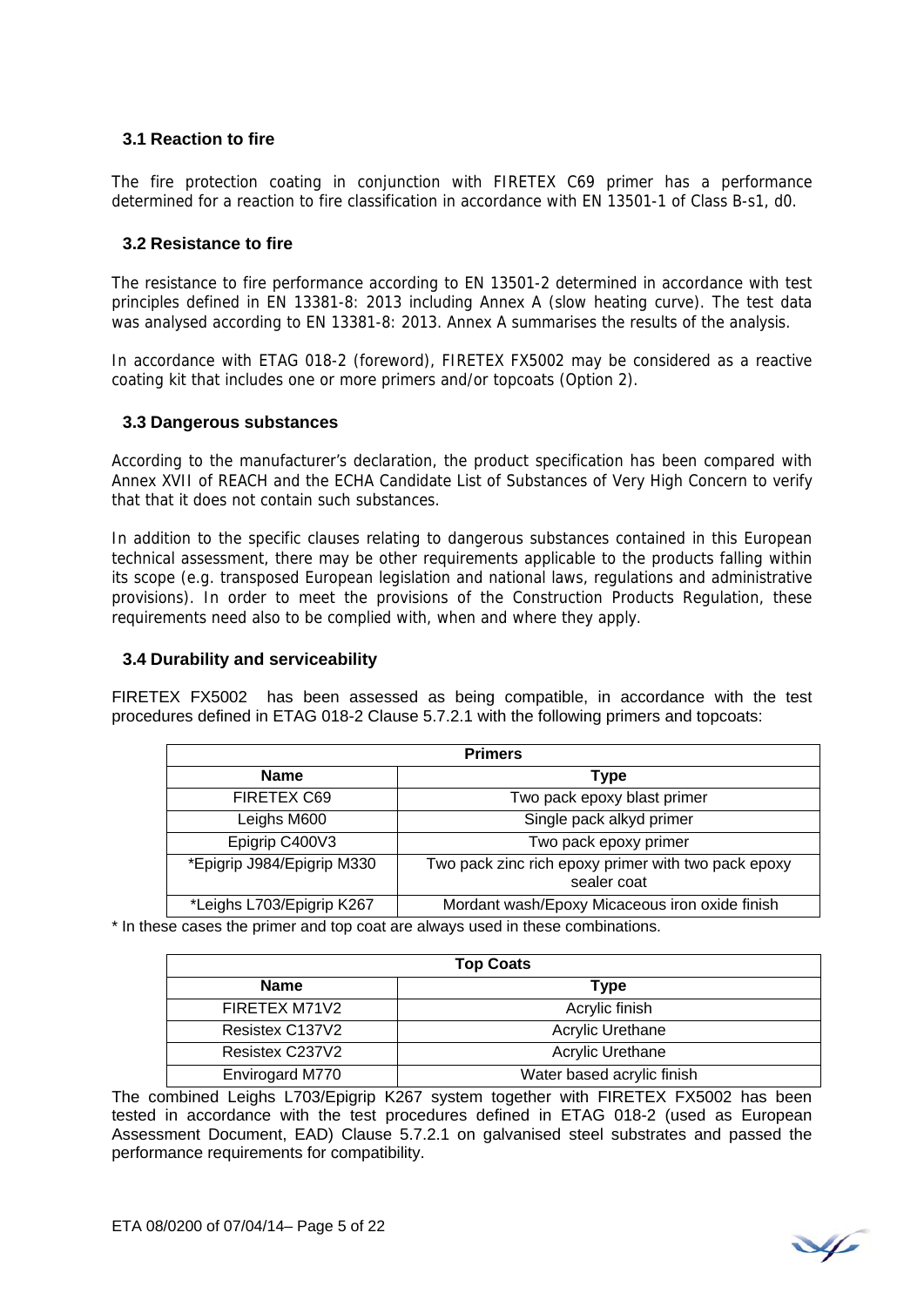FIRETEX FX5002 has been assessed as having passed the requirements for Type Z1 and Type Z2 environmental conditions defined in ETAG 018-2 (used as European Assessment Document, EAD) with the above topcoats.

## **4 Assessment And Verification Of Constancy Of Performance (Hereinafter AVCP) System Applied, With References To Its Legal base**

According to the decision 1999/454/EC of the European Commission the system of assessment and verification of constancy of performance (see Annex V to the Regulation (EU) No 305/2011) given in the following table apply:

| <b>Products</b>                                  | Intended uses                                                             | <b>Level or Class</b> | <b>System</b> |
|--------------------------------------------------|---------------------------------------------------------------------------|-----------------------|---------------|
| Fire protective products<br>(including coatings) | For fire compartmentation and / or fire<br>protection or fire performance | Any                   | System 1      |

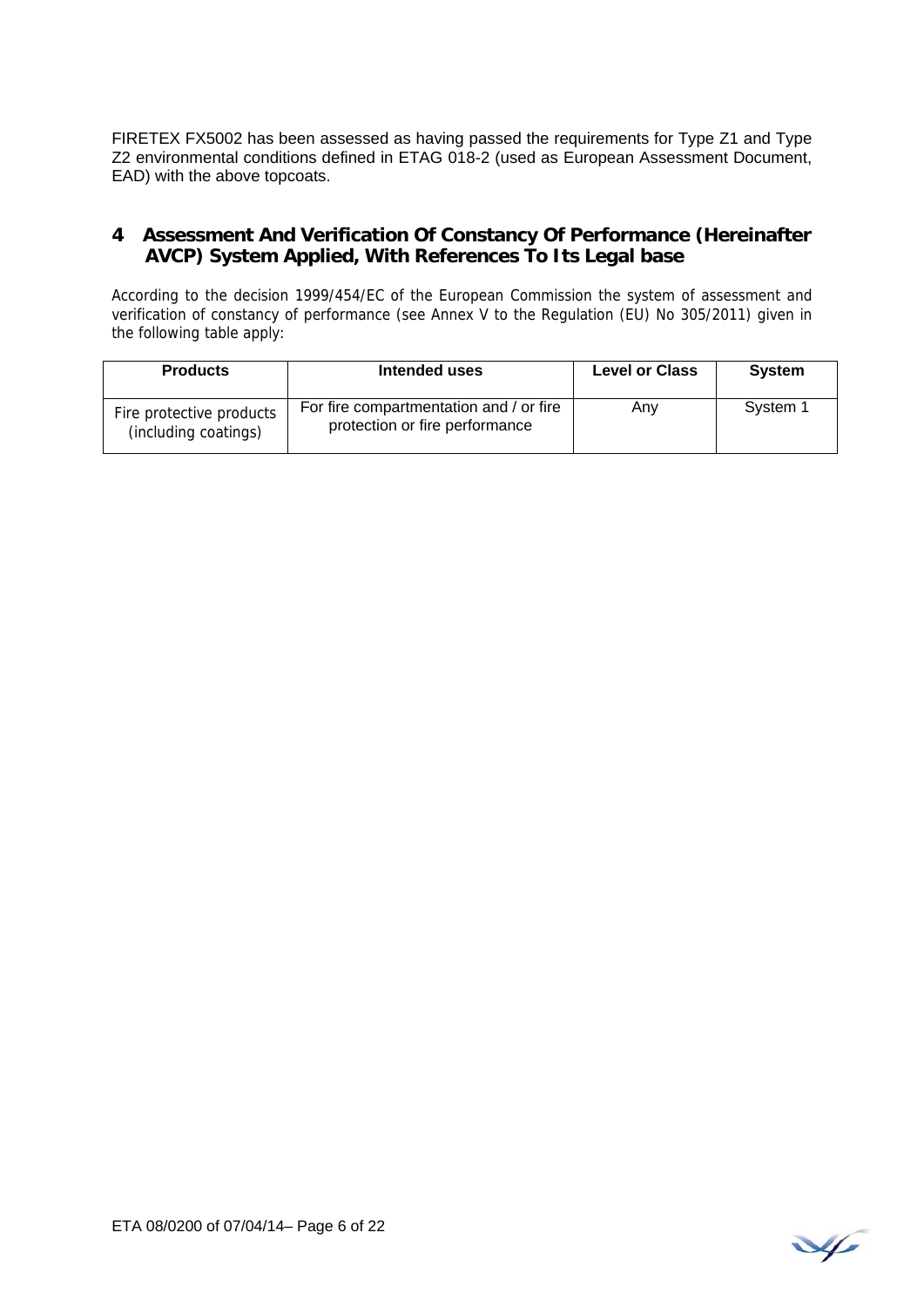#### **4.1 Attestation of Conformity system**

According to the decision 1999/454/EC of the European Commission the system 1 of attestation of conformity applies.

This system of attestation of conformity is defined as follows:

System 1: Certification of the conformity of the product by a notified certification body on the basis of:

- (a) Tasks for the manufacturer:
	- (1) factory production control;
	- (2) further testing of samples taken at the factory by the manufacturer in accordance with a prescribed test plan;
- (b) Tasks for the notified body
	- (1) initial type-testing of the product;
	- (2) initial inspection of factory and of factory production control;
	- (3) continued surveillance, assessment and approval of factory production control.

## **5 Technical Details Necessary For The Implementation Of The AVCP System, As Provided For In The Applicable EAD.**

The manufacturer shall exercise internal control of production in accordance with the provisions laid down in the "Control Plan".

The approved body shall retain the essential points of its actions referred to above and state the results obtained and conclusions drawn in a written report.

The approved certification body involved by the manufacturer shall issue an EC certificate of conformity of the product stating the conformity with the provisions of this European technical assessment.

In cases where the provisions of the European technical assessment and its "Control Plan" are no longer fulfilled the certification body shall withdraw the Certificate of Constancy and inform the relevant authorities eg NANDO, EOTA

As an example the following table is derived from ETAG 018-2 specify properties that should be controlled and minimum frequencies of control.

The exact test method and threshold have been laid down in the factory production control plan, operated by the manufacturer and deposited at Warrington Certification Limited.

V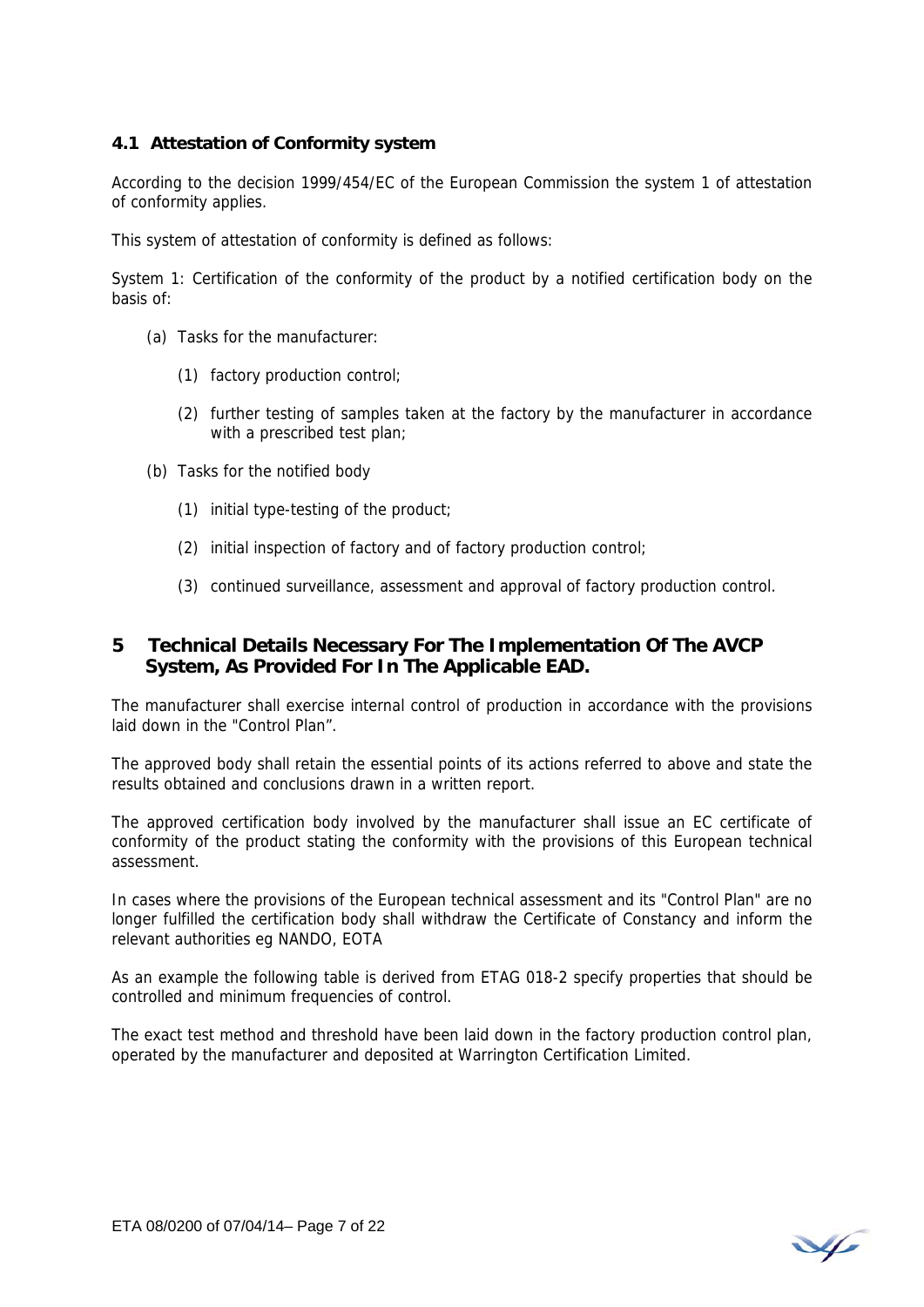| <b>Property</b>              | <b>Property Paragraph</b><br>(ETAG)                 | <b>Threshold</b>                             | <b>Minimum</b><br>frequency of<br>tests                       |
|------------------------------|-----------------------------------------------------|----------------------------------------------|---------------------------------------------------------------|
| Char depth                   | Annex G or similar                                  | Manufacturer's declaration,<br>minimum value | Every batch                                                   |
| Insulating<br>efficiency     | Annex A or<br>alternative <sup>(1)</sup>            | Manufacturer's<br>declaration $(2)$          | Every 10 <sup>th</sup> batch<br>or at least once<br>per month |
| Sag resistance               |                                                     | Manufacturer's<br>declaration                | Every batch                                                   |
| Viscosity                    | <b>EN ISO 3219</b>                                  |                                              | Every batch                                                   |
| Raw materials <sup>(3)</sup> |                                                     | Check specification                          | Every delivery                                                |
| Pigment<br>dispersion        | <b>EN ISO 3219</b>                                  |                                              | Every batch                                                   |
| Non-volatile<br>content      | <b>ISO 3251</b><br>According Table 8.1of ETAG 018-2 |                                              | Every batch                                                   |

 $(1)$  agreed with Approvals bodies and manufacturer.

- $<sup>(2)</sup>$  if result of char depth is not sufficient an insulating efficiency test should</sup> be carried out.
- $(3)$  check test results according to specification.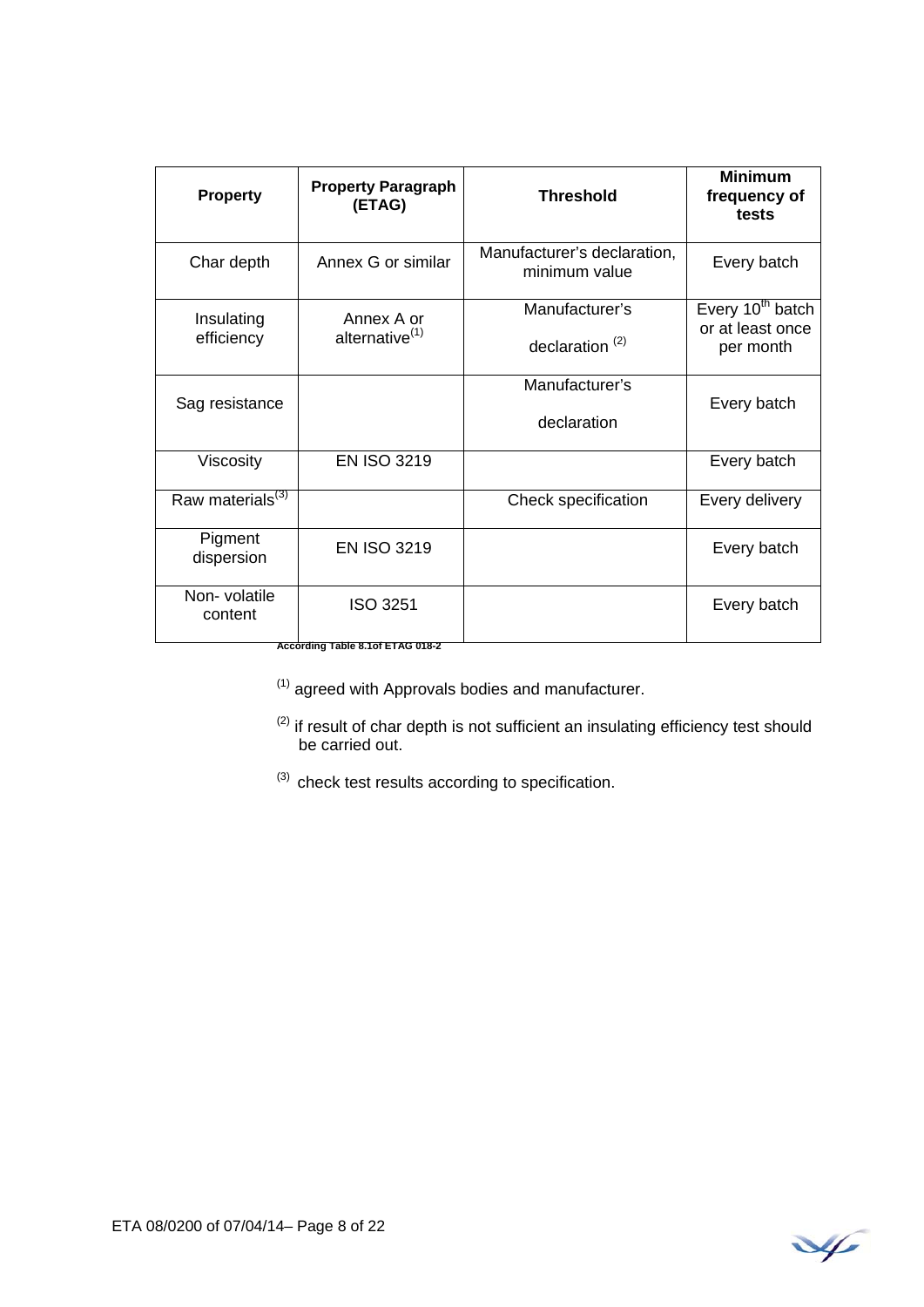# **Signatories**

Fyllen

Responsible Officer

J. Yuan\* - Principal Certification Engineer

P.W. Crewe

Approved

P.C. Crewe\* - Technical Manager

\* For and on behalf of Warrington Certification Limited.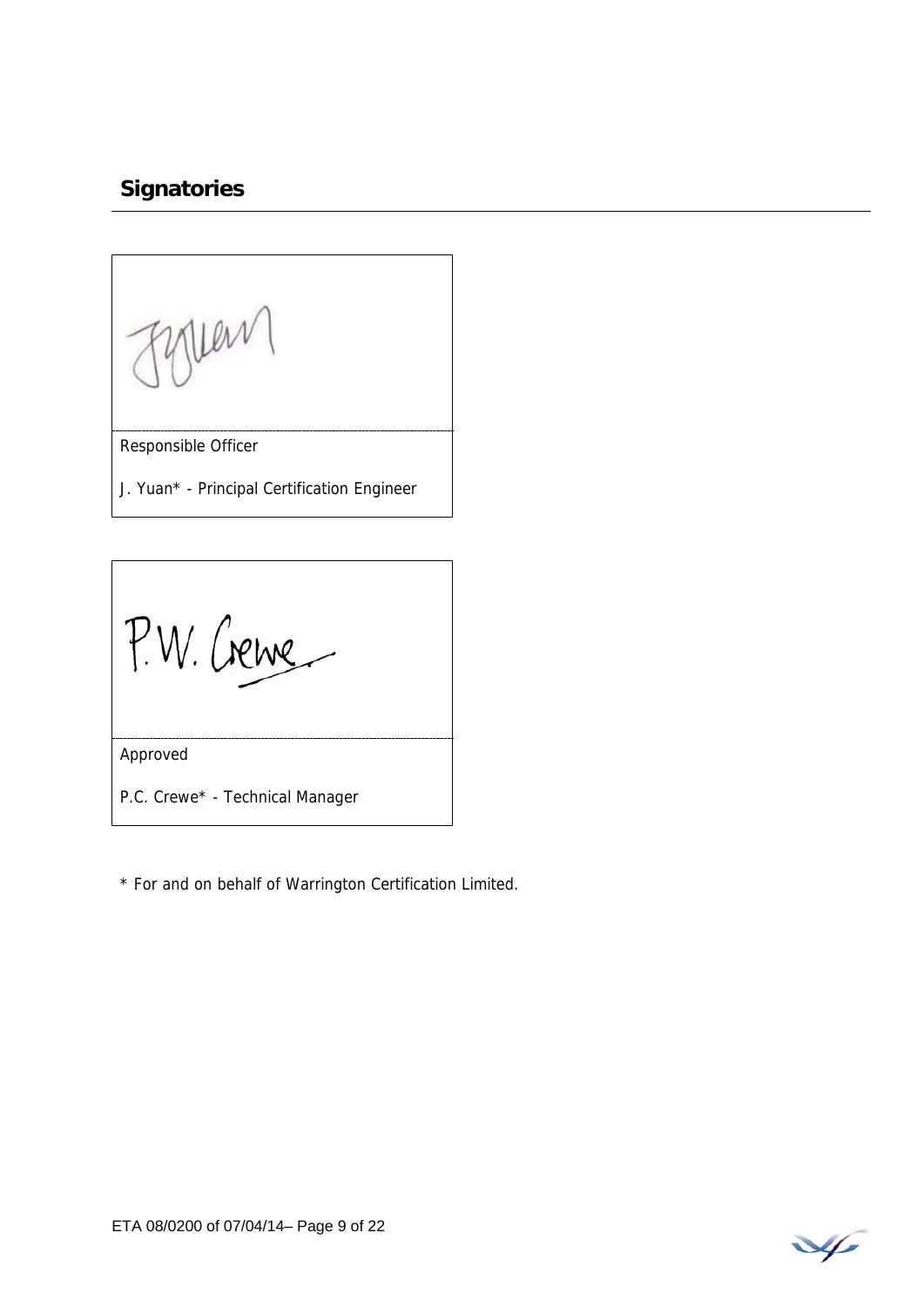# **Annex A - Product Performance: Fire Resistance**

1 This Annex relates to the use of FIRETEX FX5002 for the fire protection of 'H' or 'I' shaped steel beam and column sections. The precise scope is given in Tables 1 to 12 which show the total dry film thickness of FIRETEX FX5002 (excluding primer and top coat) required to provide classifications of R15 and R90 for various design temperatures and section factors.

2. The product is approved on the basis of:

i) Approval testing in accordance with the principles of EN 13381-8:2013.

ii) A design appraisal against this ETA adopting the graphical analysis defined in Annex E of EN 13381-8:2013.

3. The data presented in the tables in this Annex refers to both beams (three-sided fire exposure) and columns (four sided exposure), and also to rectangular and circular hollow sections.

4. The data shown is applicable to steel sections blast cleaned to ISO 8501-1 SA21/2 or equivalent and primed with the compatible primers and top coats listed in this ETA. Based on the test data the total dry film thickness of primer and top coat together should not exceed 0.20 mm.

5. The data for 'H' and 'I' shaped sections applies also to other shaped steel sections that have re-entrant details such as channels, angles and tees.

6. FIRETEX FX5002 has been exposed to the slow heating regime defined in Annex A of EN 13381-8: 2013 and has satisfied the requirements.

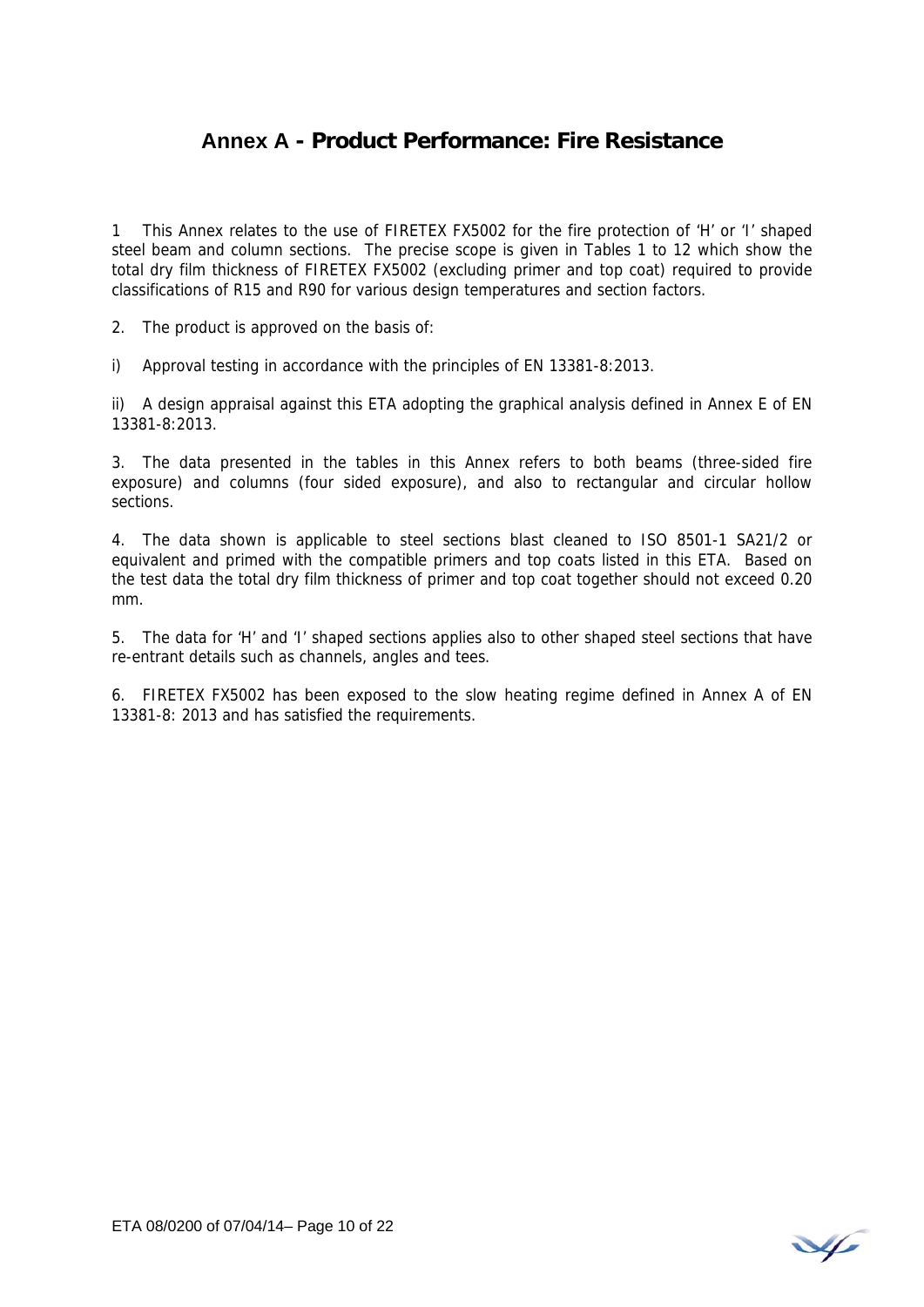# **Table of Results**

#### **I-Section Beams**

| Thickness (mm) Required for a Design Temperature of<br>to $m^{-1}$<br>350°C<br>400°C<br>500°C<br>700°C<br>450°C<br>550°C<br>$600^{\circ}$ C<br>$650^{\circ}$ C<br>750°C<br>0.233<br>0.233<br>0.233<br>0.233<br>0.233<br>0.233<br>0.233<br>0.233<br>0.233<br>50<br>55<br>0.233<br>0.233<br>0.233<br>0.233<br>0.233<br>0.233<br>0.233<br>0.233<br>0.233<br>60<br>0.233<br>0.233<br>0.233<br>0.233<br>0.233<br>0.233<br>0.233<br>0.233<br>0.233<br>65<br>0.233<br>0.233<br>0.233<br>0.233<br>0.233<br>0.233<br>0.233<br>0.233<br>0.233<br>70<br>0.233<br>0.233<br>0.233<br>0.233<br>0.233<br>0.233<br>0.233<br>0.233<br>0.233<br>75<br>0.233<br>0.233<br>0.233<br>0.233<br>0.233<br>0.233<br>0.233<br>0.233<br>0.233<br>80<br>0.233<br>0.233<br>0.233<br>0.233<br>0.233<br>0.233<br>0.233<br>0.233<br>0.233<br>85<br>0.233<br>0.233<br>0.233<br>0.233<br>0.233<br>0.233<br>0.233<br>0.233<br>0.233<br>90<br>0.233<br>0.233<br>0.233<br>0.233<br>0.233<br>0.233<br>0.233<br>0.233<br>0.233<br>95<br>0.233<br>0.233<br>0.233<br>0.233<br>0.233<br>0.233<br>0.233<br>0.233<br>0.233<br>100<br>0.233<br>0.233<br>0.233<br>0.233<br>0.233<br>0.233<br>0.233<br>0.233<br>0.233<br>105<br>0.233<br>0.233<br>0.233<br>0.233<br>0.233<br>0.233<br>0.233<br>0.233<br>0.233<br>110<br>0.233<br>0.233<br>0.233<br>0.233<br>0.233<br>0.233<br>0.233<br>0.233<br>0.233<br>115<br>0.233<br>0.233<br>0.233<br>0.233<br>0.233<br>0.233<br>0.233<br>0.233<br>0.233<br>120<br>0.233<br>0.233<br>0.233<br>0.233<br>0.233<br>0.233<br>0.233<br>0.233<br>0.233<br>0.233<br>0.233<br>125<br>0.233<br>0.233<br>0.233<br>0.233<br>0.233<br>0.233<br>0.233<br>0.233<br>0.233<br>0.233<br>130<br>0.233<br>0.233<br>0.233<br>0.233<br>0.233<br>0.233<br>135<br>0.233<br>0.233<br>0.233<br>0.233<br>0.233<br>0.233<br>0.233<br>0.233<br>0.233<br>140<br>0.233<br>0.233<br>0.233<br>0.233<br>0.233<br>0.233<br>0.233<br>0.233<br>0.233<br>145<br>0.233<br>0.233<br>0.233<br>0.233<br>0.233<br>0.233<br>0.233<br>0.233<br>0.233<br>150<br>0.233<br>0.233<br>0.233<br>0.233<br>0.233<br>0.233<br>0.233<br>0.233<br>0.233<br>155<br>0.233<br>0.233<br>0.233<br>0.233<br>0.233<br>0.233<br>0.233<br>0.233<br>0.233<br>160<br>0.233<br>0.233<br>0.233<br>0.233<br>0.233<br>0.233<br>0.233<br>0.233<br>0.233<br>0.233<br>0.233<br>165<br>0.233<br>0.233<br>0.233<br>0.233<br>0.233<br>0.233<br>0.233<br>0.233<br>0.233<br>0.233<br>0.233<br>0.233<br>0.233<br>0.233<br>0.233<br>0.233<br>170<br>0.233<br>0.233<br>175<br>0.233<br>0.233<br>0.233<br>0.233<br>0.233<br>0.233<br>0.233<br>180<br>0.233<br>0.233<br>0.233<br>0.233<br>0.233<br>0.233<br>0.233<br>0.233<br>0.233<br>185<br>0.233<br>0.233<br>0.233<br>0.233<br>0.233<br>0.233<br>0.233<br>0.233<br>0.233<br>190<br>0.233<br>0.233<br>0.233<br>0.233<br>0.233<br>0.233<br>0.233<br>0.233<br>0.233<br>195<br>0.243<br>0.233<br>0.233<br>0.233<br>0.233<br>0.233<br>0.233<br>0.233<br>0.233<br>200<br>0.253<br>0.233<br>0.233<br>0.233<br>0.233<br>0.233<br>0.233<br>0.233<br>0.233<br>205<br>0.264<br>0.233<br>0.233<br>0.233<br>0.233<br>0.233<br>0.233<br>0.233<br>0.233<br>0.274<br>0.233<br>0.233<br>0.233<br>0.233<br>0.233<br>0.233<br>0.233<br>0.233<br>210<br>215<br>0.285<br>0.233<br>0.233<br>0.233<br>0.233<br>0.233<br>0.233<br>0.233<br>0.233<br>0.233<br>220<br>0.296<br>0.233<br>0.233<br>0.233<br>0.233<br>0.233<br>0.233<br>0.233<br>225<br>0.306<br>0.233<br>0.233<br>0.233<br>0.233<br>0.233<br>0.233<br>0.233<br>0.233<br>230<br>0.317<br>0.233<br>0.233<br>0.233<br>0.233<br>0.233<br>0.233<br>0.233<br>0.233<br>235<br>0.327<br>0.233<br>0.233<br>0.233<br>0.233<br>0.233<br>0.233<br>0.233<br>0.233<br>240<br>0.338<br>0.233<br>0.233<br>0.233<br>0.233<br>0.233<br>0.233<br>0.233<br>0.233<br>245<br>0.349<br>0.233<br>0.233<br>0.233<br>0.233<br>0.233<br>0.233<br>0.233<br>0.233<br>0.233<br>250<br>0.359<br>0.233<br>0.233<br>0.233<br>0.233<br>0.233<br>0.233<br>0.233<br>0.233<br>0.233<br>255<br>0.370<br>0.233<br>0.233<br>0.233<br>0.233<br>0.233<br>0.233<br>260<br>0.381<br>0.233<br>0.233<br>0.233<br>0.233<br>0.233<br>0.233<br>0.233<br>0.233<br>265<br>0.391<br>0.233<br>0.233<br>0.233<br>0.233<br>0.233<br>0.233<br>0.233<br>0.233<br>270<br>0.402<br>0.233<br>0.233<br>0.233<br>0.233<br>0.233<br>0.233<br>0.233<br>0.233<br>275<br>0.233<br>0.233<br>0.233<br>0.233<br>0.233<br>0.412<br>0.233<br>0.233<br>0.233<br>280<br>0.423<br>0.233<br>0.233<br>0.233<br>0.233<br>0.233<br>0.233<br>0.233<br>0.233<br>285<br>0.435<br>0.233<br>0.233<br>0.233<br>0.233<br>0.233<br>0.233<br>0.233<br>0.233<br>290<br>0.446<br>0.233<br>0.233<br>0.233<br>0.233<br>0.233<br>0.233<br>0.233<br>0.233<br>295<br>0.233<br>0.457<br>0.233<br>0.233<br>0.233<br>0.233<br>0.233<br>0.233<br>0.233<br>0.233<br>300<br>0.469<br>0.233<br>0.233<br>0.233<br>0.233<br>0.233<br>0.233<br>0.233<br>305<br>0.480<br>0.233<br>0.233<br>0.233<br>0.233<br>0.233<br>0.233<br>0.233<br>0.233<br>310<br>0.491<br>0.233<br>0.233<br>0.233<br>0.233<br>0.233<br>0.233<br>0.233<br>0.233<br>315<br>0.502<br>0.233<br>0.233<br>0.233<br>0.233<br>0.233<br>0.233<br>0.233<br>0.233<br>320<br>0.514<br>0.233<br>0.233<br>0.233<br>0.233<br>0.233<br>0.233<br>0.233<br>0.233<br>325<br>0.525<br>0.233<br>0.233<br>0.233<br>0.233<br>0.233<br>0.233<br>0.233<br>0.233<br>330<br>0.536<br>0.233<br>0.233<br>0.233<br>0.233<br>0.233<br>0.233<br>0.233<br>0.233 | Section   |       |       |       |       |       | Table 1: I-Section Beams: Fire Resistance Period: 15 Minutes |       |       |       |
|---------------------------------------------------------------------------------------------------------------------------------------------------------------------------------------------------------------------------------------------------------------------------------------------------------------------------------------------------------------------------------------------------------------------------------------------------------------------------------------------------------------------------------------------------------------------------------------------------------------------------------------------------------------------------------------------------------------------------------------------------------------------------------------------------------------------------------------------------------------------------------------------------------------------------------------------------------------------------------------------------------------------------------------------------------------------------------------------------------------------------------------------------------------------------------------------------------------------------------------------------------------------------------------------------------------------------------------------------------------------------------------------------------------------------------------------------------------------------------------------------------------------------------------------------------------------------------------------------------------------------------------------------------------------------------------------------------------------------------------------------------------------------------------------------------------------------------------------------------------------------------------------------------------------------------------------------------------------------------------------------------------------------------------------------------------------------------------------------------------------------------------------------------------------------------------------------------------------------------------------------------------------------------------------------------------------------------------------------------------------------------------------------------------------------------------------------------------------------------------------------------------------------------------------------------------------------------------------------------------------------------------------------------------------------------------------------------------------------------------------------------------------------------------------------------------------------------------------------------------------------------------------------------------------------------------------------------------------------------------------------------------------------------------------------------------------------------------------------------------------------------------------------------------------------------------------------------------------------------------------------------------------------------------------------------------------------------------------------------------------------------------------------------------------------------------------------------------------------------------------------------------------------------------------------------------------------------------------------------------------------------------------------------------------------------------------------------------------------------------------------------------------------------------------------------------------------------------------------------------------------------------------------------------------------------------------------------------------------------------------------------------------------------------------------------------------------------------------------------------------------------------------------------------------------------------------------------------------------------------------------------------------------------------------------------------------------------------------------------------------------------------------------------------------------------------------------------------------------------------------------------------------------------------------------------------------------------------------------------------------------------------------------------------------------------------------------------------------------------------------------------------------------------------------------------------------------------------------------------------------------------------------------------------------------------------------------------------------------------------------------------------------------------------------------------------------------------------------------------------------------------------------------------------------------------------------------------------------------------------------------------------------------------------------------------------------------------------------------------------------------------------|-----------|-------|-------|-------|-------|-------|--------------------------------------------------------------|-------|-------|-------|
|                                                                                                                                                                                                                                                                                                                                                                                                                                                                                                                                                                                                                                                                                                                                                                                                                                                                                                                                                                                                                                                                                                                                                                                                                                                                                                                                                                                                                                                                                                                                                                                                                                                                                                                                                                                                                                                                                                                                                                                                                                                                                                                                                                                                                                                                                                                                                                                                                                                                                                                                                                                                                                                                                                                                                                                                                                                                                                                                                                                                                                                                                                                                                                                                                                                                                                                                                                                                                                                                                                                                                                                                                                                                                                                                                                                                                                                                                                                                                                                                                                                                                                                                                                                                                                                                                                                                                                                                                                                                                                                                                                                                                                                                                                                                                                                                                                                                                                                                                                                                                                                                                                                                                                                                                                                                                                                                                                                       | Factor up |       |       |       |       |       |                                                              |       |       |       |
|                                                                                                                                                                                                                                                                                                                                                                                                                                                                                                                                                                                                                                                                                                                                                                                                                                                                                                                                                                                                                                                                                                                                                                                                                                                                                                                                                                                                                                                                                                                                                                                                                                                                                                                                                                                                                                                                                                                                                                                                                                                                                                                                                                                                                                                                                                                                                                                                                                                                                                                                                                                                                                                                                                                                                                                                                                                                                                                                                                                                                                                                                                                                                                                                                                                                                                                                                                                                                                                                                                                                                                                                                                                                                                                                                                                                                                                                                                                                                                                                                                                                                                                                                                                                                                                                                                                                                                                                                                                                                                                                                                                                                                                                                                                                                                                                                                                                                                                                                                                                                                                                                                                                                                                                                                                                                                                                                                                       |           |       |       |       |       |       |                                                              |       |       |       |
|                                                                                                                                                                                                                                                                                                                                                                                                                                                                                                                                                                                                                                                                                                                                                                                                                                                                                                                                                                                                                                                                                                                                                                                                                                                                                                                                                                                                                                                                                                                                                                                                                                                                                                                                                                                                                                                                                                                                                                                                                                                                                                                                                                                                                                                                                                                                                                                                                                                                                                                                                                                                                                                                                                                                                                                                                                                                                                                                                                                                                                                                                                                                                                                                                                                                                                                                                                                                                                                                                                                                                                                                                                                                                                                                                                                                                                                                                                                                                                                                                                                                                                                                                                                                                                                                                                                                                                                                                                                                                                                                                                                                                                                                                                                                                                                                                                                                                                                                                                                                                                                                                                                                                                                                                                                                                                                                                                                       |           |       |       |       |       |       |                                                              |       |       |       |
|                                                                                                                                                                                                                                                                                                                                                                                                                                                                                                                                                                                                                                                                                                                                                                                                                                                                                                                                                                                                                                                                                                                                                                                                                                                                                                                                                                                                                                                                                                                                                                                                                                                                                                                                                                                                                                                                                                                                                                                                                                                                                                                                                                                                                                                                                                                                                                                                                                                                                                                                                                                                                                                                                                                                                                                                                                                                                                                                                                                                                                                                                                                                                                                                                                                                                                                                                                                                                                                                                                                                                                                                                                                                                                                                                                                                                                                                                                                                                                                                                                                                                                                                                                                                                                                                                                                                                                                                                                                                                                                                                                                                                                                                                                                                                                                                                                                                                                                                                                                                                                                                                                                                                                                                                                                                                                                                                                                       |           |       |       |       |       |       |                                                              |       |       |       |
|                                                                                                                                                                                                                                                                                                                                                                                                                                                                                                                                                                                                                                                                                                                                                                                                                                                                                                                                                                                                                                                                                                                                                                                                                                                                                                                                                                                                                                                                                                                                                                                                                                                                                                                                                                                                                                                                                                                                                                                                                                                                                                                                                                                                                                                                                                                                                                                                                                                                                                                                                                                                                                                                                                                                                                                                                                                                                                                                                                                                                                                                                                                                                                                                                                                                                                                                                                                                                                                                                                                                                                                                                                                                                                                                                                                                                                                                                                                                                                                                                                                                                                                                                                                                                                                                                                                                                                                                                                                                                                                                                                                                                                                                                                                                                                                                                                                                                                                                                                                                                                                                                                                                                                                                                                                                                                                                                                                       |           |       |       |       |       |       |                                                              |       |       |       |
|                                                                                                                                                                                                                                                                                                                                                                                                                                                                                                                                                                                                                                                                                                                                                                                                                                                                                                                                                                                                                                                                                                                                                                                                                                                                                                                                                                                                                                                                                                                                                                                                                                                                                                                                                                                                                                                                                                                                                                                                                                                                                                                                                                                                                                                                                                                                                                                                                                                                                                                                                                                                                                                                                                                                                                                                                                                                                                                                                                                                                                                                                                                                                                                                                                                                                                                                                                                                                                                                                                                                                                                                                                                                                                                                                                                                                                                                                                                                                                                                                                                                                                                                                                                                                                                                                                                                                                                                                                                                                                                                                                                                                                                                                                                                                                                                                                                                                                                                                                                                                                                                                                                                                                                                                                                                                                                                                                                       |           |       |       |       |       |       |                                                              |       |       |       |
|                                                                                                                                                                                                                                                                                                                                                                                                                                                                                                                                                                                                                                                                                                                                                                                                                                                                                                                                                                                                                                                                                                                                                                                                                                                                                                                                                                                                                                                                                                                                                                                                                                                                                                                                                                                                                                                                                                                                                                                                                                                                                                                                                                                                                                                                                                                                                                                                                                                                                                                                                                                                                                                                                                                                                                                                                                                                                                                                                                                                                                                                                                                                                                                                                                                                                                                                                                                                                                                                                                                                                                                                                                                                                                                                                                                                                                                                                                                                                                                                                                                                                                                                                                                                                                                                                                                                                                                                                                                                                                                                                                                                                                                                                                                                                                                                                                                                                                                                                                                                                                                                                                                                                                                                                                                                                                                                                                                       |           |       |       |       |       |       |                                                              |       |       |       |
|                                                                                                                                                                                                                                                                                                                                                                                                                                                                                                                                                                                                                                                                                                                                                                                                                                                                                                                                                                                                                                                                                                                                                                                                                                                                                                                                                                                                                                                                                                                                                                                                                                                                                                                                                                                                                                                                                                                                                                                                                                                                                                                                                                                                                                                                                                                                                                                                                                                                                                                                                                                                                                                                                                                                                                                                                                                                                                                                                                                                                                                                                                                                                                                                                                                                                                                                                                                                                                                                                                                                                                                                                                                                                                                                                                                                                                                                                                                                                                                                                                                                                                                                                                                                                                                                                                                                                                                                                                                                                                                                                                                                                                                                                                                                                                                                                                                                                                                                                                                                                                                                                                                                                                                                                                                                                                                                                                                       |           |       |       |       |       |       |                                                              |       |       |       |
|                                                                                                                                                                                                                                                                                                                                                                                                                                                                                                                                                                                                                                                                                                                                                                                                                                                                                                                                                                                                                                                                                                                                                                                                                                                                                                                                                                                                                                                                                                                                                                                                                                                                                                                                                                                                                                                                                                                                                                                                                                                                                                                                                                                                                                                                                                                                                                                                                                                                                                                                                                                                                                                                                                                                                                                                                                                                                                                                                                                                                                                                                                                                                                                                                                                                                                                                                                                                                                                                                                                                                                                                                                                                                                                                                                                                                                                                                                                                                                                                                                                                                                                                                                                                                                                                                                                                                                                                                                                                                                                                                                                                                                                                                                                                                                                                                                                                                                                                                                                                                                                                                                                                                                                                                                                                                                                                                                                       |           |       |       |       |       |       |                                                              |       |       |       |
|                                                                                                                                                                                                                                                                                                                                                                                                                                                                                                                                                                                                                                                                                                                                                                                                                                                                                                                                                                                                                                                                                                                                                                                                                                                                                                                                                                                                                                                                                                                                                                                                                                                                                                                                                                                                                                                                                                                                                                                                                                                                                                                                                                                                                                                                                                                                                                                                                                                                                                                                                                                                                                                                                                                                                                                                                                                                                                                                                                                                                                                                                                                                                                                                                                                                                                                                                                                                                                                                                                                                                                                                                                                                                                                                                                                                                                                                                                                                                                                                                                                                                                                                                                                                                                                                                                                                                                                                                                                                                                                                                                                                                                                                                                                                                                                                                                                                                                                                                                                                                                                                                                                                                                                                                                                                                                                                                                                       |           |       |       |       |       |       |                                                              |       |       |       |
|                                                                                                                                                                                                                                                                                                                                                                                                                                                                                                                                                                                                                                                                                                                                                                                                                                                                                                                                                                                                                                                                                                                                                                                                                                                                                                                                                                                                                                                                                                                                                                                                                                                                                                                                                                                                                                                                                                                                                                                                                                                                                                                                                                                                                                                                                                                                                                                                                                                                                                                                                                                                                                                                                                                                                                                                                                                                                                                                                                                                                                                                                                                                                                                                                                                                                                                                                                                                                                                                                                                                                                                                                                                                                                                                                                                                                                                                                                                                                                                                                                                                                                                                                                                                                                                                                                                                                                                                                                                                                                                                                                                                                                                                                                                                                                                                                                                                                                                                                                                                                                                                                                                                                                                                                                                                                                                                                                                       |           |       |       |       |       |       |                                                              |       |       |       |
|                                                                                                                                                                                                                                                                                                                                                                                                                                                                                                                                                                                                                                                                                                                                                                                                                                                                                                                                                                                                                                                                                                                                                                                                                                                                                                                                                                                                                                                                                                                                                                                                                                                                                                                                                                                                                                                                                                                                                                                                                                                                                                                                                                                                                                                                                                                                                                                                                                                                                                                                                                                                                                                                                                                                                                                                                                                                                                                                                                                                                                                                                                                                                                                                                                                                                                                                                                                                                                                                                                                                                                                                                                                                                                                                                                                                                                                                                                                                                                                                                                                                                                                                                                                                                                                                                                                                                                                                                                                                                                                                                                                                                                                                                                                                                                                                                                                                                                                                                                                                                                                                                                                                                                                                                                                                                                                                                                                       |           |       |       |       |       |       |                                                              |       |       |       |
|                                                                                                                                                                                                                                                                                                                                                                                                                                                                                                                                                                                                                                                                                                                                                                                                                                                                                                                                                                                                                                                                                                                                                                                                                                                                                                                                                                                                                                                                                                                                                                                                                                                                                                                                                                                                                                                                                                                                                                                                                                                                                                                                                                                                                                                                                                                                                                                                                                                                                                                                                                                                                                                                                                                                                                                                                                                                                                                                                                                                                                                                                                                                                                                                                                                                                                                                                                                                                                                                                                                                                                                                                                                                                                                                                                                                                                                                                                                                                                                                                                                                                                                                                                                                                                                                                                                                                                                                                                                                                                                                                                                                                                                                                                                                                                                                                                                                                                                                                                                                                                                                                                                                                                                                                                                                                                                                                                                       |           |       |       |       |       |       |                                                              |       |       |       |
|                                                                                                                                                                                                                                                                                                                                                                                                                                                                                                                                                                                                                                                                                                                                                                                                                                                                                                                                                                                                                                                                                                                                                                                                                                                                                                                                                                                                                                                                                                                                                                                                                                                                                                                                                                                                                                                                                                                                                                                                                                                                                                                                                                                                                                                                                                                                                                                                                                                                                                                                                                                                                                                                                                                                                                                                                                                                                                                                                                                                                                                                                                                                                                                                                                                                                                                                                                                                                                                                                                                                                                                                                                                                                                                                                                                                                                                                                                                                                                                                                                                                                                                                                                                                                                                                                                                                                                                                                                                                                                                                                                                                                                                                                                                                                                                                                                                                                                                                                                                                                                                                                                                                                                                                                                                                                                                                                                                       |           |       |       |       |       |       |                                                              |       |       |       |
|                                                                                                                                                                                                                                                                                                                                                                                                                                                                                                                                                                                                                                                                                                                                                                                                                                                                                                                                                                                                                                                                                                                                                                                                                                                                                                                                                                                                                                                                                                                                                                                                                                                                                                                                                                                                                                                                                                                                                                                                                                                                                                                                                                                                                                                                                                                                                                                                                                                                                                                                                                                                                                                                                                                                                                                                                                                                                                                                                                                                                                                                                                                                                                                                                                                                                                                                                                                                                                                                                                                                                                                                                                                                                                                                                                                                                                                                                                                                                                                                                                                                                                                                                                                                                                                                                                                                                                                                                                                                                                                                                                                                                                                                                                                                                                                                                                                                                                                                                                                                                                                                                                                                                                                                                                                                                                                                                                                       |           |       |       |       |       |       |                                                              |       |       |       |
|                                                                                                                                                                                                                                                                                                                                                                                                                                                                                                                                                                                                                                                                                                                                                                                                                                                                                                                                                                                                                                                                                                                                                                                                                                                                                                                                                                                                                                                                                                                                                                                                                                                                                                                                                                                                                                                                                                                                                                                                                                                                                                                                                                                                                                                                                                                                                                                                                                                                                                                                                                                                                                                                                                                                                                                                                                                                                                                                                                                                                                                                                                                                                                                                                                                                                                                                                                                                                                                                                                                                                                                                                                                                                                                                                                                                                                                                                                                                                                                                                                                                                                                                                                                                                                                                                                                                                                                                                                                                                                                                                                                                                                                                                                                                                                                                                                                                                                                                                                                                                                                                                                                                                                                                                                                                                                                                                                                       |           |       |       |       |       |       |                                                              |       |       |       |
|                                                                                                                                                                                                                                                                                                                                                                                                                                                                                                                                                                                                                                                                                                                                                                                                                                                                                                                                                                                                                                                                                                                                                                                                                                                                                                                                                                                                                                                                                                                                                                                                                                                                                                                                                                                                                                                                                                                                                                                                                                                                                                                                                                                                                                                                                                                                                                                                                                                                                                                                                                                                                                                                                                                                                                                                                                                                                                                                                                                                                                                                                                                                                                                                                                                                                                                                                                                                                                                                                                                                                                                                                                                                                                                                                                                                                                                                                                                                                                                                                                                                                                                                                                                                                                                                                                                                                                                                                                                                                                                                                                                                                                                                                                                                                                                                                                                                                                                                                                                                                                                                                                                                                                                                                                                                                                                                                                                       |           |       |       |       |       |       |                                                              |       |       |       |
|                                                                                                                                                                                                                                                                                                                                                                                                                                                                                                                                                                                                                                                                                                                                                                                                                                                                                                                                                                                                                                                                                                                                                                                                                                                                                                                                                                                                                                                                                                                                                                                                                                                                                                                                                                                                                                                                                                                                                                                                                                                                                                                                                                                                                                                                                                                                                                                                                                                                                                                                                                                                                                                                                                                                                                                                                                                                                                                                                                                                                                                                                                                                                                                                                                                                                                                                                                                                                                                                                                                                                                                                                                                                                                                                                                                                                                                                                                                                                                                                                                                                                                                                                                                                                                                                                                                                                                                                                                                                                                                                                                                                                                                                                                                                                                                                                                                                                                                                                                                                                                                                                                                                                                                                                                                                                                                                                                                       |           |       |       |       |       |       |                                                              |       |       |       |
|                                                                                                                                                                                                                                                                                                                                                                                                                                                                                                                                                                                                                                                                                                                                                                                                                                                                                                                                                                                                                                                                                                                                                                                                                                                                                                                                                                                                                                                                                                                                                                                                                                                                                                                                                                                                                                                                                                                                                                                                                                                                                                                                                                                                                                                                                                                                                                                                                                                                                                                                                                                                                                                                                                                                                                                                                                                                                                                                                                                                                                                                                                                                                                                                                                                                                                                                                                                                                                                                                                                                                                                                                                                                                                                                                                                                                                                                                                                                                                                                                                                                                                                                                                                                                                                                                                                                                                                                                                                                                                                                                                                                                                                                                                                                                                                                                                                                                                                                                                                                                                                                                                                                                                                                                                                                                                                                                                                       |           |       |       |       |       |       |                                                              |       |       |       |
|                                                                                                                                                                                                                                                                                                                                                                                                                                                                                                                                                                                                                                                                                                                                                                                                                                                                                                                                                                                                                                                                                                                                                                                                                                                                                                                                                                                                                                                                                                                                                                                                                                                                                                                                                                                                                                                                                                                                                                                                                                                                                                                                                                                                                                                                                                                                                                                                                                                                                                                                                                                                                                                                                                                                                                                                                                                                                                                                                                                                                                                                                                                                                                                                                                                                                                                                                                                                                                                                                                                                                                                                                                                                                                                                                                                                                                                                                                                                                                                                                                                                                                                                                                                                                                                                                                                                                                                                                                                                                                                                                                                                                                                                                                                                                                                                                                                                                                                                                                                                                                                                                                                                                                                                                                                                                                                                                                                       |           |       |       |       |       |       |                                                              |       |       |       |
|                                                                                                                                                                                                                                                                                                                                                                                                                                                                                                                                                                                                                                                                                                                                                                                                                                                                                                                                                                                                                                                                                                                                                                                                                                                                                                                                                                                                                                                                                                                                                                                                                                                                                                                                                                                                                                                                                                                                                                                                                                                                                                                                                                                                                                                                                                                                                                                                                                                                                                                                                                                                                                                                                                                                                                                                                                                                                                                                                                                                                                                                                                                                                                                                                                                                                                                                                                                                                                                                                                                                                                                                                                                                                                                                                                                                                                                                                                                                                                                                                                                                                                                                                                                                                                                                                                                                                                                                                                                                                                                                                                                                                                                                                                                                                                                                                                                                                                                                                                                                                                                                                                                                                                                                                                                                                                                                                                                       |           |       |       |       |       |       |                                                              |       |       |       |
|                                                                                                                                                                                                                                                                                                                                                                                                                                                                                                                                                                                                                                                                                                                                                                                                                                                                                                                                                                                                                                                                                                                                                                                                                                                                                                                                                                                                                                                                                                                                                                                                                                                                                                                                                                                                                                                                                                                                                                                                                                                                                                                                                                                                                                                                                                                                                                                                                                                                                                                                                                                                                                                                                                                                                                                                                                                                                                                                                                                                                                                                                                                                                                                                                                                                                                                                                                                                                                                                                                                                                                                                                                                                                                                                                                                                                                                                                                                                                                                                                                                                                                                                                                                                                                                                                                                                                                                                                                                                                                                                                                                                                                                                                                                                                                                                                                                                                                                                                                                                                                                                                                                                                                                                                                                                                                                                                                                       |           |       |       |       |       |       |                                                              |       |       |       |
|                                                                                                                                                                                                                                                                                                                                                                                                                                                                                                                                                                                                                                                                                                                                                                                                                                                                                                                                                                                                                                                                                                                                                                                                                                                                                                                                                                                                                                                                                                                                                                                                                                                                                                                                                                                                                                                                                                                                                                                                                                                                                                                                                                                                                                                                                                                                                                                                                                                                                                                                                                                                                                                                                                                                                                                                                                                                                                                                                                                                                                                                                                                                                                                                                                                                                                                                                                                                                                                                                                                                                                                                                                                                                                                                                                                                                                                                                                                                                                                                                                                                                                                                                                                                                                                                                                                                                                                                                                                                                                                                                                                                                                                                                                                                                                                                                                                                                                                                                                                                                                                                                                                                                                                                                                                                                                                                                                                       |           |       |       |       |       |       |                                                              |       |       |       |
|                                                                                                                                                                                                                                                                                                                                                                                                                                                                                                                                                                                                                                                                                                                                                                                                                                                                                                                                                                                                                                                                                                                                                                                                                                                                                                                                                                                                                                                                                                                                                                                                                                                                                                                                                                                                                                                                                                                                                                                                                                                                                                                                                                                                                                                                                                                                                                                                                                                                                                                                                                                                                                                                                                                                                                                                                                                                                                                                                                                                                                                                                                                                                                                                                                                                                                                                                                                                                                                                                                                                                                                                                                                                                                                                                                                                                                                                                                                                                                                                                                                                                                                                                                                                                                                                                                                                                                                                                                                                                                                                                                                                                                                                                                                                                                                                                                                                                                                                                                                                                                                                                                                                                                                                                                                                                                                                                                                       |           |       |       |       |       |       |                                                              |       |       |       |
|                                                                                                                                                                                                                                                                                                                                                                                                                                                                                                                                                                                                                                                                                                                                                                                                                                                                                                                                                                                                                                                                                                                                                                                                                                                                                                                                                                                                                                                                                                                                                                                                                                                                                                                                                                                                                                                                                                                                                                                                                                                                                                                                                                                                                                                                                                                                                                                                                                                                                                                                                                                                                                                                                                                                                                                                                                                                                                                                                                                                                                                                                                                                                                                                                                                                                                                                                                                                                                                                                                                                                                                                                                                                                                                                                                                                                                                                                                                                                                                                                                                                                                                                                                                                                                                                                                                                                                                                                                                                                                                                                                                                                                                                                                                                                                                                                                                                                                                                                                                                                                                                                                                                                                                                                                                                                                                                                                                       |           |       |       |       |       |       |                                                              |       |       |       |
|                                                                                                                                                                                                                                                                                                                                                                                                                                                                                                                                                                                                                                                                                                                                                                                                                                                                                                                                                                                                                                                                                                                                                                                                                                                                                                                                                                                                                                                                                                                                                                                                                                                                                                                                                                                                                                                                                                                                                                                                                                                                                                                                                                                                                                                                                                                                                                                                                                                                                                                                                                                                                                                                                                                                                                                                                                                                                                                                                                                                                                                                                                                                                                                                                                                                                                                                                                                                                                                                                                                                                                                                                                                                                                                                                                                                                                                                                                                                                                                                                                                                                                                                                                                                                                                                                                                                                                                                                                                                                                                                                                                                                                                                                                                                                                                                                                                                                                                                                                                                                                                                                                                                                                                                                                                                                                                                                                                       |           |       |       |       |       |       |                                                              |       |       |       |
|                                                                                                                                                                                                                                                                                                                                                                                                                                                                                                                                                                                                                                                                                                                                                                                                                                                                                                                                                                                                                                                                                                                                                                                                                                                                                                                                                                                                                                                                                                                                                                                                                                                                                                                                                                                                                                                                                                                                                                                                                                                                                                                                                                                                                                                                                                                                                                                                                                                                                                                                                                                                                                                                                                                                                                                                                                                                                                                                                                                                                                                                                                                                                                                                                                                                                                                                                                                                                                                                                                                                                                                                                                                                                                                                                                                                                                                                                                                                                                                                                                                                                                                                                                                                                                                                                                                                                                                                                                                                                                                                                                                                                                                                                                                                                                                                                                                                                                                                                                                                                                                                                                                                                                                                                                                                                                                                                                                       |           |       |       |       |       |       |                                                              |       |       |       |
|                                                                                                                                                                                                                                                                                                                                                                                                                                                                                                                                                                                                                                                                                                                                                                                                                                                                                                                                                                                                                                                                                                                                                                                                                                                                                                                                                                                                                                                                                                                                                                                                                                                                                                                                                                                                                                                                                                                                                                                                                                                                                                                                                                                                                                                                                                                                                                                                                                                                                                                                                                                                                                                                                                                                                                                                                                                                                                                                                                                                                                                                                                                                                                                                                                                                                                                                                                                                                                                                                                                                                                                                                                                                                                                                                                                                                                                                                                                                                                                                                                                                                                                                                                                                                                                                                                                                                                                                                                                                                                                                                                                                                                                                                                                                                                                                                                                                                                                                                                                                                                                                                                                                                                                                                                                                                                                                                                                       |           |       |       |       |       |       |                                                              |       |       |       |
|                                                                                                                                                                                                                                                                                                                                                                                                                                                                                                                                                                                                                                                                                                                                                                                                                                                                                                                                                                                                                                                                                                                                                                                                                                                                                                                                                                                                                                                                                                                                                                                                                                                                                                                                                                                                                                                                                                                                                                                                                                                                                                                                                                                                                                                                                                                                                                                                                                                                                                                                                                                                                                                                                                                                                                                                                                                                                                                                                                                                                                                                                                                                                                                                                                                                                                                                                                                                                                                                                                                                                                                                                                                                                                                                                                                                                                                                                                                                                                                                                                                                                                                                                                                                                                                                                                                                                                                                                                                                                                                                                                                                                                                                                                                                                                                                                                                                                                                                                                                                                                                                                                                                                                                                                                                                                                                                                                                       |           |       |       |       |       |       |                                                              |       |       |       |
|                                                                                                                                                                                                                                                                                                                                                                                                                                                                                                                                                                                                                                                                                                                                                                                                                                                                                                                                                                                                                                                                                                                                                                                                                                                                                                                                                                                                                                                                                                                                                                                                                                                                                                                                                                                                                                                                                                                                                                                                                                                                                                                                                                                                                                                                                                                                                                                                                                                                                                                                                                                                                                                                                                                                                                                                                                                                                                                                                                                                                                                                                                                                                                                                                                                                                                                                                                                                                                                                                                                                                                                                                                                                                                                                                                                                                                                                                                                                                                                                                                                                                                                                                                                                                                                                                                                                                                                                                                                                                                                                                                                                                                                                                                                                                                                                                                                                                                                                                                                                                                                                                                                                                                                                                                                                                                                                                                                       |           |       |       |       |       |       |                                                              |       |       |       |
|                                                                                                                                                                                                                                                                                                                                                                                                                                                                                                                                                                                                                                                                                                                                                                                                                                                                                                                                                                                                                                                                                                                                                                                                                                                                                                                                                                                                                                                                                                                                                                                                                                                                                                                                                                                                                                                                                                                                                                                                                                                                                                                                                                                                                                                                                                                                                                                                                                                                                                                                                                                                                                                                                                                                                                                                                                                                                                                                                                                                                                                                                                                                                                                                                                                                                                                                                                                                                                                                                                                                                                                                                                                                                                                                                                                                                                                                                                                                                                                                                                                                                                                                                                                                                                                                                                                                                                                                                                                                                                                                                                                                                                                                                                                                                                                                                                                                                                                                                                                                                                                                                                                                                                                                                                                                                                                                                                                       |           |       |       |       |       |       |                                                              |       |       |       |
|                                                                                                                                                                                                                                                                                                                                                                                                                                                                                                                                                                                                                                                                                                                                                                                                                                                                                                                                                                                                                                                                                                                                                                                                                                                                                                                                                                                                                                                                                                                                                                                                                                                                                                                                                                                                                                                                                                                                                                                                                                                                                                                                                                                                                                                                                                                                                                                                                                                                                                                                                                                                                                                                                                                                                                                                                                                                                                                                                                                                                                                                                                                                                                                                                                                                                                                                                                                                                                                                                                                                                                                                                                                                                                                                                                                                                                                                                                                                                                                                                                                                                                                                                                                                                                                                                                                                                                                                                                                                                                                                                                                                                                                                                                                                                                                                                                                                                                                                                                                                                                                                                                                                                                                                                                                                                                                                                                                       |           |       |       |       |       |       |                                                              |       |       |       |
|                                                                                                                                                                                                                                                                                                                                                                                                                                                                                                                                                                                                                                                                                                                                                                                                                                                                                                                                                                                                                                                                                                                                                                                                                                                                                                                                                                                                                                                                                                                                                                                                                                                                                                                                                                                                                                                                                                                                                                                                                                                                                                                                                                                                                                                                                                                                                                                                                                                                                                                                                                                                                                                                                                                                                                                                                                                                                                                                                                                                                                                                                                                                                                                                                                                                                                                                                                                                                                                                                                                                                                                                                                                                                                                                                                                                                                                                                                                                                                                                                                                                                                                                                                                                                                                                                                                                                                                                                                                                                                                                                                                                                                                                                                                                                                                                                                                                                                                                                                                                                                                                                                                                                                                                                                                                                                                                                                                       |           |       |       |       |       |       |                                                              |       |       |       |
|                                                                                                                                                                                                                                                                                                                                                                                                                                                                                                                                                                                                                                                                                                                                                                                                                                                                                                                                                                                                                                                                                                                                                                                                                                                                                                                                                                                                                                                                                                                                                                                                                                                                                                                                                                                                                                                                                                                                                                                                                                                                                                                                                                                                                                                                                                                                                                                                                                                                                                                                                                                                                                                                                                                                                                                                                                                                                                                                                                                                                                                                                                                                                                                                                                                                                                                                                                                                                                                                                                                                                                                                                                                                                                                                                                                                                                                                                                                                                                                                                                                                                                                                                                                                                                                                                                                                                                                                                                                                                                                                                                                                                                                                                                                                                                                                                                                                                                                                                                                                                                                                                                                                                                                                                                                                                                                                                                                       |           |       |       |       |       |       |                                                              |       |       |       |
|                                                                                                                                                                                                                                                                                                                                                                                                                                                                                                                                                                                                                                                                                                                                                                                                                                                                                                                                                                                                                                                                                                                                                                                                                                                                                                                                                                                                                                                                                                                                                                                                                                                                                                                                                                                                                                                                                                                                                                                                                                                                                                                                                                                                                                                                                                                                                                                                                                                                                                                                                                                                                                                                                                                                                                                                                                                                                                                                                                                                                                                                                                                                                                                                                                                                                                                                                                                                                                                                                                                                                                                                                                                                                                                                                                                                                                                                                                                                                                                                                                                                                                                                                                                                                                                                                                                                                                                                                                                                                                                                                                                                                                                                                                                                                                                                                                                                                                                                                                                                                                                                                                                                                                                                                                                                                                                                                                                       |           |       |       |       |       |       |                                                              |       |       |       |
|                                                                                                                                                                                                                                                                                                                                                                                                                                                                                                                                                                                                                                                                                                                                                                                                                                                                                                                                                                                                                                                                                                                                                                                                                                                                                                                                                                                                                                                                                                                                                                                                                                                                                                                                                                                                                                                                                                                                                                                                                                                                                                                                                                                                                                                                                                                                                                                                                                                                                                                                                                                                                                                                                                                                                                                                                                                                                                                                                                                                                                                                                                                                                                                                                                                                                                                                                                                                                                                                                                                                                                                                                                                                                                                                                                                                                                                                                                                                                                                                                                                                                                                                                                                                                                                                                                                                                                                                                                                                                                                                                                                                                                                                                                                                                                                                                                                                                                                                                                                                                                                                                                                                                                                                                                                                                                                                                                                       |           |       |       |       |       |       |                                                              |       |       |       |
|                                                                                                                                                                                                                                                                                                                                                                                                                                                                                                                                                                                                                                                                                                                                                                                                                                                                                                                                                                                                                                                                                                                                                                                                                                                                                                                                                                                                                                                                                                                                                                                                                                                                                                                                                                                                                                                                                                                                                                                                                                                                                                                                                                                                                                                                                                                                                                                                                                                                                                                                                                                                                                                                                                                                                                                                                                                                                                                                                                                                                                                                                                                                                                                                                                                                                                                                                                                                                                                                                                                                                                                                                                                                                                                                                                                                                                                                                                                                                                                                                                                                                                                                                                                                                                                                                                                                                                                                                                                                                                                                                                                                                                                                                                                                                                                                                                                                                                                                                                                                                                                                                                                                                                                                                                                                                                                                                                                       |           |       |       |       |       |       |                                                              |       |       |       |
|                                                                                                                                                                                                                                                                                                                                                                                                                                                                                                                                                                                                                                                                                                                                                                                                                                                                                                                                                                                                                                                                                                                                                                                                                                                                                                                                                                                                                                                                                                                                                                                                                                                                                                                                                                                                                                                                                                                                                                                                                                                                                                                                                                                                                                                                                                                                                                                                                                                                                                                                                                                                                                                                                                                                                                                                                                                                                                                                                                                                                                                                                                                                                                                                                                                                                                                                                                                                                                                                                                                                                                                                                                                                                                                                                                                                                                                                                                                                                                                                                                                                                                                                                                                                                                                                                                                                                                                                                                                                                                                                                                                                                                                                                                                                                                                                                                                                                                                                                                                                                                                                                                                                                                                                                                                                                                                                                                                       |           |       |       |       |       |       |                                                              |       |       |       |
|                                                                                                                                                                                                                                                                                                                                                                                                                                                                                                                                                                                                                                                                                                                                                                                                                                                                                                                                                                                                                                                                                                                                                                                                                                                                                                                                                                                                                                                                                                                                                                                                                                                                                                                                                                                                                                                                                                                                                                                                                                                                                                                                                                                                                                                                                                                                                                                                                                                                                                                                                                                                                                                                                                                                                                                                                                                                                                                                                                                                                                                                                                                                                                                                                                                                                                                                                                                                                                                                                                                                                                                                                                                                                                                                                                                                                                                                                                                                                                                                                                                                                                                                                                                                                                                                                                                                                                                                                                                                                                                                                                                                                                                                                                                                                                                                                                                                                                                                                                                                                                                                                                                                                                                                                                                                                                                                                                                       |           |       |       |       |       |       |                                                              |       |       |       |
|                                                                                                                                                                                                                                                                                                                                                                                                                                                                                                                                                                                                                                                                                                                                                                                                                                                                                                                                                                                                                                                                                                                                                                                                                                                                                                                                                                                                                                                                                                                                                                                                                                                                                                                                                                                                                                                                                                                                                                                                                                                                                                                                                                                                                                                                                                                                                                                                                                                                                                                                                                                                                                                                                                                                                                                                                                                                                                                                                                                                                                                                                                                                                                                                                                                                                                                                                                                                                                                                                                                                                                                                                                                                                                                                                                                                                                                                                                                                                                                                                                                                                                                                                                                                                                                                                                                                                                                                                                                                                                                                                                                                                                                                                                                                                                                                                                                                                                                                                                                                                                                                                                                                                                                                                                                                                                                                                                                       |           |       |       |       |       |       |                                                              |       |       |       |
|                                                                                                                                                                                                                                                                                                                                                                                                                                                                                                                                                                                                                                                                                                                                                                                                                                                                                                                                                                                                                                                                                                                                                                                                                                                                                                                                                                                                                                                                                                                                                                                                                                                                                                                                                                                                                                                                                                                                                                                                                                                                                                                                                                                                                                                                                                                                                                                                                                                                                                                                                                                                                                                                                                                                                                                                                                                                                                                                                                                                                                                                                                                                                                                                                                                                                                                                                                                                                                                                                                                                                                                                                                                                                                                                                                                                                                                                                                                                                                                                                                                                                                                                                                                                                                                                                                                                                                                                                                                                                                                                                                                                                                                                                                                                                                                                                                                                                                                                                                                                                                                                                                                                                                                                                                                                                                                                                                                       |           |       |       |       |       |       |                                                              |       |       |       |
|                                                                                                                                                                                                                                                                                                                                                                                                                                                                                                                                                                                                                                                                                                                                                                                                                                                                                                                                                                                                                                                                                                                                                                                                                                                                                                                                                                                                                                                                                                                                                                                                                                                                                                                                                                                                                                                                                                                                                                                                                                                                                                                                                                                                                                                                                                                                                                                                                                                                                                                                                                                                                                                                                                                                                                                                                                                                                                                                                                                                                                                                                                                                                                                                                                                                                                                                                                                                                                                                                                                                                                                                                                                                                                                                                                                                                                                                                                                                                                                                                                                                                                                                                                                                                                                                                                                                                                                                                                                                                                                                                                                                                                                                                                                                                                                                                                                                                                                                                                                                                                                                                                                                                                                                                                                                                                                                                                                       |           |       |       |       |       |       |                                                              |       |       |       |
|                                                                                                                                                                                                                                                                                                                                                                                                                                                                                                                                                                                                                                                                                                                                                                                                                                                                                                                                                                                                                                                                                                                                                                                                                                                                                                                                                                                                                                                                                                                                                                                                                                                                                                                                                                                                                                                                                                                                                                                                                                                                                                                                                                                                                                                                                                                                                                                                                                                                                                                                                                                                                                                                                                                                                                                                                                                                                                                                                                                                                                                                                                                                                                                                                                                                                                                                                                                                                                                                                                                                                                                                                                                                                                                                                                                                                                                                                                                                                                                                                                                                                                                                                                                                                                                                                                                                                                                                                                                                                                                                                                                                                                                                                                                                                                                                                                                                                                                                                                                                                                                                                                                                                                                                                                                                                                                                                                                       |           |       |       |       |       |       |                                                              |       |       |       |
|                                                                                                                                                                                                                                                                                                                                                                                                                                                                                                                                                                                                                                                                                                                                                                                                                                                                                                                                                                                                                                                                                                                                                                                                                                                                                                                                                                                                                                                                                                                                                                                                                                                                                                                                                                                                                                                                                                                                                                                                                                                                                                                                                                                                                                                                                                                                                                                                                                                                                                                                                                                                                                                                                                                                                                                                                                                                                                                                                                                                                                                                                                                                                                                                                                                                                                                                                                                                                                                                                                                                                                                                                                                                                                                                                                                                                                                                                                                                                                                                                                                                                                                                                                                                                                                                                                                                                                                                                                                                                                                                                                                                                                                                                                                                                                                                                                                                                                                                                                                                                                                                                                                                                                                                                                                                                                                                                                                       |           |       |       |       |       |       |                                                              |       |       |       |
|                                                                                                                                                                                                                                                                                                                                                                                                                                                                                                                                                                                                                                                                                                                                                                                                                                                                                                                                                                                                                                                                                                                                                                                                                                                                                                                                                                                                                                                                                                                                                                                                                                                                                                                                                                                                                                                                                                                                                                                                                                                                                                                                                                                                                                                                                                                                                                                                                                                                                                                                                                                                                                                                                                                                                                                                                                                                                                                                                                                                                                                                                                                                                                                                                                                                                                                                                                                                                                                                                                                                                                                                                                                                                                                                                                                                                                                                                                                                                                                                                                                                                                                                                                                                                                                                                                                                                                                                                                                                                                                                                                                                                                                                                                                                                                                                                                                                                                                                                                                                                                                                                                                                                                                                                                                                                                                                                                                       |           |       |       |       |       |       |                                                              |       |       |       |
|                                                                                                                                                                                                                                                                                                                                                                                                                                                                                                                                                                                                                                                                                                                                                                                                                                                                                                                                                                                                                                                                                                                                                                                                                                                                                                                                                                                                                                                                                                                                                                                                                                                                                                                                                                                                                                                                                                                                                                                                                                                                                                                                                                                                                                                                                                                                                                                                                                                                                                                                                                                                                                                                                                                                                                                                                                                                                                                                                                                                                                                                                                                                                                                                                                                                                                                                                                                                                                                                                                                                                                                                                                                                                                                                                                                                                                                                                                                                                                                                                                                                                                                                                                                                                                                                                                                                                                                                                                                                                                                                                                                                                                                                                                                                                                                                                                                                                                                                                                                                                                                                                                                                                                                                                                                                                                                                                                                       |           |       |       |       |       |       |                                                              |       |       |       |
|                                                                                                                                                                                                                                                                                                                                                                                                                                                                                                                                                                                                                                                                                                                                                                                                                                                                                                                                                                                                                                                                                                                                                                                                                                                                                                                                                                                                                                                                                                                                                                                                                                                                                                                                                                                                                                                                                                                                                                                                                                                                                                                                                                                                                                                                                                                                                                                                                                                                                                                                                                                                                                                                                                                                                                                                                                                                                                                                                                                                                                                                                                                                                                                                                                                                                                                                                                                                                                                                                                                                                                                                                                                                                                                                                                                                                                                                                                                                                                                                                                                                                                                                                                                                                                                                                                                                                                                                                                                                                                                                                                                                                                                                                                                                                                                                                                                                                                                                                                                                                                                                                                                                                                                                                                                                                                                                                                                       |           |       |       |       |       |       |                                                              |       |       |       |
|                                                                                                                                                                                                                                                                                                                                                                                                                                                                                                                                                                                                                                                                                                                                                                                                                                                                                                                                                                                                                                                                                                                                                                                                                                                                                                                                                                                                                                                                                                                                                                                                                                                                                                                                                                                                                                                                                                                                                                                                                                                                                                                                                                                                                                                                                                                                                                                                                                                                                                                                                                                                                                                                                                                                                                                                                                                                                                                                                                                                                                                                                                                                                                                                                                                                                                                                                                                                                                                                                                                                                                                                                                                                                                                                                                                                                                                                                                                                                                                                                                                                                                                                                                                                                                                                                                                                                                                                                                                                                                                                                                                                                                                                                                                                                                                                                                                                                                                                                                                                                                                                                                                                                                                                                                                                                                                                                                                       |           |       |       |       |       |       |                                                              |       |       |       |
|                                                                                                                                                                                                                                                                                                                                                                                                                                                                                                                                                                                                                                                                                                                                                                                                                                                                                                                                                                                                                                                                                                                                                                                                                                                                                                                                                                                                                                                                                                                                                                                                                                                                                                                                                                                                                                                                                                                                                                                                                                                                                                                                                                                                                                                                                                                                                                                                                                                                                                                                                                                                                                                                                                                                                                                                                                                                                                                                                                                                                                                                                                                                                                                                                                                                                                                                                                                                                                                                                                                                                                                                                                                                                                                                                                                                                                                                                                                                                                                                                                                                                                                                                                                                                                                                                                                                                                                                                                                                                                                                                                                                                                                                                                                                                                                                                                                                                                                                                                                                                                                                                                                                                                                                                                                                                                                                                                                       |           |       |       |       |       |       |                                                              |       |       |       |
|                                                                                                                                                                                                                                                                                                                                                                                                                                                                                                                                                                                                                                                                                                                                                                                                                                                                                                                                                                                                                                                                                                                                                                                                                                                                                                                                                                                                                                                                                                                                                                                                                                                                                                                                                                                                                                                                                                                                                                                                                                                                                                                                                                                                                                                                                                                                                                                                                                                                                                                                                                                                                                                                                                                                                                                                                                                                                                                                                                                                                                                                                                                                                                                                                                                                                                                                                                                                                                                                                                                                                                                                                                                                                                                                                                                                                                                                                                                                                                                                                                                                                                                                                                                                                                                                                                                                                                                                                                                                                                                                                                                                                                                                                                                                                                                                                                                                                                                                                                                                                                                                                                                                                                                                                                                                                                                                                                                       |           |       |       |       |       |       |                                                              |       |       |       |
|                                                                                                                                                                                                                                                                                                                                                                                                                                                                                                                                                                                                                                                                                                                                                                                                                                                                                                                                                                                                                                                                                                                                                                                                                                                                                                                                                                                                                                                                                                                                                                                                                                                                                                                                                                                                                                                                                                                                                                                                                                                                                                                                                                                                                                                                                                                                                                                                                                                                                                                                                                                                                                                                                                                                                                                                                                                                                                                                                                                                                                                                                                                                                                                                                                                                                                                                                                                                                                                                                                                                                                                                                                                                                                                                                                                                                                                                                                                                                                                                                                                                                                                                                                                                                                                                                                                                                                                                                                                                                                                                                                                                                                                                                                                                                                                                                                                                                                                                                                                                                                                                                                                                                                                                                                                                                                                                                                                       |           |       |       |       |       |       |                                                              |       |       |       |
|                                                                                                                                                                                                                                                                                                                                                                                                                                                                                                                                                                                                                                                                                                                                                                                                                                                                                                                                                                                                                                                                                                                                                                                                                                                                                                                                                                                                                                                                                                                                                                                                                                                                                                                                                                                                                                                                                                                                                                                                                                                                                                                                                                                                                                                                                                                                                                                                                                                                                                                                                                                                                                                                                                                                                                                                                                                                                                                                                                                                                                                                                                                                                                                                                                                                                                                                                                                                                                                                                                                                                                                                                                                                                                                                                                                                                                                                                                                                                                                                                                                                                                                                                                                                                                                                                                                                                                                                                                                                                                                                                                                                                                                                                                                                                                                                                                                                                                                                                                                                                                                                                                                                                                                                                                                                                                                                                                                       |           |       |       |       |       |       |                                                              |       |       |       |
|                                                                                                                                                                                                                                                                                                                                                                                                                                                                                                                                                                                                                                                                                                                                                                                                                                                                                                                                                                                                                                                                                                                                                                                                                                                                                                                                                                                                                                                                                                                                                                                                                                                                                                                                                                                                                                                                                                                                                                                                                                                                                                                                                                                                                                                                                                                                                                                                                                                                                                                                                                                                                                                                                                                                                                                                                                                                                                                                                                                                                                                                                                                                                                                                                                                                                                                                                                                                                                                                                                                                                                                                                                                                                                                                                                                                                                                                                                                                                                                                                                                                                                                                                                                                                                                                                                                                                                                                                                                                                                                                                                                                                                                                                                                                                                                                                                                                                                                                                                                                                                                                                                                                                                                                                                                                                                                                                                                       |           |       |       |       |       |       |                                                              |       |       |       |
|                                                                                                                                                                                                                                                                                                                                                                                                                                                                                                                                                                                                                                                                                                                                                                                                                                                                                                                                                                                                                                                                                                                                                                                                                                                                                                                                                                                                                                                                                                                                                                                                                                                                                                                                                                                                                                                                                                                                                                                                                                                                                                                                                                                                                                                                                                                                                                                                                                                                                                                                                                                                                                                                                                                                                                                                                                                                                                                                                                                                                                                                                                                                                                                                                                                                                                                                                                                                                                                                                                                                                                                                                                                                                                                                                                                                                                                                                                                                                                                                                                                                                                                                                                                                                                                                                                                                                                                                                                                                                                                                                                                                                                                                                                                                                                                                                                                                                                                                                                                                                                                                                                                                                                                                                                                                                                                                                                                       |           |       |       |       |       |       |                                                              |       |       |       |
|                                                                                                                                                                                                                                                                                                                                                                                                                                                                                                                                                                                                                                                                                                                                                                                                                                                                                                                                                                                                                                                                                                                                                                                                                                                                                                                                                                                                                                                                                                                                                                                                                                                                                                                                                                                                                                                                                                                                                                                                                                                                                                                                                                                                                                                                                                                                                                                                                                                                                                                                                                                                                                                                                                                                                                                                                                                                                                                                                                                                                                                                                                                                                                                                                                                                                                                                                                                                                                                                                                                                                                                                                                                                                                                                                                                                                                                                                                                                                                                                                                                                                                                                                                                                                                                                                                                                                                                                                                                                                                                                                                                                                                                                                                                                                                                                                                                                                                                                                                                                                                                                                                                                                                                                                                                                                                                                                                                       |           |       |       |       |       |       |                                                              |       |       |       |
|                                                                                                                                                                                                                                                                                                                                                                                                                                                                                                                                                                                                                                                                                                                                                                                                                                                                                                                                                                                                                                                                                                                                                                                                                                                                                                                                                                                                                                                                                                                                                                                                                                                                                                                                                                                                                                                                                                                                                                                                                                                                                                                                                                                                                                                                                                                                                                                                                                                                                                                                                                                                                                                                                                                                                                                                                                                                                                                                                                                                                                                                                                                                                                                                                                                                                                                                                                                                                                                                                                                                                                                                                                                                                                                                                                                                                                                                                                                                                                                                                                                                                                                                                                                                                                                                                                                                                                                                                                                                                                                                                                                                                                                                                                                                                                                                                                                                                                                                                                                                                                                                                                                                                                                                                                                                                                                                                                                       |           |       |       |       |       |       |                                                              |       |       |       |
|                                                                                                                                                                                                                                                                                                                                                                                                                                                                                                                                                                                                                                                                                                                                                                                                                                                                                                                                                                                                                                                                                                                                                                                                                                                                                                                                                                                                                                                                                                                                                                                                                                                                                                                                                                                                                                                                                                                                                                                                                                                                                                                                                                                                                                                                                                                                                                                                                                                                                                                                                                                                                                                                                                                                                                                                                                                                                                                                                                                                                                                                                                                                                                                                                                                                                                                                                                                                                                                                                                                                                                                                                                                                                                                                                                                                                                                                                                                                                                                                                                                                                                                                                                                                                                                                                                                                                                                                                                                                                                                                                                                                                                                                                                                                                                                                                                                                                                                                                                                                                                                                                                                                                                                                                                                                                                                                                                                       |           |       |       |       |       |       |                                                              |       |       |       |
|                                                                                                                                                                                                                                                                                                                                                                                                                                                                                                                                                                                                                                                                                                                                                                                                                                                                                                                                                                                                                                                                                                                                                                                                                                                                                                                                                                                                                                                                                                                                                                                                                                                                                                                                                                                                                                                                                                                                                                                                                                                                                                                                                                                                                                                                                                                                                                                                                                                                                                                                                                                                                                                                                                                                                                                                                                                                                                                                                                                                                                                                                                                                                                                                                                                                                                                                                                                                                                                                                                                                                                                                                                                                                                                                                                                                                                                                                                                                                                                                                                                                                                                                                                                                                                                                                                                                                                                                                                                                                                                                                                                                                                                                                                                                                                                                                                                                                                                                                                                                                                                                                                                                                                                                                                                                                                                                                                                       | 335       | 0.548 | 0.233 | 0.233 | 0.233 | 0.233 | 0.233                                                        | 0.233 | 0.233 | 0.233 |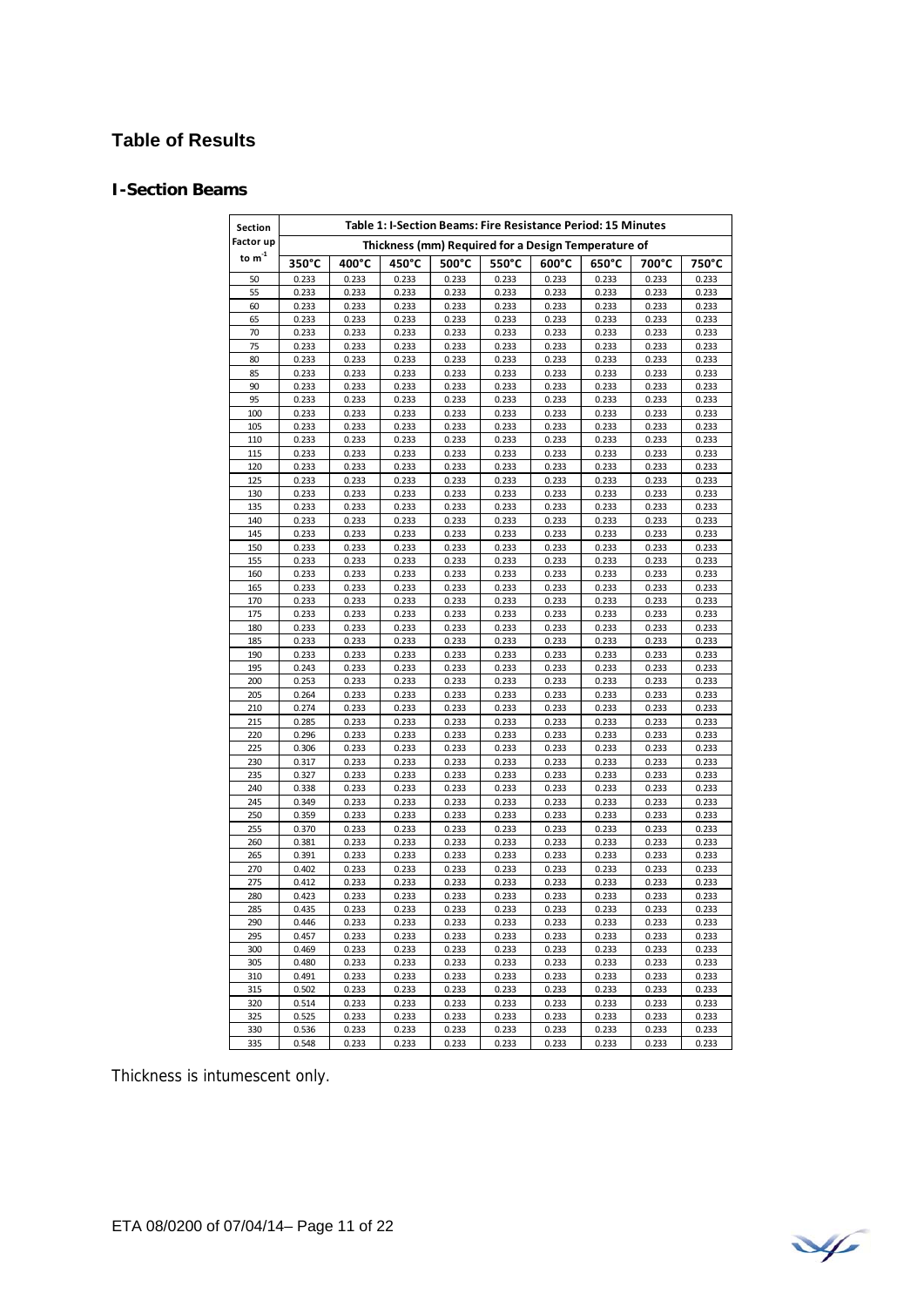| <b>Section</b>              |                |                | Table 2: I-Section Beams: Fire Resistance Period: 30 Minutes |                |                |                |                |                |                |
|-----------------------------|----------------|----------------|--------------------------------------------------------------|----------------|----------------|----------------|----------------|----------------|----------------|
| Factor up                   |                |                | Thickness (mm) Required for a Design Temperature of          |                |                |                |                |                |                |
| to $\mathsf{m}^{\text{-}1}$ | 350°C          | 400°C          | 450°C                                                        | 500°C          | 550°C          | 600°C          | 650°C          | 700°C          | 750°C          |
| 50                          | 0.314          | 0.233          | 0.233                                                        | 0.233          | 0.233          | 0.233          | 0.233          | 0.233          | 0.233          |
| 55                          | 0.314          | 0.233          | 0.233                                                        | 0.233          | 0.233          | 0.233          | 0.233          | 0.233          | 0.233          |
| 60                          | 0.331          | 0.233          | 0.233                                                        | 0.233          | 0.233          | 0.233          | 0.233          | 0.233          | 0.233          |
| 65                          | 0.416          | 0.233          | 0.233                                                        | 0.233          | 0.233          | 0.233          | 0.233          | 0.233          | 0.233          |
| 70                          | 0.432          | 0.245          | 0.233                                                        | 0.233          | 0.233          | 0.233          | 0.233          | 0.233          | 0.233          |
| 75                          | 0.447          | 0.268          | 0.233                                                        | 0.233          | 0.233          | 0.233          | 0.233          | 0.233          | 0.233          |
| 80                          | 0.463          | 0.291          | 0.233                                                        | 0.233          | 0.233          | 0.233          | 0.233          | 0.233          | 0.233          |
| 85                          | 0.478          | 0.314          | 0.233                                                        | 0.233          | 0.233          | 0.233          | 0.233          | 0.233          | 0.233          |
| 90                          | 0.494          | 0.336          | 0.233                                                        | 0.233          | 0.233          | 0.233          | 0.233          | 0.233          | 0.233          |
| 95                          | 0.510          | 0.359          | 0.233                                                        | 0.233          | 0.233          | 0.233          | 0.233          | 0.233          | 0.233          |
| 100<br>105                  | 0.525<br>0.541 | 0.382<br>0.405 | 0.233<br>0.233                                               | 0.233<br>0.233 | 0.233<br>0.233 | 0.233<br>0.233 | 0.233<br>0.233 | 0.233<br>0.233 | 0.233<br>0.233 |
| 110                         | 0.556          | 0.420          | 0.238                                                        | 0.233          | 0.233          | 0.233          | 0.233          | 0.233          | 0.233          |
| 115                         | 0.572          | 0.428          | 0.247                                                        | 0.233          | 0.233          | 0.233          | 0.233          | 0.233          | 0.233          |
| 120                         | 0.588          | 0.437          | 0.256                                                        | 0.233          | 0.233          | 0.233          | 0.233          | 0.233          | 0.233          |
| 125                         | 0.603          | 0.445          | 0.266                                                        | 0.233          | 0.233          | 0.233          | 0.233          | 0.233          | 0.233          |
| 130                         | 0.619          | 0.454          | 0.275                                                        | 0.233          | 0.233          | 0.233          | 0.233          | 0.233          | 0.233          |
| 135                         | 0.635          | 0.462          | 0.284                                                        | 0.233          | 0.233          | 0.233          | 0.233          | 0.233          | 0.233          |
| 140                         | 0.650          | 0.471          | 0.293                                                        | 0.233          | 0.233          | 0.233          | 0.233          | 0.233          | 0.233          |
| 145                         | 0.666          | 0.479          | 0.302                                                        | 0.233          | 0.233          | 0.233          | 0.233          | 0.233          | 0.233          |
| 150                         | 0.685          | 0.488          | 0.312                                                        | 0.233          | 0.233          | 0.233          | 0.233          | 0.233          | 0.233          |
| 155                         | 0.704          | 0.496          | 0.321                                                        | 0.233          | 0.233          | 0.233          | 0.233          | 0.233          | 0.233          |
| 160                         | 0.723          | 0.505          | 0.330                                                        | 0.233          | 0.233          | 0.233          | 0.233          | 0.233          | 0.233          |
| 165                         | 0.742          | 0.513          | 0.339                                                        | 0.233          | 0.233          | 0.233          | 0.233          | 0.233          | 0.233          |
| 170                         | 0.762          | 0.522          | 0.348                                                        | 0.238          | 0.233          | 0.233          | 0.233          | 0.233          | 0.233          |
| 175                         | 0.781          | 0.530          | 0.357                                                        | 0.244          | 0.233          | 0.233          | 0.233          | 0.233          | 0.233          |
| 180                         | 0.800          | 0.539          | 0.367                                                        | 0.249          | 0.233          | 0.233          | 0.233          | 0.233          | 0.233          |
| 185                         | 0.820          | 0.547          | 0.376                                                        | 0.255          | 0.233          | 0.233          | 0.233          | 0.233          | 0.233          |
| 190                         | 0.839          | 0.556          | 0.385                                                        | 0.260          | 0.233          | 0.233          | 0.233          | 0.233          | 0.233          |
| 195                         | 0.858          | 0.564          | 0.394                                                        | 0.266          | 0.233          | 0.233          | 0.233          | 0.233          | 0.233          |
| 200                         | 0.877          | 0.573          | 0.403                                                        | 0.271          | 0.233          | 0.233          | 0.233          | 0.233          | 0.233          |
| 205                         | 0.897          | 0.581          | 0.412                                                        | 0.277          | 0.233          | 0.233          | 0.233          | 0.233          | 0.233          |
| 210<br>215                  | 0.916          | 0.590<br>0.598 | 0.423<br>0.435                                               | 0.282<br>0.288 | 0.233<br>0.233 | 0.233<br>0.233 | 0.233<br>0.233 | 0.233<br>0.233 | 0.233<br>0.233 |
| 220                         |                | 0.607          | 0.446                                                        | 0.293          | 0.233          | 0.233          | 0.233          | 0.233          | 0.233          |
| 225                         |                | 0.615          | 0.457                                                        | 0.299          | 0.233          | 0.233          | 0.233          | 0.233          | 0.233          |
| 230                         |                | 0.624          | 0.469                                                        | 0.304          | 0.233          | 0.233          | 0.233          | 0.233          | 0.233          |
| 235                         |                | 0.632          | 0.480                                                        | 0.310          | 0.234          | 0.233          | 0.233          | 0.233          | 0.233          |
| 240                         |                | 0.641          | 0.492                                                        | 0.315          | 0.239          | 0.233          | 0.233          | 0.233          | 0.233          |
| 245                         |                | 0.649          | 0.503                                                        | 0.321          | 0.245          | 0.233          | 0.233          | 0.233          | 0.233          |
| 250                         |                | 0.658          | 0.515                                                        | 0.326          | 0.251          | 0.233          | 0.233          | 0.233          | 0.233          |
| 255                         |                | 0.666          | 0.526                                                        | 0.332          | 0.256          | 0.233          | 0.233          | 0.233          | 0.233          |
| 260                         |                | 0.677          | 0.538                                                        | 0.337          | 0.262          | 0.233          | 0.233          | 0.233          | 0.233          |
| 265                         |                | 0.689          | 0.549                                                        | 0.343          | 0.268          | 0.233          | 0.233          | 0.233          | 0.233          |
| 270                         |                | 0.701          | 0.560                                                        | 0.348          | 0.274          | 0.233          | 0.233          | 0.233          | 0.233          |
| 275                         |                | 0.713          | 0.572                                                        | 0.354          | 0.279          | 0.233          | 0.233          | 0.233          | 0.233          |
| 280                         |                | 0.725          | 0.583                                                        | 0.359          | 0.285          | 0.233          | 0.233          | 0.233          | 0.233          |
| 285                         |                | 0.736          | 0.595                                                        | 0.365          | 0.291          | 0.233          | 0.233          | 0.233          | 0.233          |
| 290                         |                | 0.748          | 0.606                                                        | 0.370          | 0.296          | 0.233          | 0.233          | 0.233          | 0.233          |
| 295                         |                | 0.760          | 0.618                                                        | 0.376          | 0.302          | 0.233          | 0.233          | 0.233          | 0.233          |
| 300                         |                | 0.772          | 0.629                                                        | 0.381          | 0.308          | 0.233          | 0.233          | 0.233          | 0.233          |
| 305                         |                | 0.784          | 0.640                                                        | 0.387          | 0.314          | 0.233          | 0.233          | 0.233          | 0.233          |
| 310                         |                | 0.796          | 0.652                                                        | 0.392          | 0.319          | 0.233          | 0.233          | 0.233          | 0.233          |
| 315                         |                | 0.808          | 0.663                                                        | 0.398          | 0.325          | 0.233          | 0.233          | 0.233          | 0.233          |
| 320                         |                | 0.819          | 0.674                                                        | 0.403          | 0.331          | 0.233          | 0.233          | 0.233          | 0.233          |
| 325                         |                | 0.831          | 0.684                                                        | 0.409          | 0.336          | 0.233          | 0.233          | 0.233          | 0.233          |
| 330<br>335                  |                | 0.843          | 0.694                                                        | 0.414          | 0.342          | 0.233          | 0.233          | 0.233          | 0.233          |
|                             |                | 0.855          | 0.704                                                        | 0.434          | 0.348          | 0.233          | 0.233          | 0.233          | 0.233          |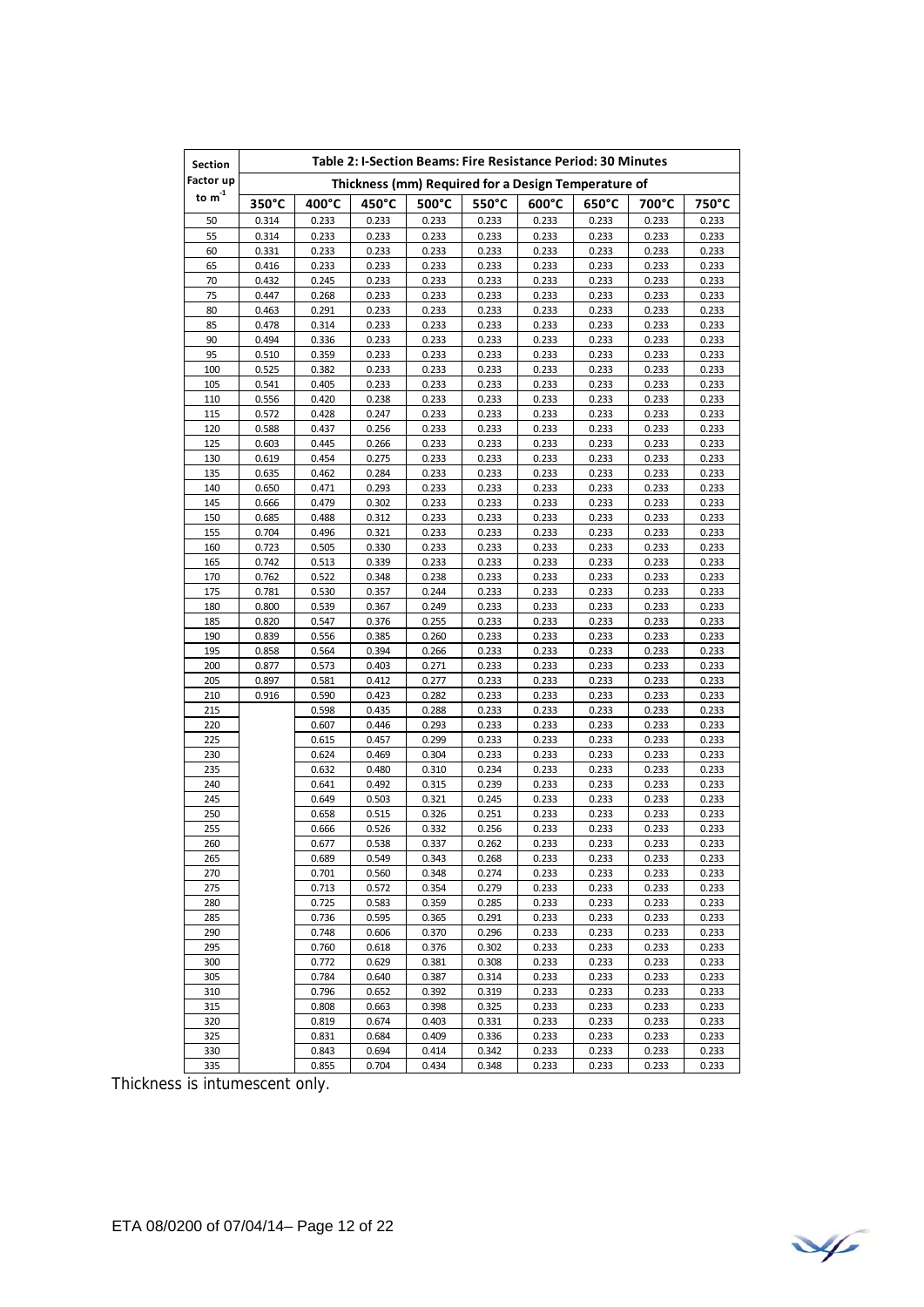| Section                     |                 |                |                |                | Table 3: I-Section Beams: Fire Resistance Period: 45 Minutes |                 |                 |                |                |
|-----------------------------|-----------------|----------------|----------------|----------------|--------------------------------------------------------------|-----------------|-----------------|----------------|----------------|
| Factor up                   |                 |                |                |                | Thickness (mm) Required for a Design Temperature of          |                 |                 |                |                |
| to $\mathsf{m}^{\text{-}1}$ | $350^{\circ}$ C | 400°C          | 450°C          | 500°C          | 550°C                                                        | $600^{\circ}$ C | $650^{\circ}$ C | 700°C          | 750°C          |
| 50                          | 0.565           | 0.432          | 0.322          | 0.233          | 0.233                                                        | 0.233           | 0.233           | 0.233          | 0.233          |
| 55                          | 0.590           | 0.451          | 0.332          | 0.233          | 0.233                                                        | 0.233           | 0.233           | 0.233          | 0.233          |
| 60                          | 0.627           | 0.476          | 0.365          | 0.250          | 0.233                                                        | 0.233           | 0.233           | 0.233          | 0.233          |
| 65                          | 0.663           | 0.497          | 0.399          | 0.272          | 0.233                                                        | 0.233           | 0.233           | 0.233          | 0.233          |
| 70                          | 0.694           | 0.519          | 0.421          | 0.294          | 0.233                                                        | 0.233           | 0.233           | 0.233          | 0.233          |
| 75                          | 0.723           | 0.540          | 0.433          | 0.316          | 0.233                                                        | 0.233           | 0.233           | 0.233          | 0.233          |
| 80                          | 0.752           | 0.561          | 0.444          | 0.338          | 0.233                                                        | 0.233           | 0.233           | 0.233          | 0.233          |
| 85                          | 0.782           | 0.583          | 0.455          | 0.360          | 0.243                                                        | 0.233           | 0.233           | 0.233          | 0.233          |
| 90                          | 0.811           | 0.604          | 0.467          | 0.382          | 0.256                                                        | 0.233           | 0.233           | 0.233          | 0.233          |
| 95                          | 0.841           | 0.626          | 0.478          | 0.404          | 0.270                                                        | 0.233           | 0.233           | 0.233          | 0.233          |
| 100                         | 0.870           | 0.647          | 0.490          | 0.419          | 0.283                                                        | 0.233           | 0.233           | 0.233          | 0.233          |
| 105                         | 0.899<br>0.929  | 0.669<br>0.694 | 0.501          | 0.428          | 0.296                                                        | 0.233           | 0.233           | 0.233<br>0.233 | 0.233<br>0.233 |
| 110<br>115                  |                 | 0.719          | 0.513<br>0.524 | 0.436<br>0.445 | 0.310<br>0.323                                               | 0.233<br>0.233  | 0.233<br>0.233  | 0.233          | 0.233          |
| 120                         |                 | 0.744          | 0.536          | 0.453          | 0.336                                                        | 0.238           | 0.233           | 0.233          | 0.233          |
| 125                         |                 | 0.769          | 0.547          | 0.461          | 0.350                                                        | 0.245           | 0.233           | 0.233          | 0.233          |
| 130                         |                 | 0.795          | 0.559          | 0.470          | 0.363                                                        | 0.252           | 0.233           | 0.233          | 0.233          |
| 135                         |                 | 0.820          | 0.570          | 0.478          | 0.376                                                        | 0.259           | 0.233           | 0.233          | 0.233          |
| 140                         |                 | 0.845          | 0.582          | 0.487          | 0.390                                                        | 0.266           | 0.233           | 0.233          | 0.233          |
| 145                         |                 | 0.870          | 0.593          | 0.495          | 0.403                                                        | 0.273           | 0.233           | 0.233          | 0.233          |
| 150                         |                 | 0.895          | 0.604          | 0.503          | 0.416                                                        | 0.279           | 0.233           | 0.233          | 0.233          |
| 155                         |                 | 0.921          | 0.616          | 0.512          | 0.425                                                        | 0.286           | 0.234           | 0.233          | 0.233          |
| 160                         |                 |                | 0.627          | 0.520          | 0.434                                                        | 0.293           | 0.239           | 0.233          | 0.233          |
| 165                         |                 |                | 0.639          | 0.528          | 0.443                                                        | 0.300           | 0.245           | 0.233          | 0.233          |
| 170                         |                 |                | 0.650          | 0.537          | 0.452                                                        | 0.307           | 0.250           | 0.233          | 0.233          |
| 175                         |                 |                | 0.662          | 0.545          | 0.461                                                        | 0.314           | 0.256           | 0.233          | 0.233          |
| 180                         |                 |                | 0.684          | 0.554          | 0.470                                                        | 0.320           | 0.261           | 0.233          | 0.233          |
| 185                         |                 |                | 0.720          | 0.562          | 0.479                                                        | 0.327           | 0.266           | 0.233          | 0.233          |
| 190                         |                 |                | 0.755          | 0.570          | 0.488                                                        | 0.334           | 0.272           | 0.233          | 0.233          |
| 195                         |                 |                | 0.790          | 0.579          | 0.497                                                        | 0.341           | 0.277           | 0.233          | 0.233          |
| 200                         |                 |                | 0.826          | 0.587          | 0.506                                                        | 0.348           | 0.283           | 0.233          | 0.233          |
| 205                         |                 |                |                | 0.596          | 0.515                                                        | 0.355           | 0.288           | 0.234          | 0.233          |
| 210                         |                 |                |                | 0.604          | 0.524                                                        | 0.362           | 0.294           | 0.239          | 0.233          |
| 215                         |                 |                |                | 0.612          | 0.533                                                        | 0.368           | 0.299           | 0.245          | 0.233          |
| 220                         |                 |                |                | 0.621          | 0.542                                                        | 0.375           | 0.304           | 0.250          | 0.233          |
| 225                         |                 |                |                | 0.629          | 0.551<br>0.560                                               | 0.382           | 0.310           | 0.255          | 0.233          |
| 230<br>235                  |                 |                |                | 0.638<br>0.646 | 0.569                                                        | 0.389<br>0.396  | 0.315<br>0.321  | 0.261<br>0.266 | 0.233<br>0.233 |
| 240                         |                 |                |                | 0.654          | 0.579                                                        | 0.403           | 0.326           | 0.271          | 0.233          |
| 245                         |                 |                |                | 0.663          | 0.588                                                        | 0.409           | 0.331           | 0.277          | 0.233          |
| 250                         |                 |                |                | 0.673          | 0.597                                                        | 0.418           | 0.337           | 0.282          | 0.233          |
| 255                         |                 |                |                | 0.686          | 0.606                                                        | 0.434           | 0.342           | 0.287          | 0.233          |
| 260                         |                 |                |                | 0.699          | 0.615                                                        | 0.450           | 0.348           | 0.293          | 0.233          |
| 265                         |                 |                |                | 0.712          | 0.624                                                        | 0.466           | 0.353           | 0.298          | 0.233          |
| 270                         |                 |                |                | 0.724          | 0.633                                                        | 0.482           | 0.358           | 0.304          | 0.233          |
| 275                         |                 |                |                | 0.737          | 0.642                                                        | 0.498           | 0.364           | 0.309          | 0.233          |
| 280                         |                 |                |                | 0.750          | 0.651                                                        | 0.515           | 0.369           | 0.314          | 0.233          |
| 285                         |                 |                |                | 0.763          | 0.660                                                        | 0.531           | 0.375           | 0.320          | 0.233          |
| 290                         |                 |                |                | 0.776          | 0.669                                                        | 0.547           | 0.380           | 0.325          | 0.233          |
| 295                         |                 |                |                | 0.789          | 0.684                                                        | 0.563           | 0.386           | 0.330          | 0.233          |
| 300                         |                 |                |                | 0.802          | 0.698                                                        | 0.579           | 0.391           | 0.336          | 0.238          |
| 305                         |                 |                |                | 0.814          | 0.713                                                        | 0.595           | 0.396           | 0.341          | 0.244          |
| 310                         |                 |                |                | 0.827          | 0.727                                                        | 0.611           | 0.402           | 0.346          | 0.250          |
| 315                         |                 |                |                | 0.840          | 0.741                                                        | 0.627           | 0.407           | 0.352          | 0.256          |
| 320                         |                 |                |                | 0.853          | 0.756                                                        | 0.643           | 0.413           | 0.357          | 0.262          |
| 325                         |                 |                |                | 0.866          | 0.770                                                        | 0.659           | 0.429           | 0.362          | 0.268          |
| 330                         |                 |                |                | 0.879          | 0.785                                                        | 0.675           | 0.454           | 0.368          | 0.274          |
| 335                         |                 |                |                | 0.892          | 0.799                                                        | 0.689           | 0.480           | 0.373          | 0.280          |

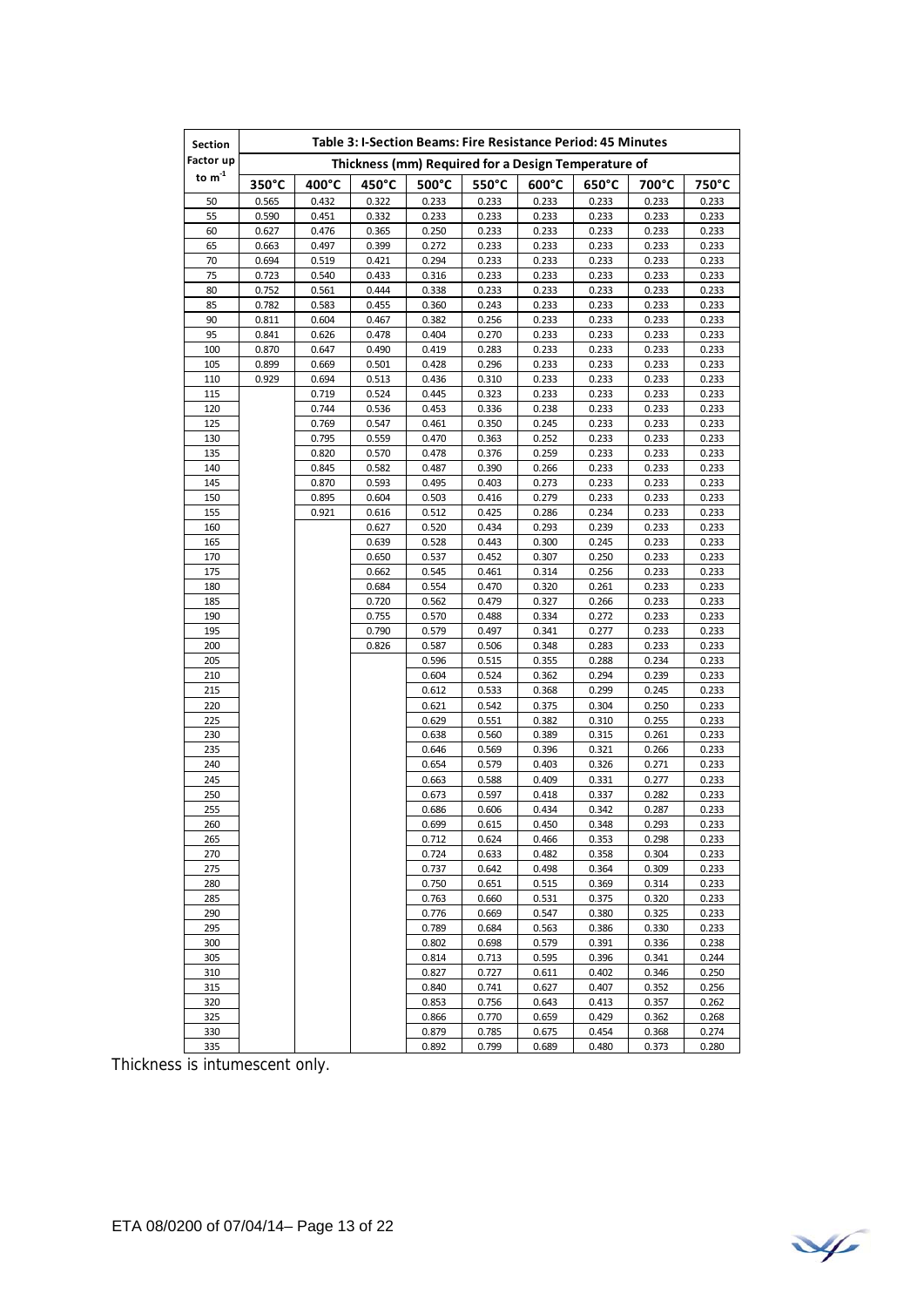| <b>Section</b>            |       |       |       |                | Table 4: I-Section Beams: Fire Resistance Period: 60 Minutes |                |                 |                |                |
|---------------------------|-------|-------|-------|----------------|--------------------------------------------------------------|----------------|-----------------|----------------|----------------|
| Factor up                 |       |       |       |                | Thickness (mm) Required for a Design Temperature of          |                |                 |                |                |
| to $\mathsf{m}^\text{-1}$ | 350°C | 400°C | 450°C | 500°C          | 550°C                                                        | 600°C          | $650^{\circ}$ C | 700°C          | 750°C          |
| 50                        | 0.737 | 0.614 | 0.502 | 0.416          | 0.327                                                        | 0.254          | 0.233           | 0.233          | 0.233          |
| 55                        | 0.767 | 0.646 | 0.522 | 0.434          | 0.338                                                        | 0.262          | 0.233           | 0.233          | 0.233          |
| 60                        | 0.813 | 0.676 | 0.553 | 0.452          | 0.370                                                        | 0.280          | 0.233           | 0.233          | 0.233          |
| 65                        | 0.860 | 0.708 | 0.580 | 0.469          | 0.402                                                        | 0.304          | 0.233           | 0.233          | 0.233          |
| 70                        | 0.907 | 0.739 | 0.608 | 0.487          | 0.421                                                        | 0.328          | 0.236           | 0.233          | 0.233          |
| 75                        |       | 0.771 | 0.635 | 0.505          | 0.431                                                        | 0.352          | 0.253           | 0.233          | 0.233          |
| 80                        |       | 0.803 | 0.662 | 0.523          | 0.441                                                        | 0.376          | 0.271           | 0.233          | 0.233          |
| 85                        |       | 0.835 | 0.689 | 0.541          | 0.451                                                        | 0.400          | 0.288           | 0.233          | 0.233          |
| 90                        |       | 0.867 | 0.716 | 0.559          | 0.461                                                        | 0.418          | 0.306           | 0.233          | 0.233          |
| 95                        |       | 0.899 | 0.743 | 0.576          | 0.471                                                        | 0.427          | 0.323           | 0.233          | 0.233          |
| 100                       |       | 0.930 | 0.770 | 0.594          | 0.481                                                        | 0.435          | 0.341           | 0.242          | 0.233          |
| 105                       |       |       | 0.797 | 0.612          | 0.491                                                        | 0.444          | 0.358           | 0.253          | 0.233          |
| 110                       |       |       | 0.824 | 0.630          | 0.501                                                        | 0.452          | 0.376           | 0.263          | 0.233          |
| 115                       |       |       | 0.851 | 0.648          | 0.511                                                        | 0.461          | 0.393           | 0.274          | 0.233          |
| 120                       |       |       | 0.878 | 0.665          | 0.521                                                        | 0.469          | 0.411           | 0.284          | 0.233          |
| 125                       |       |       | 0.905 | 0.691          | 0.531                                                        | 0.478          | 0.422           | 0.295          | 0.233          |
| 130                       |       |       | 0.931 | 0.718          | 0.541                                                        | 0.486          | 0.431           | 0.305          | 0.233          |
| 135                       |       |       |       | 0.744          | 0.551                                                        | 0.495          | 0.439           | 0.316          | 0.233          |
| 140                       |       |       |       | 0.771          | 0.561                                                        | 0.503          | 0.448           | 0.326          | 0.236          |
| 145                       |       |       |       | 0.798          | 0.571                                                        | 0.512          | 0.457           | 0.337          | 0.242          |
| 150                       |       |       |       | 0.824          | 0.581                                                        | 0.520          | 0.466           | 0.347          | 0.248          |
| 155                       |       |       |       | 0.851          | 0.591                                                        | 0.529          | 0.475           | 0.358          | 0.254          |
| 160                       |       |       |       | 0.878          | 0.601                                                        | 0.537          | 0.484           | 0.368          | 0.260          |
| 165<br>170                |       |       |       | 0.904<br>0.931 | 0.611<br>0.620                                               | 0.546<br>0.554 | 0.492<br>0.501  | 0.378<br>0.389 | 0.266<br>0.271 |
| 175                       |       |       |       |                | 0.630                                                        | 0.563          | 0.510           | 0.399          | 0.277          |
| 180                       |       |       |       |                | 0.640                                                        | 0.571          | 0.519           | 0.410          | 0.283          |
| 185                       |       |       |       |                | 0.668                                                        | 0.580          | 0.528           | 0.421          | 0.289          |
| 190                       |       |       |       |                | 0.660                                                        | 0.588          | 0.537           | 0.432          | 0.295          |
| 195                       |       |       |       |                |                                                              | 0.597          | 0.545           | 0.444          | 0.301          |
| 200                       |       |       |       |                |                                                              | 0.605          | 0.554           | 0.456          | 0.306          |
| 205                       |       |       |       |                |                                                              | 0.614          | 0.563           | 0.467          | 0.312          |
| 210                       |       |       |       |                |                                                              | 0.622          | 0.572           | 0.479          | 0.318          |
| 215                       |       |       |       |                |                                                              | 0.631          | 0.581           | 0.490          | 0.324          |
| 220                       |       |       |       |                |                                                              | 0.639          | 0.590           | 0.502          | 0.330          |
| 225                       |       |       |       |                |                                                              | 0.648          | 0.598           | 0.513          | 0.335          |
| 230                       |       |       |       |                |                                                              | 0.656          | 0.607           | 0.525          | 0.341          |
| 235                       |       |       |       |                |                                                              | 0.668          | 0.616           | 0.537          | 0.347          |
| 240                       |       |       |       |                |                                                              |                | 0.625           | 0.548          | 0.353          |
| 245                       |       |       |       |                |                                                              |                | 0.634           | 0.560          | 0.359          |
| 250                       |       |       |       |                |                                                              |                | 0.643           | 0.571          | 0.365          |
| 255                       |       |       |       |                |                                                              |                | 0.652           | 0.583          | 0.370          |
| 260                       |       |       |       |                |                                                              |                | 0.660           | 0.594          | 0.376          |
| 265                       |       |       |       |                |                                                              |                | 0.672           | 0.606          | 0.382          |
| 270                       |       |       |       |                |                                                              |                | 0.701           | 0.618          | 0.388          |
| 275                       |       |       |       |                |                                                              |                | 0.731           | 0.629          | 0.394          |
| 280                       |       |       |       |                |                                                              |                | 0.760           | 0.641          | 0.399          |
| 285                       |       |       |       |                |                                                              |                | 0.789           | 0.652          | 0.405          |
| 290                       |       |       |       |                |                                                              |                | 0.819           | 0.664          | 0.411          |
| 295                       |       |       |       |                |                                                              |                | 0.848           | 0.686          | 0.431          |
| 300                       |       |       |       |                |                                                              |                | 0.877           | 0.714          | 0.480          |
| 305                       |       |       |       |                |                                                              |                | 0.907           | 0.742          | 0.528          |
| 310                       |       |       |       |                |                                                              |                |                 | 0.770          | 0.577          |
| 315                       |       |       |       |                |                                                              |                |                 | 0.798          | 0.625          |
| 320                       |       |       |       |                |                                                              |                |                 | 0.826          | 0.672          |
| 325                       |       |       |       |                |                                                              |                |                 |                | 0.707          |
| 330                       |       |       |       |                |                                                              |                |                 |                | 0.742          |
| 335                       |       |       |       |                |                                                              |                |                 |                | 0.776          |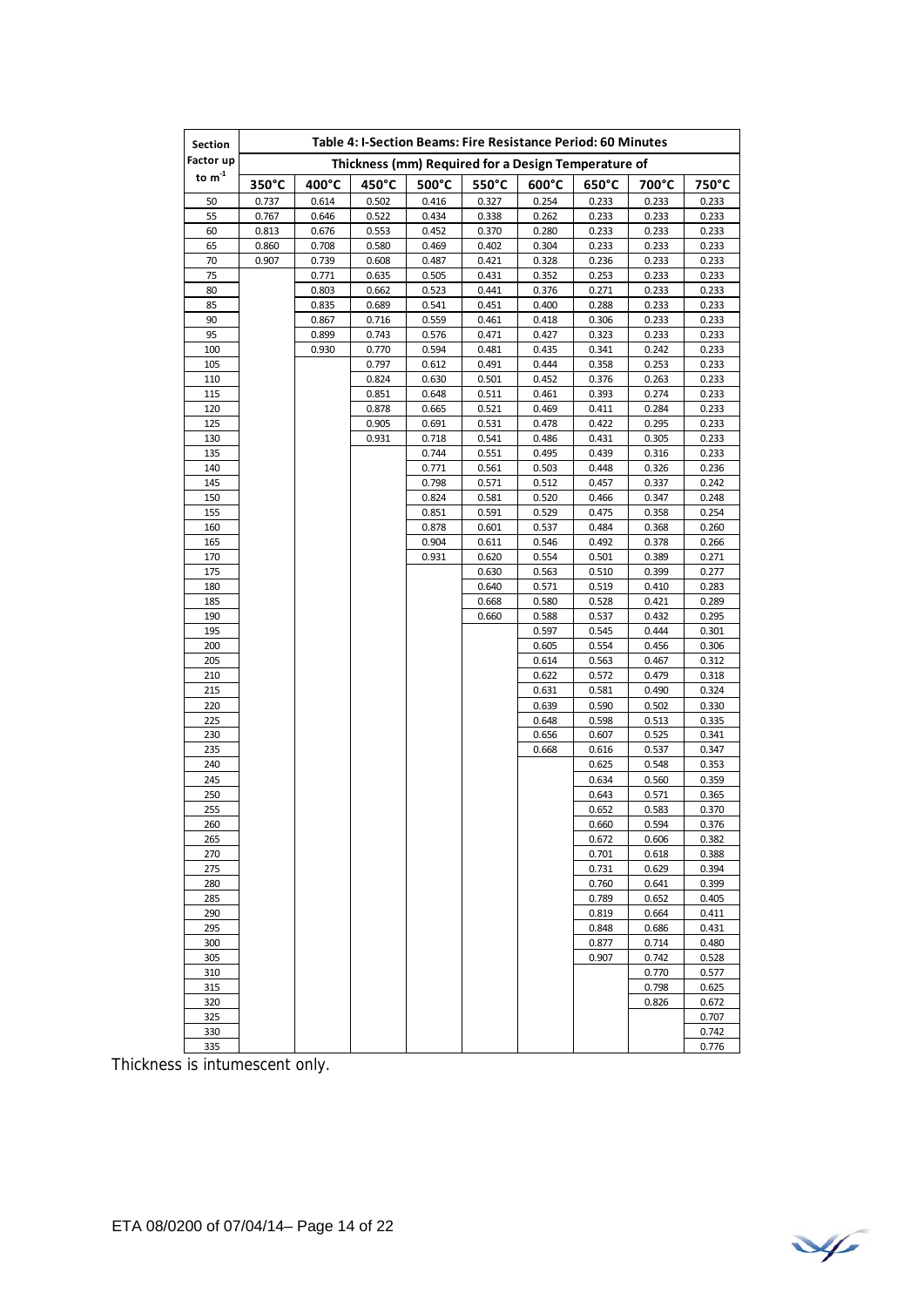| <b>Section</b> |       |       |       | Table 5: I-Section Beams: Fire Resistance Period: 75 Minutes |       |       |       |       |       |
|----------------|-------|-------|-------|--------------------------------------------------------------|-------|-------|-------|-------|-------|
| Factor up      |       |       |       | Thickness (mm) Required for a Design Temperature of          |       |       |       |       |       |
| to $m-1$       | 350°C | 400°C | 450°C | 500°C                                                        | 550°C | 600°C | 650°C | 700°C | 750°C |
| 50             |       | 0.746 | 0.654 | 0.552                                                        | 0.468 | 0.402 | 0.321 | 0.256 | 0.233 |
| 55             |       | 0.776 | 0.681 | 0.575                                                        | 0.489 | 0.420 | 0.324 | 0.256 | 0.233 |
| 60             |       | 0.823 | 0.715 | 0.607                                                        | 0.514 | 0.440 | 0.363 | 0.268 | 0.233 |
| 65             |       | 0.870 | 0.749 | 0.638                                                        | 0.536 | 0.457 | 0.395 | 0.292 | 0.233 |
| 70             |       | 0.917 | 0.783 | 0.668                                                        | 0.557 | 0.474 | 0.420 | 0.316 | 0.233 |
| 75             |       |       | 0.817 | 0.697                                                        | 0.579 | 0.491 | 0.431 | 0.339 | 0.245 |
| 80             |       |       | 0.851 | 0.725                                                        | 0.601 | 0.508 | 0.443 | 0.363 | 0.263 |
| 85             |       |       | 0.884 | 0.754                                                        | 0.623 | 0.525 | 0.455 | 0.387 | 0.281 |
| 90             |       |       | 0.918 | 0.782                                                        | 0.645 | 0.542 | 0.467 | 0.411 | 0.299 |
| 95             |       |       |       | 0.810                                                        | 0.667 | 0.559 | 0.478 | 0.423 | 0.316 |
| 100            |       |       |       | 0.839                                                        | 0.702 | 0.576 | 0.490 | 0.432 | 0.334 |
| 105            |       |       |       | 0.867                                                        | 0.738 | 0.593 | 0.502 | 0.442 | 0.352 |
| 110            |       |       |       | 0.896                                                        | 0.773 | 0.610 | 0.514 | 0.452 | 0.370 |
| 115            |       |       |       | 0.924                                                        | 0.809 | 0.627 | 0.525 | 0.461 | 0.387 |
| 120            |       |       |       |                                                              | 0.844 | 0.644 | 0.537 | 0.471 | 0.405 |
| 125            |       |       |       |                                                              | 0.880 | 0.661 | 0.549 | 0.480 | 0.420 |
| 130            |       |       |       |                                                              | 0.915 | 0.703 | 0.561 | 0.490 | 0.431 |
| 135            |       |       |       |                                                              |       | 0.760 | 0.573 | 0.500 | 0.442 |
| 140            |       |       |       |                                                              |       | 0.816 | 0.584 | 0.509 | 0.453 |
| 145            |       |       |       |                                                              |       | 0.873 | 0.596 | 0.519 | 0.464 |
| 150            |       |       |       |                                                              |       | 0.930 | 0.608 | 0.528 | 0.475 |
| 155            |       |       |       |                                                              |       |       | 0.620 | 0.538 | 0.486 |
| 160            |       |       |       |                                                              |       |       | 0.631 | 0.548 | 0.497 |
| 165            |       |       |       |                                                              |       |       | 0.668 | 0.557 | 0.508 |
| 170            |       |       |       |                                                              |       |       | 0.655 | 0.567 | 0.519 |
| 175            |       |       |       |                                                              |       |       | 0.667 | 0.576 | 0.530 |
| 180            |       |       |       |                                                              |       |       |       | 0.586 | 0.541 |
| 185            |       |       |       |                                                              |       |       |       | 0.595 | 0.552 |
| 190            |       |       |       |                                                              |       |       |       | 0.668 | 0.563 |
| 195            |       |       |       |                                                              |       |       |       | 0.615 | 0.574 |
| 200            |       |       |       |                                                              |       |       |       | 0.624 | 0.585 |
| 205            |       |       |       |                                                              |       |       |       | 0.634 | 0.596 |
| 210            |       |       |       |                                                              |       |       |       | 0.643 | 0.607 |
| 215            |       |       |       |                                                              |       |       |       | 0.653 | 0.617 |
| 220            |       |       |       |                                                              |       |       |       | 0.663 | 0.668 |
| 225            |       |       |       |                                                              |       |       |       |       | 0.639 |
| 230            |       |       |       |                                                              |       |       |       |       | 0.650 |
| 235            |       |       |       |                                                              |       |       |       |       | 0.661 |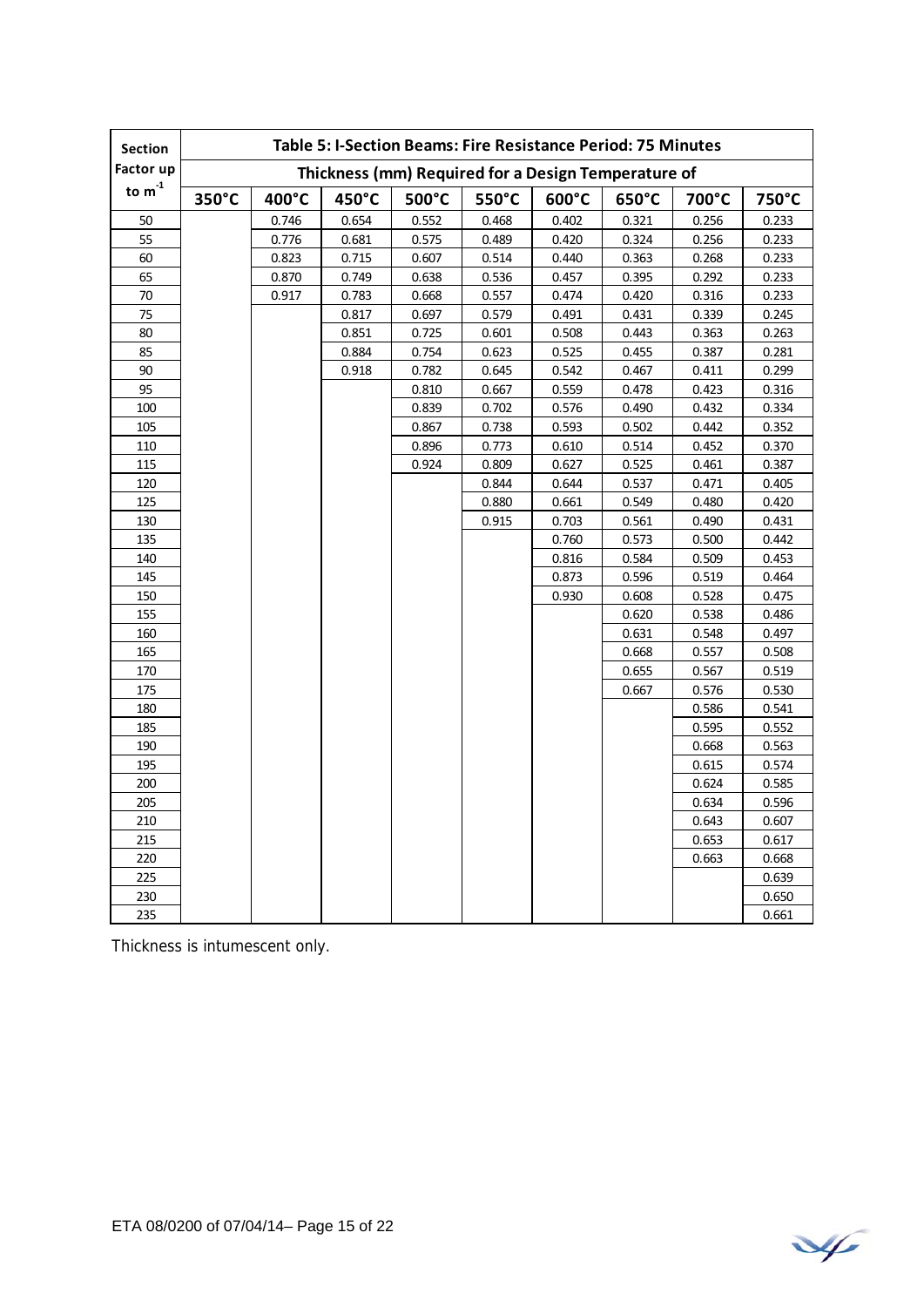| <b>Section</b> | Table 6: I-Section Beams: Fire Resistance Period: 90 Minutes |                                                     |       |       |       |                 |       |       |       |
|----------------|--------------------------------------------------------------|-----------------------------------------------------|-------|-------|-------|-----------------|-------|-------|-------|
| Factor up      |                                                              | Thickness (mm) Required for a Design Temperature of |       |       |       |                 |       |       |       |
| to $m-1$       | 350°C                                                        | 400°C                                               | 450°C | 500°C | 550°C | $600^{\circ}$ C | 650°C | 700°C | 750°C |
| 50             |                                                              |                                                     | 0.762 | 0.674 | 0.599 | 0.514           | 0.441 | 0.359 | 0.281 |
| 55             |                                                              |                                                     | 0.802 | 0.702 | 0.626 | 0.535           | 0.460 | 0.371 | 0.290 |
| 60             |                                                              |                                                     | 0.840 | 0.738 | 0.631 | 0.566           | 0.485 | 0.378 | 0.315 |
| 65             |                                                              |                                                     | 0.878 | 0.773 | 0.682 | 0.593           | 0.507 | 0.432 | 0.344 |
| 70             |                                                              |                                                     | 0.916 | 0.809 | 0.717 | 0.620           | 0.529 | 0.450 | 0.373 |
| 75             |                                                              |                                                     |       | 0.844 | 0.753 | 0.647           | 0.551 | 0.468 | 0.402 |
| 80             |                                                              |                                                     |       | 0.879 | 0.789 | 0.677           | 0.573 | 0.487 | 0.424 |
| 85             |                                                              |                                                     |       | 0.915 | 0.824 | 0.714           | 0.595 | 0.505 | 0.439 |
| 90             |                                                              |                                                     |       |       | 0.860 | 0.752           | 0.617 | 0.524 | 0.455 |
| 95             |                                                              |                                                     |       |       | 0.896 | 0.789           | 0.639 | 0.542 | 0.471 |
| 100            |                                                              |                                                     |       |       | 0.931 | 0.827           | 0.661 | 0.560 | 0.487 |
| 105            |                                                              |                                                     |       |       |       | 0.864           | 0.702 | 0.579 | 0.503 |
| 110            |                                                              |                                                     |       |       |       | 0.902           | 0.753 | 0.597 | 0.519 |
| 115            |                                                              |                                                     |       |       |       |                 | 0.803 | 0.616 | 0.534 |
| 120            |                                                              |                                                     |       |       |       |                 | 0.854 | 0.634 | 0.550 |
| 125            |                                                              |                                                     |       |       |       |                 | 0.905 | 0.653 | 0.566 |
| 130            |                                                              |                                                     |       |       |       |                 |       | 0.689 | 0.582 |
| 135            |                                                              |                                                     |       |       |       |                 |       | 0.813 | 0.598 |
| 140            |                                                              |                                                     |       |       |       |                 |       |       | 0.613 |
| 145            |                                                              |                                                     |       |       |       |                 |       |       | 0.629 |
| 150            |                                                              |                                                     |       |       |       |                 |       |       | 0.668 |
| 155            |                                                              |                                                     |       |       |       |                 |       |       | 0.661 |

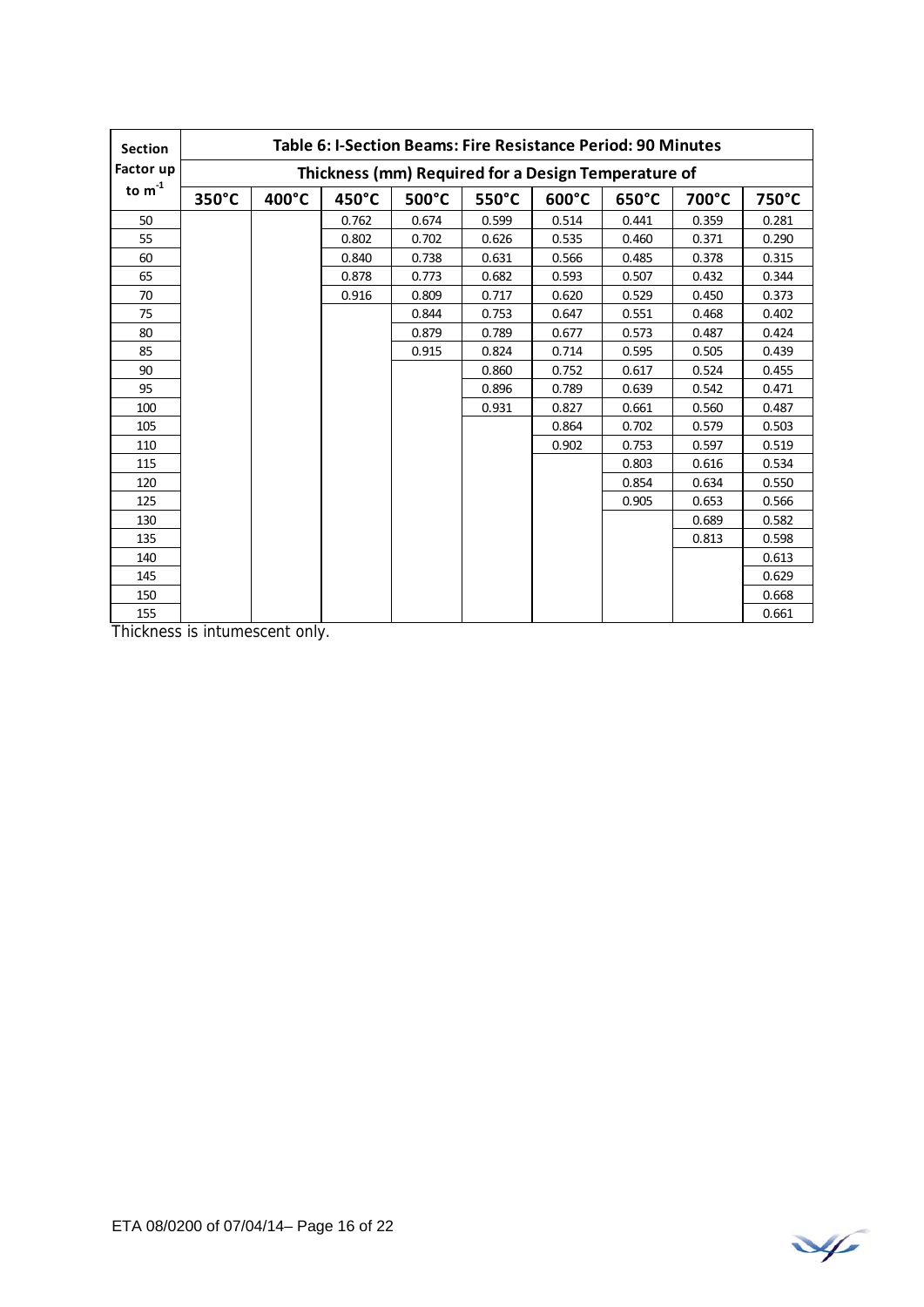#### **I-Section Columns**

| Section    | Table 7: I-Section Columns: Fire Resistance Period: 15 Minutes<br>Thickness (mm) Required for a Design Temperature of |                |                |                |                |                 |                |                |                |  |
|------------|-----------------------------------------------------------------------------------------------------------------------|----------------|----------------|----------------|----------------|-----------------|----------------|----------------|----------------|--|
| Factor up  |                                                                                                                       |                |                |                |                |                 |                |                |                |  |
| to $m-1$   | 350°C                                                                                                                 | 400°C          | 450°C          | 500°C          | 550°C          | $600^{\circ}$ C | 650°C          | 700°C          | 750°C          |  |
| 50         | 0.209                                                                                                                 | 0.209          | 0.209          | 0.209          | 0.209          | 0.209           | 0.209          | 0.209          | 0.209          |  |
| 55         | 0.209                                                                                                                 | 0.209          | 0.209          | 0.209          | 0.209          | 0.209           | 0.209          | 0.209          | 0.209          |  |
| 60<br>65   | 0.209<br>0.209                                                                                                        | 0.209<br>0.209 | 0.209<br>0.209 | 0.209<br>0.209 | 0.209<br>0.209 | 0.209<br>0.209  | 0.209<br>0.209 | 0.209<br>0.209 | 0.209<br>0.209 |  |
| 70         | 0.209                                                                                                                 | 0.209          | 0.209          | 0.209          | 0.209          | 0.209           | 0.209          | 0.209          | 0.209          |  |
| 75         | 0.209                                                                                                                 | 0.209          | 0.209          | 0.209          | 0.209          | 0.209           | 0.209          | 0.209          | 0.209          |  |
| 80         | 0.209                                                                                                                 | 0.209          | 0.209          | 0.209          | 0.209          | 0.209           | 0.209          | 0.209          | 0.209          |  |
| 85         | 0.209                                                                                                                 | 0.209          | 0.209          | 0.209          | 0.209          | 0.209           | 0.209          | 0.209          | 0.209          |  |
| 90         | 0.209                                                                                                                 | 0.209          | 0.209          | 0.209          | 0.209          | 0.209           | 0.209          | 0.209          | 0.209          |  |
| 95         | 0.209                                                                                                                 | 0.209          | 0.209          | 0.209          | 0.209          | 0.209           | 0.209          | 0.209          | 0.209          |  |
| 100        | 0.209                                                                                                                 | 0.209          | 0.209          | 0.209          | 0.209          | 0.209           | 0.209          | 0.209          | 0.209          |  |
| 105        | 0.209                                                                                                                 | 0.209          | 0.209          | 0.209          | 0.209          | 0.209           | 0.209          | 0.209          | 0.209          |  |
| 110        | 0.209                                                                                                                 | 0.209          | 0.209          | 0.209          | 0.209          | 0.209           | 0.209          | 0.209          | 0.209          |  |
| 115<br>120 | 0.209<br>0.212                                                                                                        | 0.209<br>0.209 | 0.209<br>0.209 | 0.209<br>0.209 | 0.209<br>0.209 | 0.209<br>0.209  | 0.209<br>0.209 | 0.209<br>0.209 | 0.209<br>0.209 |  |
| 125        | 0.220                                                                                                                 | 0.209          | 0.209          | 0.209          | 0.209          | 0.209           | 0.209          | 0.209          | 0.209          |  |
| 130        | 0.227                                                                                                                 | 0.209          | 0.209          | 0.209          | 0.209          | 0.209           | 0.209          | 0.209          | 0.209          |  |
| 135        | 0.235                                                                                                                 | 0.209          | 0.209          | 0.209          | 0.209          | 0.209           | 0.209          | 0.209          | 0.209          |  |
| 140        | 0.242                                                                                                                 | 0.209          | 0.209          | 0.209          | 0.209          | 0.209           | 0.209          | 0.209          | 0.209          |  |
| 145        | 0.250                                                                                                                 | 0.209          | 0.209          | 0.209          | 0.209          | 0.209           | 0.209          | 0.209          | 0.209          |  |
| 150        | 0.257                                                                                                                 | 0.209          | 0.209          | 0.209          | 0.209          | 0.209           | 0.209          | 0.209          | 0.209          |  |
| 155        | 0.265                                                                                                                 | 0.209          | 0.209          | 0.209          | 0.209          | 0.209           | 0.209          | 0.209          | 0.209          |  |
| 160        | 0.272                                                                                                                 | 0.209          | 0.209          | 0.209          | 0.209          | 0.209           | 0.209          | 0.209          | 0.209          |  |
| 165        | 0.280                                                                                                                 | 0.209          | 0.209          | 0.209          | 0.209          | 0.209           | 0.209          | 0.209          | 0.209          |  |
| 170<br>175 | 0.288<br>0.295                                                                                                        | 0.209<br>0.209 | 0.209          | 0.209<br>0.209 | 0.209<br>0.209 | 0.209           | 0.209<br>0.209 | 0.209<br>0.209 | 0.209          |  |
| 180        | 0.303                                                                                                                 | 0.212          | 0.209<br>0.209 | 0.209          | 0.209          | 0.209<br>0.209  | 0.209          | 0.209          | 0.209<br>0.209 |  |
| 185        | 0.310                                                                                                                 | 0.217          | 0.209          | 0.209          | 0.209          | 0.209           | 0.209          | 0.209          | 0.209          |  |
| 190        | 0.318                                                                                                                 | 0.223          | 0.209          | 0.209          | 0.209          | 0.209           | 0.209          | 0.209          | 0.209          |  |
| 195        | 0.325                                                                                                                 | 0.228          | 0.209          | 0.209          | 0.209          | 0.209           | 0.209          | 0.209          | 0.209          |  |
| 200        | 0.333                                                                                                                 | 0.234          | 0.209          | 0.209          | 0.209          | 0.209           | 0.209          | 0.209          | 0.209          |  |
| 205        | 0.340                                                                                                                 | 0.239          | 0.209          | 0.209          | 0.209          | 0.209           | 0.209          | 0.209          | 0.209          |  |
| 210        | 0.348                                                                                                                 | 0.244          | 0.209          | 0.209          | 0.209          | 0.209           | 0.209          | 0.209          | 0.209          |  |
| 215        | 0.355                                                                                                                 | 0.250          | 0.209          | 0.209          | 0.209          | 0.209           | 0.209          | 0.209          | 0.209          |  |
| 220        | 0.363<br>0.371                                                                                                        | 0.255          | 0.209<br>0.209 | 0.209          | 0.209<br>0.209 | 0.209           | 0.209          | 0.209<br>0.209 | 0.209          |  |
| 225<br>230 | 0.378                                                                                                                 | 0.261<br>0.266 | 0.209          | 0.209<br>0.209 | 0.209          | 0.209<br>0.209  | 0.209<br>0.209 | 0.209          | 0.209<br>0.209 |  |
| 235        | 0.386                                                                                                                 | 0.272          | 0.209          | 0.209          | 0.209          | 0.209           | 0.209          | 0.209          | 0.209          |  |
| 240        | 0.393                                                                                                                 | 0.277          | 0.209          | 0.209          | 0.209          | 0.209           | 0.209          | 0.209          | 0.209          |  |
| 245        | 0.401                                                                                                                 | 0.282          | 0.209          | 0.209          | 0.209          | 0.209           | 0.209          | 0.209          | 0.209          |  |
| 250        | 0.408                                                                                                                 | 0.288          | 0.209          | 0.209          | 0.209          | 0.209           | 0.209          | 0.209          | 0.209          |  |
| 255        | 0.416                                                                                                                 | 0.293          | 0.209          | 0.209          | 0.209          | 0.209           | 0.209          | 0.209          | 0.209          |  |
| 260        | 0.423                                                                                                                 | 0.299          | 0.209          | 0.209          | 0.209          | 0.209           | 0.209          | 0.209          | 0.209          |  |
| 265        | 0.431                                                                                                                 | 0.304          | 0.209          | 0.209          | 0.209          | 0.209           | 0.209          | 0.209          | 0.209          |  |
| 270        | 0.438<br>0.446                                                                                                        | 0.310<br>0.315 | 0.212<br>0.217 | 0.209          | 0.209<br>0.209 | 0.209           | 0.209          | 0.209          | 0.209          |  |
| 275<br>280 | 0.454                                                                                                                 | 0.320          | 0.221          | 0.209<br>0.209 | 0.209          | 0.209<br>0.209  | 0.209<br>0.209 | 0.209<br>0.209 | 0.209<br>0.209 |  |
| 285        | 0.461                                                                                                                 | 0.326          | 0.226          | 0.209          | 0.209          | 0.209           | 0.209          | 0.209          | 0.209          |  |
| 290        | 0.469                                                                                                                 | 0.331          | 0.230          | 0.209          | 0.209          | 0.209           | 0.209          | 0.209          | 0.209          |  |
| 295        | 0.476                                                                                                                 | 0.337          | 0.235          | 0.209          | 0.209          | 0.209           | 0.209          | 0.209          | 0.209          |  |
| 300        | 0.484                                                                                                                 | 0.342          | 0.239          | 0.209          | 0.209          | 0.209           | 0.209          | 0.209          | 0.209          |  |
| 305        | 0.491                                                                                                                 | 0.348          | 0.244          | 0.209          | 0.209          | 0.209           | 0.209          | 0.209          | 0.209          |  |
| 310        | 0.499                                                                                                                 | 0.353          | 0.248          | 0.209          | 0.209          | 0.209           | 0.209          | 0.209          | 0.209          |  |
| 315        | 0.506                                                                                                                 | 0.358          | 0.253          | 0.209          | 0.209          | 0.209           | 0.209          | 0.209          | 0.209          |  |
| 320        | 0.514                                                                                                                 | 0.364          | 0.257          | 0.209          | 0.209          | 0.209           | 0.209          | 0.209          | 0.209          |  |
| 325        | 0.521                                                                                                                 | 0.369<br>0.375 | 0.262          | 0.209          | 0.209          | 0.209<br>0.209  | 0.209          | 0.209          | 0.209          |  |
| 330<br>335 | 0.529<br>0.537                                                                                                        | 0.380          | 0.266<br>0.271 | 0.209<br>0.209 | 0.209<br>0.209 | 0.209           | 0.209<br>0.209 | 0.209<br>0.209 | 0.209<br>0.209 |  |
| 340        | 0.544                                                                                                                 | 0.386          | 0.275          | 0.209          | 0.209          | 0.209           | 0.209          | 0.209          | 0.209          |  |
| 345        | 0.552                                                                                                                 | 0.391          | 0.280          | 0.209          | 0.209          | 0.209           | 0.209          | 0.209          | 0.209          |  |
| 350        | 0.559                                                                                                                 | 0.396          | 0.284          | 0.209          | 0.209          | 0.209           | 0.209          | 0.209          | 0.209          |  |
| 355        | 0.567                                                                                                                 | 0.402          | 0.289          | 0.209          | 0.209          | 0.209           | 0.209          | 0.209          | 0.209          |  |

¥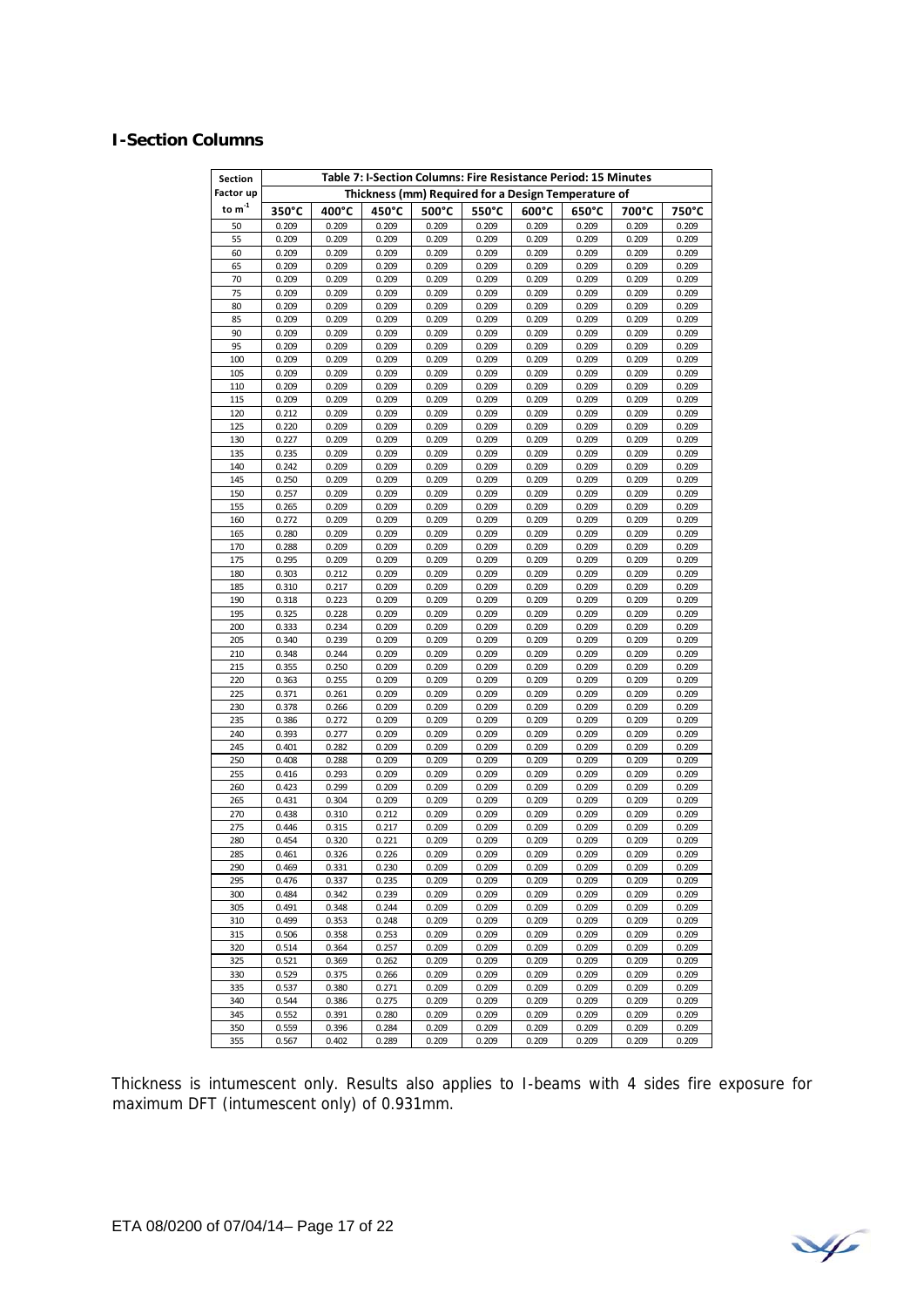| Section     | Table 8: I-Section Columns: Fire Resistance Period: 30 Minutes |                |                |                |                                                     |                 |                |                |                |  |
|-------------|----------------------------------------------------------------|----------------|----------------|----------------|-----------------------------------------------------|-----------------|----------------|----------------|----------------|--|
| Factor up   |                                                                |                |                |                | Thickness (mm) Required for a Design Temperature of |                 |                |                |                |  |
| to $m^{-1}$ | 350°C                                                          | 400°C          | 450°C          | 500°C          | 550°C                                               | $600^{\circ}$ C | 650°C          | 700°C          | 750°C          |  |
| 50          | 0.252                                                          | 0.209          | 0.209          | 0.209          | 0.209                                               | 0.209           | 0.209          | 0.209          | 0.209          |  |
| 55          | 0.258                                                          | 0.209          | 0.209          | 0.209          | 0.209                                               | 0.209           | 0.209          | 0.209          | 0.209          |  |
| 60<br>65    | 0.277<br>0.311                                                 | 0.209<br>0.209 | 0.209<br>0.209 | 0.209<br>0.209 | 0.209<br>0.209                                      | 0.209<br>0.209  | 0.209<br>0.209 | 0.209<br>0.209 | 0.209<br>0.209 |  |
| 70          | 0.346                                                          | 0.218          | 0.209          | 0.209          | 0.209                                               | 0.209           | 0.209          | 0.209          | 0.209          |  |
| 75          | 0.381                                                          | 0.234          | 0.209          | 0.209          | 0.209                                               | 0.209           | 0.209          | 0.209          | 0.209          |  |
| 80          | 0.415                                                          | 0.250          | 0.209          | 0.209          | 0.209                                               | 0.209           | 0.209          | 0.209          | 0.209          |  |
| 85          | 0.450                                                          | 0.266          | 0.212          | 0.209          | 0.209                                               | 0.209           | 0.209          | 0.209          | 0.209          |  |
| 90          | 0.485                                                          | 0.282          | 0.220          | 0.209          | 0.209                                               | 0.209           | 0.209          | 0.209          | 0.209          |  |
| 95          | 0.519                                                          | 0.298          | 0.229          | 0.209          | 0.209                                               | 0.209           | 0.209          | 0.209          | 0.209          |  |
| 100<br>105  | 0.554<br>0.589                                                 | 0.314<br>0.330 | 0.237<br>0.245 | 0.209<br>0.209 | 0.209<br>0.209                                      | 0.209<br>0.209  | 0.209<br>0.209 | 0.209<br>0.209 | 0.209<br>0.209 |  |
| 110         | 0.623                                                          | 0.347          | 0.253          | 0.216          | 0.209                                               | 0.209           | 0.209          | 0.209          | 0.209          |  |
| 115         | 0.655                                                          | 0.363          | 0.262          | 0.223          | 0.209                                               | 0.209           | 0.209          | 0.209          | 0.209          |  |
| 120         | 0.678                                                          | 0.379          | 0.270          | 0.230          | 0.209                                               | 0.209           | 0.209          | 0.209          | 0.209          |  |
| 125         | 0.701                                                          | 0.395          | 0.278          | 0.236          | 0.209                                               | 0.209           | 0.209          | 0.209          | 0.209          |  |
| 130         | 0.725                                                          | 0.411          | 0.286          | 0.243          | 0.209                                               | 0.209           | 0.209          | 0.209          | 0.209          |  |
| 135         | 0.748                                                          | 0.427          | 0.295          | 0.250          | 0.214                                               | 0.209           | 0.209          | 0.209          | 0.209          |  |
| 140         | 0.772                                                          | 0.443          | 0.303          | 0.257          | 0.220                                               | 0.209           | 0.209          | 0.209          | 0.209          |  |
| 145<br>150  | 0.795<br>0.818                                                 | 0.459<br>0.475 | 0.311<br>0.319 | 0.264<br>0.271 | 0.227<br>0.233                                      | 0.209<br>0.209  | 0.209<br>0.209 | 0.209<br>0.209 | 0.209<br>0.209 |  |
| 155         | 0.839                                                          | 0.491          | 0.328          | 0.278          | 0.239                                               | 0.209           | 0.209          | 0.209          | 0.209          |  |
| 160         | 0.859                                                          | 0.507          | 0.336          | 0.285          | 0.245                                               | 0.209           | 0.209          | 0.209          | 0.209          |  |
| 165         | 0.879                                                          | 0.524          | 0.344          | 0.292          | 0.252                                               | 0.212           | 0.209          | 0.209          | 0.209          |  |
| 170         | 0.899                                                          | 0.540          | 0.352          | 0.299          | 0.258                                               | 0.218           | 0.209          | 0.209          | 0.209          |  |
| 175         | 0.919                                                          | 0.556          | 0.361          | 0.306          | 0.264                                               | 0.223           | 0.209          | 0.209          | 0.209          |  |
| 180         | 0.940                                                          | 0.572          | 0.369          | 0.313          | 0.271                                               | 0.229           | 0.209          | 0.209          | 0.209          |  |
| 185<br>190  | 0.960<br>0.980                                                 | 0.588<br>0.604 | 0.377<br>0.385 | 0.319<br>0.326 | 0.277<br>0.283                                      | 0.234<br>0.240  | 0.209<br>0.209 | 0.209<br>0.209 | 0.209<br>0.209 |  |
| 195         | 1.000                                                          | 0.620          | 0.393          | 0.333          | 0.289                                               | 0.245           | 0.209          | 0.209          | 0.209          |  |
| 200         | 1.020                                                          | 0.636          | 0.402          | 0.340          | 0.296                                               | 0.251           | 0.209          | 0.209          | 0.209          |  |
| 205         | 1.040                                                          | 0.653          | 0.410          | 0.347          | 0.302                                               | 0.257           | 0.214          | 0.209          | 0.209          |  |
| 210         | 1.060                                                          | 0.674          | 0.418          | 0.354          | 0.308                                               | 0.262           | 0.218          | 0.209          | 0.209          |  |
| 215         | 1.080                                                          | 0.695          | 0.426          | 0.361          | 0.314                                               | 0.268           | 0.223          | 0.209          | 0.209          |  |
| 220         | 1.100                                                          | 0.715          | 0.435          | 0.368          | 0.321                                               | 0.273           | 0.228          | 0.209          | 0.209          |  |
| 225<br>230  | 1.120<br>1.140                                                 | 0.736<br>0.757 | 0.443<br>0.451 | 0.375<br>0.382 | 0.327<br>0.333                                      | 0.279<br>0.284  | 0.233<br>0.237 | 0.209<br>0.209 | 0.209<br>0.209 |  |
| 235         | 1.161                                                          | 0.777          | 0.459          | 0.389          | 0.340                                               | 0.290           | 0.242          | 0.209          | 0.209          |  |
| 240         | 1.181                                                          | 0.798          | 0.468          | 0.396          | 0.346                                               | 0.295           | 0.247          | 0.209          | 0.209          |  |
| 245         | 1.201                                                          | 0.819          | 0.476          | 0.403          | 0.352                                               | 0.301           | 0.252          | 0.209          | 0.209          |  |
| 250         | 1.221                                                          | 0.839          | 0.484          | 0.409          | 0.358                                               | 0.306           | 0.257          | 0.209          | 0.209          |  |
| 255         | 1.241                                                          | 0.860          | 0.492          | 0.416          | 0.365                                               | 0.312           | 0.261          | 0.209          | 0.209          |  |
| 260         | 1.261                                                          | 0.881          | 0.501          | 0.423          | 0.371                                               | 0.317           | 0.266          | 0.210          | 0.209          |  |
| 265<br>270  | 1.281                                                          | 0.901<br>0.922 | 0.509<br>0.517 | 0.430<br>0.437 | 0.377<br>0.383                                      | 0.323<br>0.328  | 0.271<br>0.276 | 0.214<br>0.218 | 0.209<br>0.209 |  |
| 275         |                                                                | 0.943          | 0.525          | 0.444          | 0.390                                               | 0.334           | 0.280          | 0.222          | 0.209          |  |
| 280         |                                                                | 0.963          | 0.534          | 0.451          | 0.396                                               | 0.339           | 0.285          | 0.226          | 0.209          |  |
| 285         |                                                                | 0.984          | 0.542          | 0.458          | 0.402                                               | 0.345           | 0.290          | 0.230          | 0.209          |  |
| 290         |                                                                | 1.005          | 0.550          | 0.465          | 0.409                                               | 0.350           | 0.295          | 0.234          | 0.209          |  |
| 295         |                                                                | 1.025          | 0.558          | 0.472          | 0.415                                               | 0.356           | 0.300          | 0.238          | 0.209          |  |
| 300         |                                                                | 1.046          | 0.567          | 0.479          | 0.421                                               | 0.362           | 0.304          | 0.242          | 0.209          |  |
| 305<br>310  |                                                                | 1.067          | 0.575          | 0.486<br>0.493 | 0.427<br>0.434                                      | 0.367           | 0.309          | 0.246<br>0.250 | 0.209          |  |
| 315         |                                                                | 1.087<br>1.108 | 0.583<br>0.591 | 0.499          | 0.440                                               | 0.373<br>0.378  | 0.314<br>0.319 | 0.253          | 0.209<br>0.209 |  |
| 320         |                                                                | 1.129          | 0.600          | 0.506          | 0.446                                               | 0.384           | 0.323          | 0.257          | 0.209          |  |
| 325         |                                                                | 1.149          | 0.608          | 0.513          | 0.452                                               | 0.389           | 0.328          | 0.261          | 0.209          |  |
| 330         |                                                                | 1.170          | 0.616          | 0.520          | 0.459                                               | 0.395           | 0.333          | 0.265          | 0.209          |  |
| 335         |                                                                | 1.191          | 0.624          | 0.527          | 0.465                                               | 0.400           | 0.338          | 0.269          | 0.209          |  |
| 340         |                                                                | 1.211          | 0.632          | 0.534          | 0.471                                               | 0.406           | 0.343          | 0.273          | 0.209          |  |
| 345         |                                                                | 1.232          | 0.641          | 0.541          | 0.478                                               | 0.411           | 0.347          | 0.277          | 0.209          |  |
| 350<br>355  |                                                                | 1.253<br>1.273 | 0.654<br>0.704 | 0.548<br>0.555 | 0.484<br>0.490                                      | 0.417<br>0.422  | 0.352<br>0.357 | 0.281<br>0.285 | 0.209<br>0.209 |  |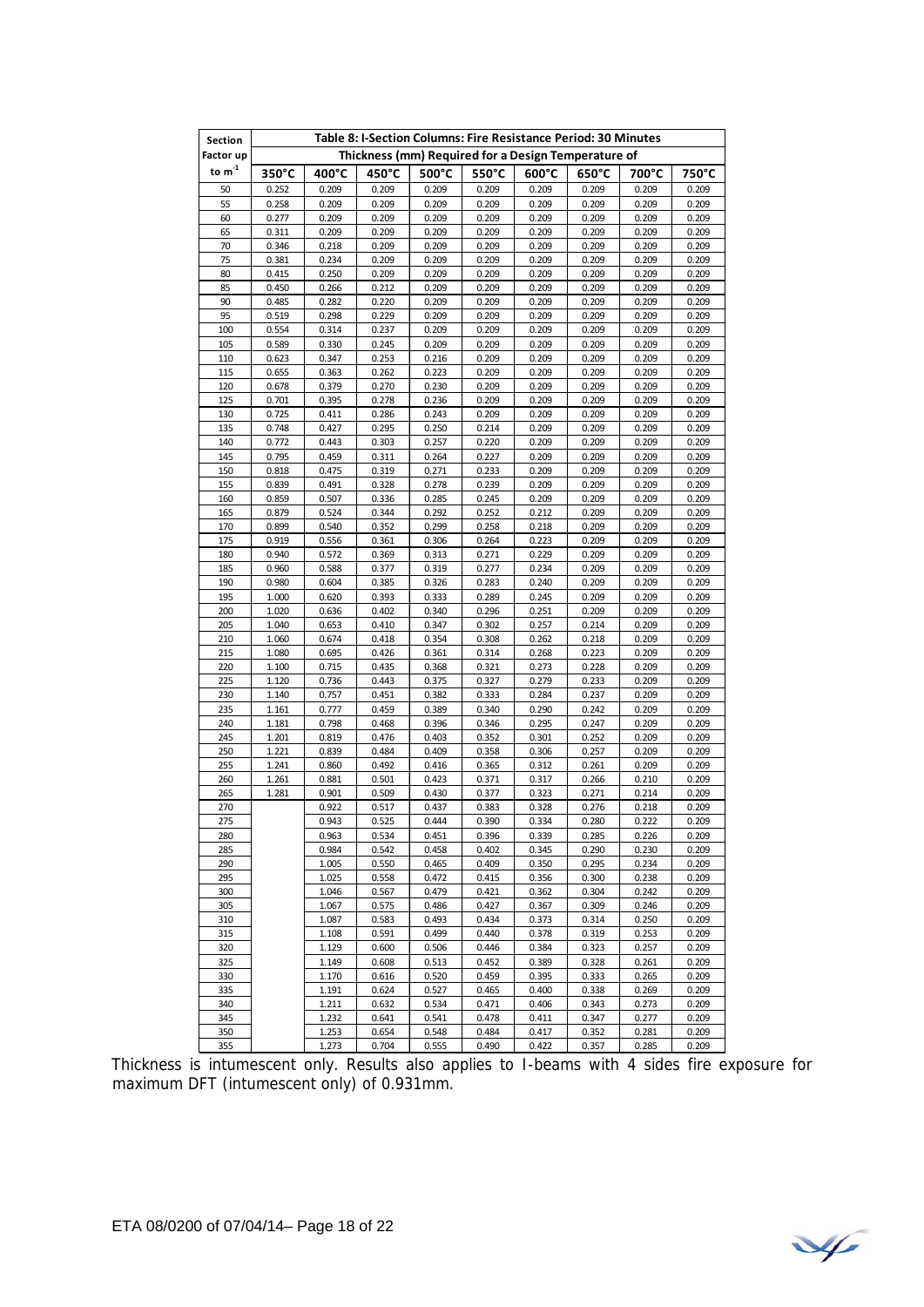| Section                  | Table 9: I-Section Columns: Fire Resistance Period: 45 Minutes<br>Thickness (mm) Required for a Design Temperature of |                 |                |                |                |                 |                 |                |                |  |
|--------------------------|-----------------------------------------------------------------------------------------------------------------------|-----------------|----------------|----------------|----------------|-----------------|-----------------|----------------|----------------|--|
| Factor up<br>to $m^{-1}$ |                                                                                                                       |                 |                |                |                |                 |                 |                |                |  |
|                          | $350^{\circ}$ C                                                                                                       | $400^{\circ}$ C | 450°C          | 500°C          | 550°C          | $600^{\circ}$ C | $650^{\circ}$ C | 700°C          | 750°C          |  |
| 50<br>55                 | 0.553<br>0.569                                                                                                        | 0.371           | 0.257          | 0.209<br>0.209 | 0.209          | 0.209<br>0.209  | 0.209           | 0.209          | 0.209<br>0.209 |  |
| 60                       | 0.582                                                                                                                 | 0.371<br>0.411  | 0.265<br>0.280 | 0.209          | 0.209<br>0.209 | 0.209           | 0.209<br>0.209  | 0.209<br>0.209 | 0.209          |  |
| 65                       | 0.673                                                                                                                 | 0.452           | 0.307          | 0.222          | 0.209          | 0.209           | 0.209           | 0.209          | 0.209          |  |
| 70                       | 0.708                                                                                                                 | 0.494           | 0.335          | 0.240          | 0.209          | 0.209           | 0.209           | 0.209          | 0.209          |  |
| 75                       | 0.742                                                                                                                 | 0.536           | 0.362          | 0.257          | 0.216          | 0.209           | 0.209           | 0.209          | 0.209          |  |
| 80                       | 0.776                                                                                                                 | 0.578           | 0.390          | 0.275          | 0.228          | 0.209           | 0.209           | 0.209          | 0.209          |  |
| 85                       | 0.811                                                                                                                 | 0.619           | 0.417          | 0.292          | 0.239          | 0.210           | 0.209           | 0.209          | 0.209          |  |
| 90                       | 0.845                                                                                                                 | 0.656           | 0.445          | 0.310          | 0.251          | 0.218           | 0.209           | 0.209          | 0.209          |  |
| 95                       |                                                                                                                       | 0.682           | 0.472          | 0.327          | 0.263          | 0.227           | 0.209           | 0.209          | 0.209          |  |
| 100<br>105               |                                                                                                                       | 0.708<br>0.733  | 0.500          | 0.345          | 0.274          | 0.235<br>0.244  | 0.209<br>0.217  | 0.209<br>0.209 | 0.209<br>0.209 |  |
| 110                      |                                                                                                                       | 0.759           | 0.527<br>0.555 | 0.362<br>0.380 | 0.286<br>0.298 | 0.252           | 0.224           | 0.209          | 0.209          |  |
| 115                      |                                                                                                                       | 0.785           | 0.582          | 0.397          | 0.309          | 0.261           | 0.232           | 0.209          | 0.209          |  |
| 120                      |                                                                                                                       | 0.810           | 0.610          | 0.415          | 0.321          | 0.269           | 0.239           | 0.209          | 0.209          |  |
| 125                      |                                                                                                                       | 0.846           | 0.637          | 0.432          | 0.333          | 0.277           | 0.247           | 0.216          | 0.209          |  |
| 130                      |                                                                                                                       | 0.893           | 0.661          | 0.450          | 0.344          | 0.286           | 0.255           | 0.222          | 0.209          |  |
| 135                      |                                                                                                                       | 0.939           | 0.681          | 0.467          | 0.356          | 0.294           | 0.262           | 0.229          | 0.209          |  |
| 140                      |                                                                                                                       | 0.986           | 0.701          | 0.485          | 0.368          | 0.303           | 0.270           | 0.236          | 0.209          |  |
| 145                      |                                                                                                                       | 1.032           | 0.722          | 0.502          | 0.379          | 0.311           | 0.277           | 0.242          | 0.209          |  |
| 150                      |                                                                                                                       | 1.079           | 0.742          | 0.520          | 0.391          | 0.320           | 0.285           | 0.249          | 0.209          |  |
| 155<br>160               |                                                                                                                       | 1.125<br>1.172  | 0.763<br>0.783 | 0.537<br>0.555 | 0.403<br>0.414 | 0.328<br>0.336  | 0.292<br>0.300  | 0.255<br>0.262 | 0.215<br>0.221 |  |
| 165                      |                                                                                                                       | 1.219           | 0.804          | 0.572          | 0.426          | 0.345           | 0.307           | 0.269          | 0.227          |  |
| 170                      |                                                                                                                       | 1.265           | 0.824          | 0.590          | 0.437          | 0.353           | 0.315           | 0.275          | 0.233          |  |
| 175                      |                                                                                                                       |                 | 0.860          | 0.607          | 0.449          | 0.362           | 0.323           | 0.282          | 0.239          |  |
| 180                      |                                                                                                                       |                 | 0.897          | 0.625          | 0.461          | 0.370           | 0.330           | 0.289          | 0.245          |  |
| 185                      |                                                                                                                       |                 | 0.933          | 0.643          | 0.472          | 0.379           | 0.338           | 0.295          | 0.251          |  |
| 190                      |                                                                                                                       |                 | 0.969          | 0.666          | 0.484          | 0.387           | 0.345           | 0.302          | 0.257          |  |
| 195                      |                                                                                                                       |                 | 1.005          | 0.693          | 0.496          | 0.395           | 0.353           | 0.309          | 0.263          |  |
| 200                      |                                                                                                                       |                 | 1.042          | 0.720          | 0.507          | 0.404           | 0.360           | 0.315          | 0.269          |  |
| 205<br>210               |                                                                                                                       |                 | 1.078<br>1.114 | 0.746<br>0.773 | 0.519<br>0.531 | 0.412<br>0.421  | 0.368<br>0.375  | 0.322<br>0.329 | 0.275<br>0.281 |  |
| 215                      |                                                                                                                       |                 | 1.150          | 0.800          | 0.542          | 0.429           | 0.383           | 0.335          | 0.287          |  |
| 220                      |                                                                                                                       |                 | 1.186          | 0.826          | 0.554          | 0.438           | 0.391           | 0.342          | 0.293          |  |
| 225                      |                                                                                                                       |                 | 1.223          | 0.853          | 0.566          | 0.446           | 0.398           | 0.348          | 0.299          |  |
| 230                      |                                                                                                                       |                 | 1.259          | 0.880          | 0.577          | 0.454           | 0.406           | 0.355          | 0.305          |  |
| 235                      |                                                                                                                       |                 |                | 0.906          | 0.589          | 0.463           | 0.413           | 0.362          | 0.311          |  |
| 240                      |                                                                                                                       |                 |                | 0.933          | 0.601          | 0.471           | 0.421           | 0.368          | 0.317          |  |
| 245                      |                                                                                                                       |                 |                | 0.960          | 0.612          | 0.480           | 0.428           | 0.375          | 0.323          |  |
| 250<br>255               |                                                                                                                       |                 |                | 0.986<br>1.013 | 0.624          | 0.488<br>0.496  | 0.436<br>0.443  | 0.382<br>0.388 | 0.329<br>0.335 |  |
| 260                      |                                                                                                                       |                 |                | 1.040          | 0.636<br>0.647 | 0.505           | 0.451           | 0.395          | 0.341          |  |
| 265                      |                                                                                                                       |                 |                | 1.066          | 0.678          | 0.513           | 0.459           | 0.402          | 0.347          |  |
| 270                      |                                                                                                                       |                 |                | 1.093          | 0.709          | 0.522           | 0.466           | 0.408          | 0.353          |  |
| 275                      |                                                                                                                       |                 |                | 1.120          | 0.741          | 0.530           | 0.474           | 0.415          | 0.359          |  |
| 280                      |                                                                                                                       |                 |                | 1.147          | 0.773          | 0.539           | 0.481           | 0.422          | 0.364          |  |
| 285                      |                                                                                                                       |                 |                | 1.173          | 0.805          | 0.547           | 0.489           | 0.428          | 0.370          |  |
| 290                      |                                                                                                                       |                 |                | 1.200          | 0.836          | 0.555           | 0.496           | 0.435          | 0.376          |  |
| 295                      |                                                                                                                       |                 |                | 1.227          | 0.868          | 0.564           | 0.504           | 0.442          | 0.382          |  |
| 300<br>305               |                                                                                                                       |                 |                | 1.253<br>1.280 | 0.900<br>0.931 | 0.572<br>0.581  | 0.511<br>0.519  | 0.448<br>0.455 | 0.388<br>0.394 |  |
| 310                      |                                                                                                                       |                 |                |                | 0.963          | 0.589           | 0.526           | 0.461          | 0.400          |  |
| 315                      |                                                                                                                       |                 |                |                | 0.995          | 0.598           | 0.534           | 0.468          | 0.406          |  |
| 320                      |                                                                                                                       |                 |                |                | 1.026          | 0.606           | 0.542           | 0.475          | 0.412          |  |
| 325                      |                                                                                                                       |                 |                |                | 1.058          | 0.614           | 0.549           | 0.481          | 0.418          |  |
| 330                      |                                                                                                                       |                 |                |                | 1.090          | 0.623           | 0.557           | 0.488          | 0.424          |  |
| 335                      |                                                                                                                       |                 |                |                | 1.121          | 0.631           | 0.564           | 0.495          | 0.430          |  |
| 340                      |                                                                                                                       |                 |                |                | 1.153          | 0.640           | 0.572           | 0.501          | 0.436          |  |
| 345                      |                                                                                                                       |                 |                |                | 1.185          | 0.649           | 0.579           | 0.508          | 0.442          |  |
| 350<br>355               |                                                                                                                       |                 |                |                | 1.216<br>1.248 | 0.703<br>0.758  | 0.587<br>0.594  | 0.515<br>0.521 | 0.448<br>0.454 |  |
|                          |                                                                                                                       |                 |                |                |                |                 |                 |                |                |  |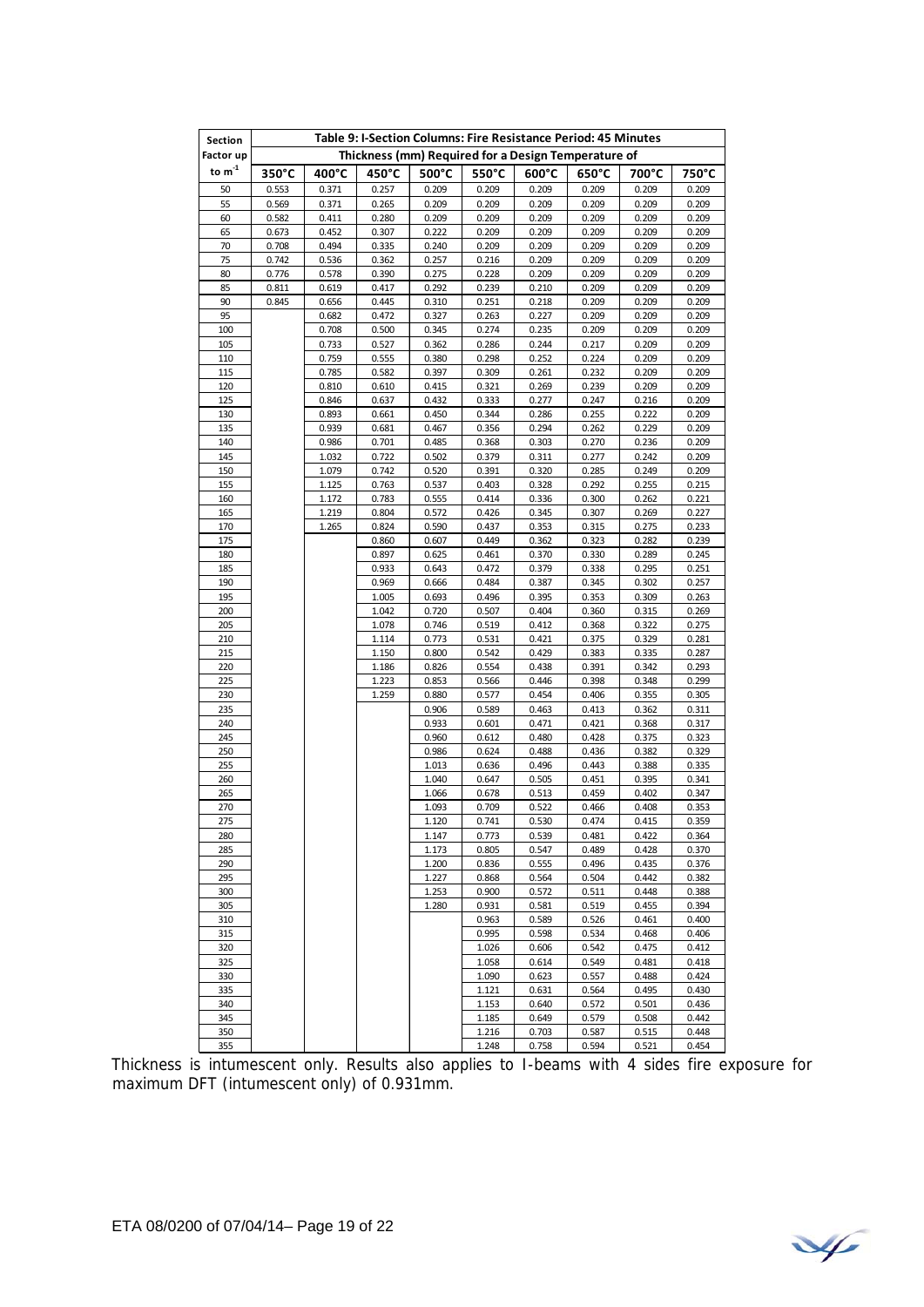| Section    | Table 10: I-Section Columns: Fire Resistance Period: 60 Minutes |                |                |                |                                                     |                 |                |                |                |  |
|------------|-----------------------------------------------------------------|----------------|----------------|----------------|-----------------------------------------------------|-----------------|----------------|----------------|----------------|--|
| Factor up  |                                                                 |                |                |                | Thickness (mm) Required for a Design Temperature of |                 |                |                |                |  |
| to $m-1$   | $350^{\circ}$ C                                                 | 400°C          | 450°C          | 500°C          | 550°C                                               | $600^{\circ}$ C | 650°C          | 700°C          | 750°C          |  |
| 50         | 0.737                                                           | 0.616          | 0.459          | 0.363          | 0.263                                               | 0.209           | 0.209          | 0.209          | 0.209          |  |
| 55         | 0.766                                                           | 0.633          | 0.464          | 0.363          | 0.271                                               | 0.209           | 0.209          | 0.209          | 0.209          |  |
| 60         | 0.814                                                           | 0.673          | 0.512          | 0.382          | 0.287                                               | 0.214           | 0.209          | 0.209          | 0.209          |  |
| 65         | 0.862                                                           | 0.710          | 0.560          | 0.418          | 0.317                                               | 0.236           | 0.209          | 0.209          | 0.209          |  |
| 70<br>75   |                                                                 | 0.746<br>0.783 | 0.608<br>0.653 | 0.454<br>0.490 | 0.347<br>0.376                                      | 0.259<br>0.281  | 0.216<br>0.232 | 0.209<br>0.209 | 0.209<br>0.209 |  |
| 80         |                                                                 | 0.819          | 0.683          | 0.526          | 0.406                                               | 0.304           | 0.247          | 0.212          | 0.209          |  |
| 85         |                                                                 | 0.855          | 0.712          | 0.562          | 0.435                                               | 0.326           | 0.263          | 0.222          | 0.209          |  |
| 90         |                                                                 |                | 0.742          | 0.598          | 0.465                                               | 0.349           | 0.279          | 0.233          | 0.209          |  |
| 95         |                                                                 |                | 0.772          | 0.635          | 0.494                                               | 0.371           | 0.295          | 0.243          | 0.210          |  |
| 100        |                                                                 |                | 0.801          | 0.663          | 0.524                                               | 0.394           | 0.311          | 0.254          | 0.219          |  |
| 105        |                                                                 |                | 0.830          | 0.687          | 0.553                                               | 0.416           | 0.327          | 0.265          | 0.228          |  |
| 110        |                                                                 |                | 0.859          | 0.711          | 0.583                                               | 0.439           | 0.343          | 0.275          | 0.237          |  |
| 115        |                                                                 |                |                | 0.735          | 0.612                                               | 0.461           | 0.359          | 0.286          | 0.246          |  |
| 120        |                                                                 |                |                | 0.758          | 0.642                                               | 0.484           | 0.375          | 0.297          | 0.254          |  |
| 125<br>130 |                                                                 |                |                | 0.782<br>0.806 | 0.662<br>0.680                                      | 0.506<br>0.529  | 0.391<br>0.407 | 0.307<br>0.318 | 0.263<br>0.272 |  |
| 135        |                                                                 |                |                | 0.837          | 0.699                                               | 0.551           | 0.422          | 0.329          | 0.281          |  |
| 140        |                                                                 |                |                | 0.889          | 0.717                                               | 0.574           | 0.438          | 0.339          | 0.290          |  |
| 145        |                                                                 |                |                | 0.941          | 0.735                                               | 0.596           | 0.454          | 0.350          | 0.299          |  |
| 150        |                                                                 |                |                | 0.993          | 0.753                                               | 0.619           | 0.470          | 0.360          | 0.308          |  |
| 155        |                                                                 |                |                | 1.045          | 0.771                                               | 0.641           | 0.486          | 0.371          | 0.317          |  |
| 160        |                                                                 |                |                | 1.097          | 0.789                                               | 0.666           | 0.502          | 0.382          | 0.326          |  |
| 165        |                                                                 |                |                | 1.148          | 0.807                                               | 0.692           | 0.518          | 0.392          | 0.335          |  |
| 170        |                                                                 |                |                | 1.200          | 0.827                                               | 0.717           | 0.534          | 0.403          | 0.344          |  |
| 175        |                                                                 |                |                | 1.252          | 0.863                                               | 0.743           | 0.550          | 0.414          | 0.353          |  |
| 180<br>185 |                                                                 |                |                |                | 0.899<br>0.934                                      | 0.769<br>0.794  | 0.566<br>0.582 | 0.424<br>0.435 | 0.362<br>0.370 |  |
| 190        |                                                                 |                |                |                | 0.970                                               | 0.820           | 0.597          | 0.446          | 0.379          |  |
| 195        |                                                                 |                |                |                | 1.006                                               | 0.845           | 0.613          | 0.456          | 0.388          |  |
| 200        |                                                                 |                |                |                | 1.042                                               | 0.871           | 0.629          | 0.467          | 0.397          |  |
| 205        |                                                                 |                |                |                | 1.078                                               | 0.896           | 0.645          | 0.477          | 0.406          |  |
| 210        |                                                                 |                |                |                | 1.114                                               | 0.922           | 0.670          | 0.488          | 0.415          |  |
| 215        |                                                                 |                |                |                | 1.150                                               | 0.948           | 0.696          | 0.499          | 0.424          |  |
| 220        |                                                                 |                |                |                | 1.186                                               | 0.973           | 0.722          | 0.509          | 0.433          |  |
| 225        |                                                                 |                |                |                | 1.222                                               | 0.999           | 0.748          | 0.520          | 0.442          |  |
| 230        |                                                                 |                |                |                | 1.258                                               | 1.024           | 0.774          | 0.531          | 0.451          |  |
| 235<br>240 |                                                                 |                |                |                |                                                     | 1.050<br>1.076  | 0.801<br>0.827 | 0.541<br>0.552 | 0.460<br>0.469 |  |
| 245        |                                                                 |                |                |                |                                                     | 1.101           | 0.853          | 0.563          | 0.477          |  |
| 250        |                                                                 |                |                |                |                                                     | 1.127           | 0.879          | 0.573          | 0.486          |  |
| 255        |                                                                 |                |                |                |                                                     | 1.152           | 0.905          | 0.584          | 0.495          |  |
| 260        |                                                                 |                |                |                |                                                     | 1.178           | 0.931          | 0.595          | 0.504          |  |
| 265        |                                                                 |                |                |                |                                                     | 1.204           | 0.958          | 0.605          | 0.513          |  |
| 270        |                                                                 |                |                |                |                                                     | 1.229           | 0.984          | 0.616          | 0.522          |  |
| 275        |                                                                 |                |                |                |                                                     | 1.255           | 1.010          | 0.626          | 0.531          |  |
| 280        |                                                                 |                |                |                |                                                     | 1.280           | 1.036          | 0.637          | 0.540          |  |
| 285        |                                                                 |                |                |                |                                                     |                 | 1.062          | 0.648          | 0.549          |  |
| 290<br>295 |                                                                 |                |                |                |                                                     |                 | 1.089          | 0.689          | 0.558          |  |
| 300        |                                                                 |                |                |                |                                                     |                 | 1.115<br>1.141 | 0.731<br>0.773 | 0.567<br>0.576 |  |
| 305        |                                                                 |                |                |                |                                                     |                 | 1.167          | 0.815          | 0.585          |  |
| 310        |                                                                 |                |                |                |                                                     |                 | 1.193          | 0.857          | 0.593          |  |
| 315        |                                                                 |                |                |                |                                                     |                 | 1.220          | 0.899          | 0.602          |  |
| 320        |                                                                 |                |                |                |                                                     |                 | 1.246          | 0.941          | 0.611          |  |
| 325        |                                                                 |                |                |                |                                                     |                 | 1.272          | 0.983          | 0.620          |  |
| 330        |                                                                 |                |                |                |                                                     |                 |                | 1.025          | 0.629          |  |
| 335        |                                                                 |                |                |                |                                                     |                 |                | 1.067          | 0.638          |  |
| 340        |                                                                 |                |                |                |                                                     |                 |                | 1.110          | 0.647          |  |
| 345        |                                                                 |                |                |                |                                                     |                 |                | 1.152          | 0.696          |  |
| 350<br>355 |                                                                 |                |                |                |                                                     |                 |                | 1.194<br>1.236 | 0.750<br>0.804 |  |
|            |                                                                 |                |                |                |                                                     |                 |                |                |                |  |

¥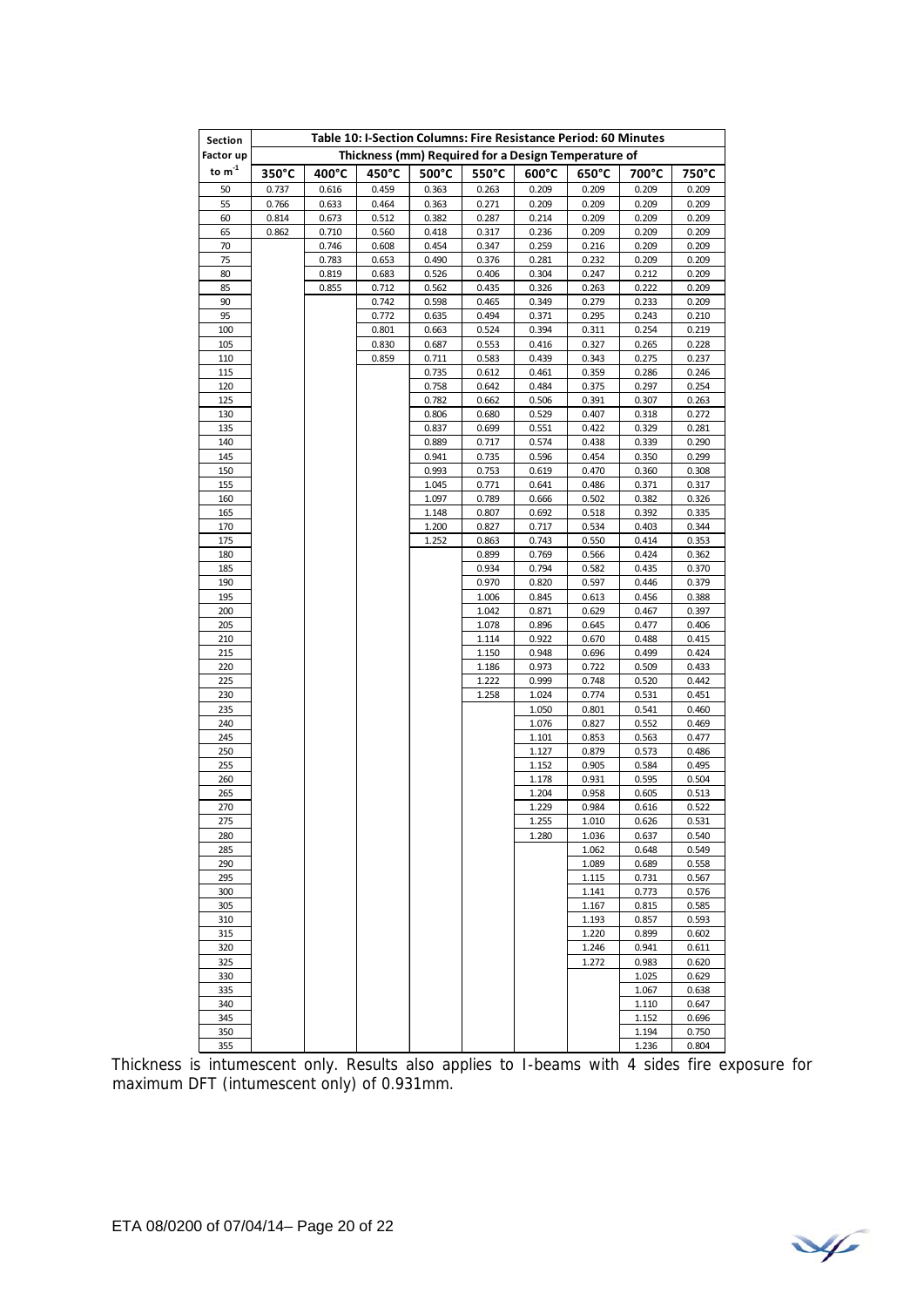| Section    | Table 11: I-Section Columns: Fire Resistance Period: 75 Minutes |       |       |       |                                                     |                 |       |       |                |  |
|------------|-----------------------------------------------------------------|-------|-------|-------|-----------------------------------------------------|-----------------|-------|-------|----------------|--|
| Factor up  |                                                                 |       |       |       | Thickness (mm) Required for a Design Temperature of |                 |       |       |                |  |
| to $m-1$   | 350°C                                                           | 400°C | 450°C | 500°C | 550°C                                               | $600^{\circ}$ C | 650°C | 700°C | 750°C          |  |
| 50         |                                                                 | 0.745 | 0.641 | 0.491 | 0.426                                               | 0.335           | 0.257 | 0.209 | 0.209          |  |
| 55         |                                                                 | 0.774 | 0.667 | 0.540 | 0.430                                               | 0.335           | 0.257 | 0.209 | 0.209          |  |
| 60         |                                                                 | 0.784 | 0.707 | 0.589 | 0.474                                               | 0.370           | 0.281 | 0.210 | 0.209          |  |
| 65         |                                                                 |       | 0.746 | 0.648 | 0.520                                               | 0.408           | 0.311 | 0.234 | 0.209          |  |
| 70         |                                                                 |       | 0.786 | 0.678 | 0.567                                               | 0.446           | 0.342 | 0.257 | 0.209          |  |
| 75         |                                                                 |       | 0.824 | 0.711 | 0.613                                               | 0.484           | 0.373 | 0.281 | 0.226          |  |
| 80         |                                                                 |       | 0.863 | 0.744 | 0.654                                               | 0.522           | 0.403 | 0.305 | 0.244          |  |
| 85         |                                                                 |       |       | 0.777 | 0.681                                               | 0.559           | 0.434 | 0.329 | 0.263          |  |
| 90         |                                                                 |       |       | 0.810 | 0.708                                               | 0.597           | 0.465 | 0.353 | 0.281          |  |
| 95         |                                                                 |       |       | 0.843 | 0.735                                               | 0.635           | 0.496 | 0.376 | 0.300          |  |
| 100        |                                                                 |       |       |       | 0.762                                               | 0.663           | 0.526 | 0.400 | 0.318          |  |
| 105        |                                                                 |       |       |       | 0.788                                               | 0.686           | 0.557 | 0.424 | 0.337          |  |
| 110        |                                                                 |       |       |       | 0.815                                               | 0.709           | 0.588 | 0.448 | 0.355          |  |
| 115        |                                                                 |       |       |       | 0.854                                               | 0.732           | 0.618 | 0.471 | 0.373          |  |
| 120        |                                                                 |       |       |       | 0.898                                               | 0.754           | 0.649 | 0.495 | 0.392          |  |
| 125        |                                                                 |       |       |       | 0.942                                               | 0.777           | 0.670 | 0.519 | 0.410          |  |
| 130        |                                                                 |       |       |       | 0.986                                               | 0.800           | 0.691 | 0.543 | 0.429          |  |
| 135        |                                                                 |       |       |       | 1.030                                               | 0.823           | 0.712 | 0.567 | 0.447          |  |
| 140        |                                                                 |       |       |       | 1.074                                               | 0.864           | 0.733 | 0.590 | 0.466          |  |
| 145        |                                                                 |       |       |       | 1.118                                               | 0.905           | 0.754 | 0.614 | 0.484          |  |
| 150        |                                                                 |       |       |       | 1.162                                               | 0.947           | 0.775 | 0.638 | 0.503          |  |
| 155        |                                                                 |       |       |       | 1.206                                               | 0.989           | 0.796 | 0.664 | 0.521          |  |
| 160        |                                                                 |       |       |       | 1.250                                               | 1.030           | 0.817 | 0.691 | 0.539          |  |
| 165        |                                                                 |       |       |       |                                                     | 1.072           | 0.852 | 0.719 | 0.558          |  |
| 170        |                                                                 |       |       |       |                                                     | 1.114           | 0.895 | 0.747 | 0.576          |  |
| 175        |                                                                 |       |       |       |                                                     | 1.156           | 0.938 | 0.774 | 0.595          |  |
| 180        |                                                                 |       |       |       |                                                     | 1.197           | 0.981 | 0.802 | 0.613          |  |
| 185        |                                                                 |       |       |       |                                                     | 1.239           | 1.023 | 0.831 | 0.632          |  |
| 190        |                                                                 |       |       |       |                                                     | 1.281           | 1.066 | 0.868 | 0.652          |  |
| 195        |                                                                 |       |       |       |                                                     |                 | 1.109 | 0.904 | 0.685          |  |
| 200        |                                                                 |       |       |       |                                                     |                 | 1.151 | 0.941 | 0.718          |  |
| 205        |                                                                 |       |       |       |                                                     |                 | 1.194 | 0.977 | 0.751          |  |
| 210        |                                                                 |       |       |       |                                                     |                 | 1.237 | 1.014 | 0.784          |  |
| 215        |                                                                 |       |       |       |                                                     |                 | 1.280 | 1.050 | 0.817          |  |
| 220        |                                                                 |       |       |       |                                                     |                 |       | 1.087 | 0.850          |  |
| 225        |                                                                 |       |       |       |                                                     |                 |       | 1.124 | 0.883          |  |
| 230        |                                                                 |       |       |       |                                                     |                 |       | 1.160 | 0.916          |  |
| 235        |                                                                 |       |       |       |                                                     |                 |       | 1.197 | 0.949          |  |
| 240        |                                                                 |       |       |       |                                                     |                 |       | 1.233 | 0.982          |  |
| 245<br>250 |                                                                 |       |       |       |                                                     |                 |       | 1.270 | 1.015<br>1.048 |  |
| 255        |                                                                 |       |       |       |                                                     |                 |       |       |                |  |
| 260        |                                                                 |       |       |       |                                                     |                 |       |       | 1.081          |  |
| 265        |                                                                 |       |       |       |                                                     |                 |       |       | 1.114<br>1.147 |  |
| 270        |                                                                 |       |       |       |                                                     |                 |       |       | 1.180          |  |
| 275        |                                                                 |       |       |       |                                                     |                 |       |       | 1.213          |  |
| 280        |                                                                 |       |       |       |                                                     |                 |       |       | 1.246          |  |
| 285        |                                                                 |       |       |       |                                                     |                 |       |       | 1.279          |  |

¥